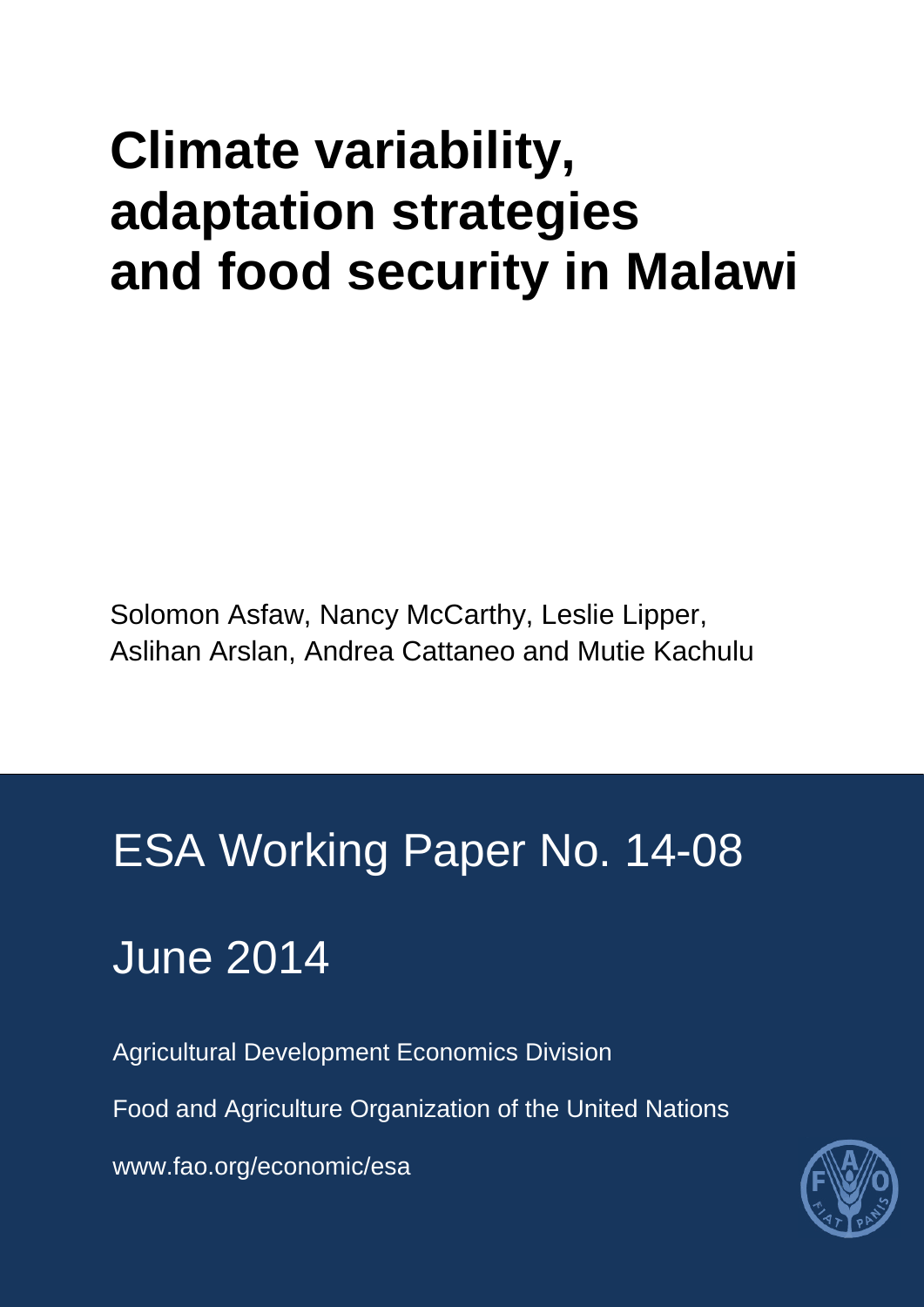# Climate variability, adaptation strategies and food security in Malawi

Solomon Asfaw, Nancy McCarthy, Leslie Lipper, Aslihan Arslan, Andrea Cattaneo and Mutie Kachulu

Food and Agriculture Organization of the United Nations, Rome, 2014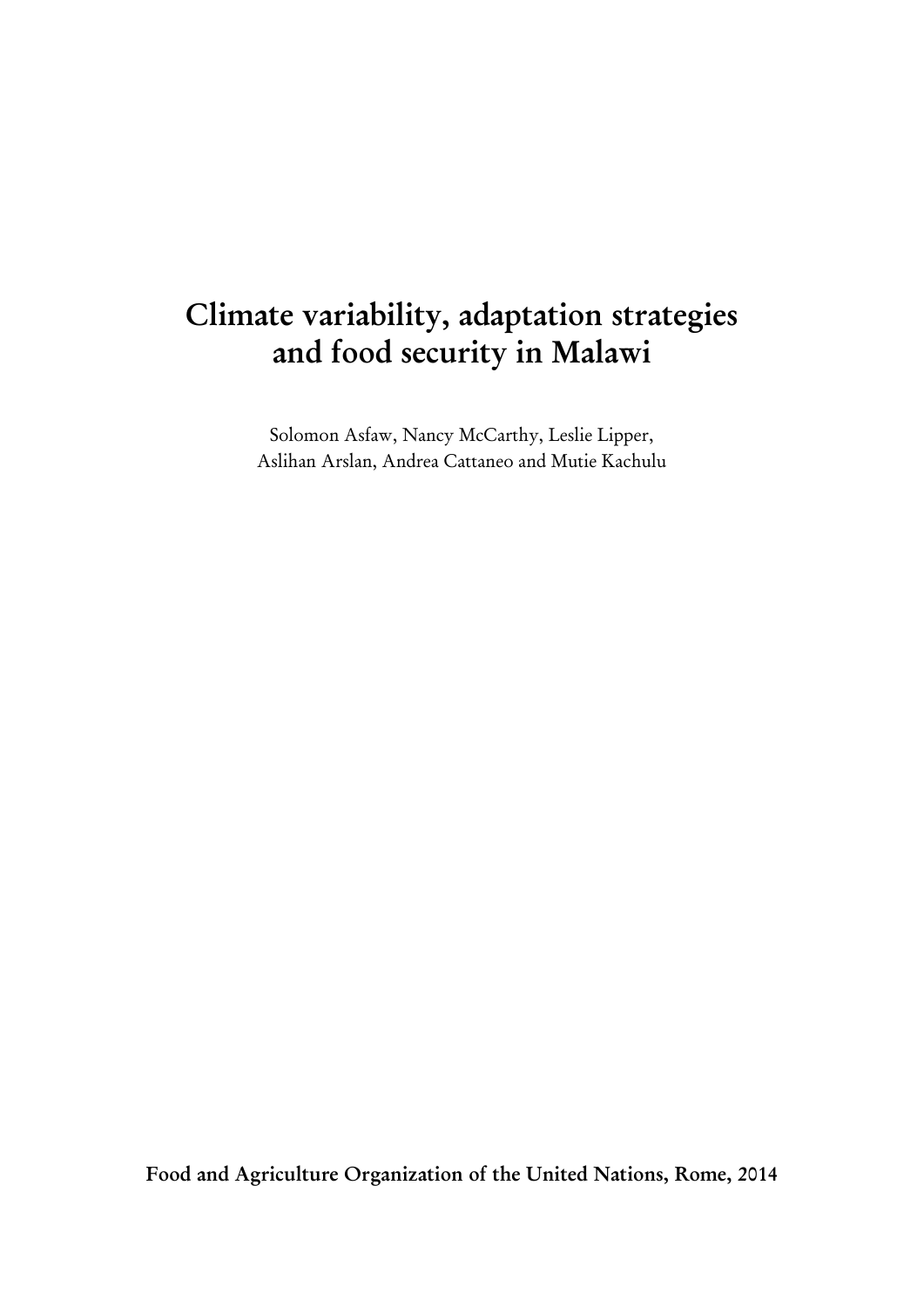# Recommended citation

Asfaw, S., McCarthy, N., Lipper, L., Arslan, A., Cattaneo, A. and Kachulu, M. 2014. *Climate variability, adaptation strategiesand food security in Malawi.* ESA Working Paper No. 14-08. Rome, FAO.

The designations employed and the presentation of material in this information product do not imply the expression of any opinion whatsoever on the part of the Food and Agriculture Organization of the United Nations (FAO) concerning the legal or development status of any country, territory, city or area or of its authorities, or concerning the delimitation of its frontiers or boundaries. The mention of specific companies or products of manufacturers, whether or not these have been patented, does not imply that these have been endorsed or recommended by FAO in preference to others of a similar nature that are not mentioned.

The views expressed in this information product are those of the authors and do not necessarily reflect the views or policies of FAO.

# © FAO, 2014

FAO encourages the use, reproduction and dissemination of material in this information product. Except where otherwise indicated, material may be copied, downloaded and printed for private study, research and teaching purposes, or for use in non-commercial products or services, provided that appropriate acknowledgement of FAO as the source and copyright holder is given and that FAO's endorsement of users' views, products or services is not implied in any way.

All requests for translation and adaptation rights, and for resale and other commercial use rights should be made via www.fao.org/contact-us/licence-request or addressed to copyright@fao.org.

FAO information products are available on the FAO website (www.fao.org/publications) and can be purchased through publications-sales@fao.org.



This publication has been produced with the assistance of the European Union. The contents of this publication are the sole responsibility of the authors and can in no way be taken to reflect the views of the European Union..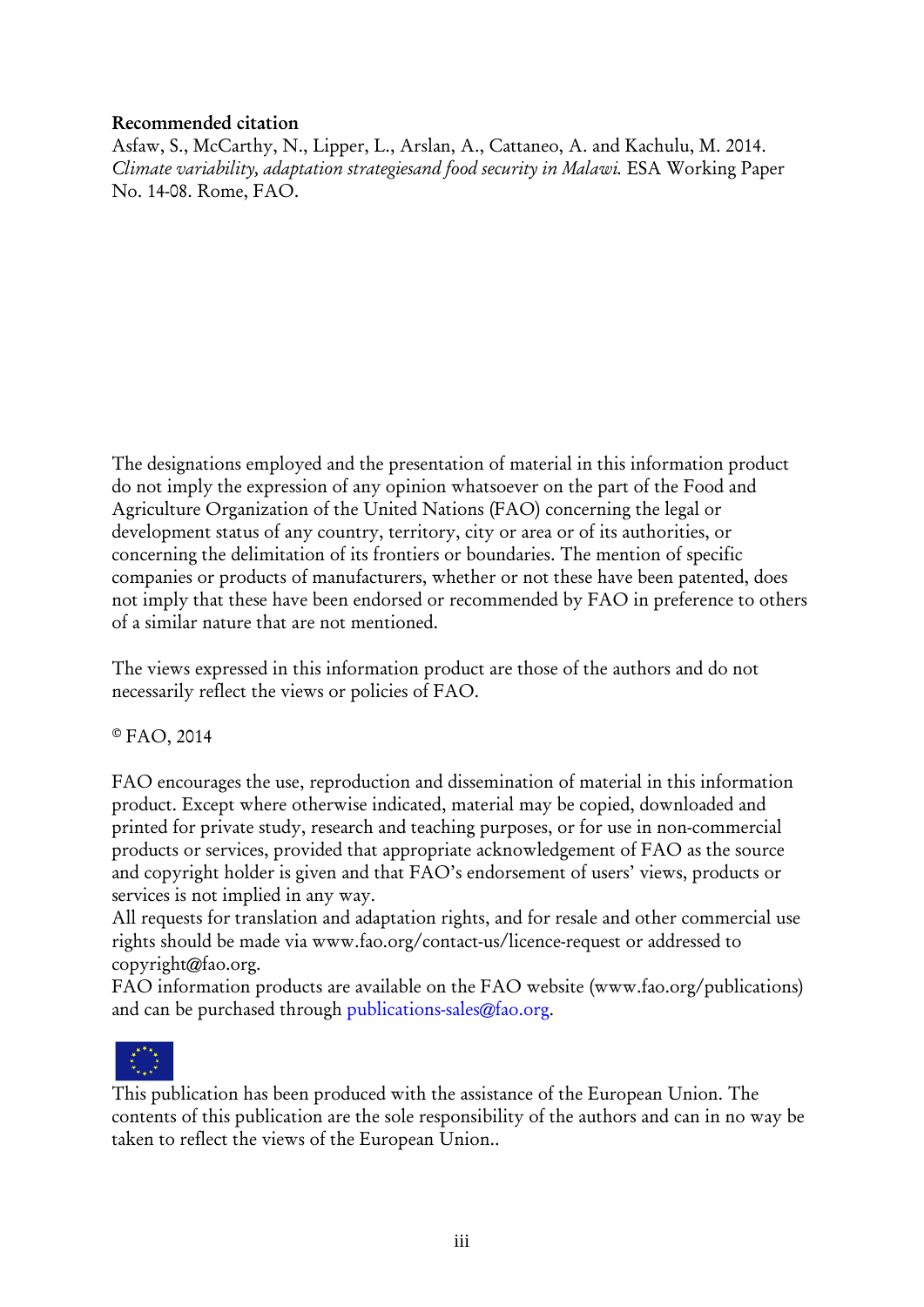## Climate variability, adaptation strategies and food security in Malawi

Solomon Asfaw<sup>1\*</sup>, Nancy McCarthy<sup>2</sup>, Leslie Lipper<sup>1</sup>, *Aslihan Arslan1 , Andrea Cattaneo1 and Mutie Kachulu3*

<sup>1\*</sup> Corresponding author: Food and Agriculture Organization of the United Nations, Agricultural Development Economics Division (ESA), Viale delle Terme di Caracalla, 00153 Rome, Italy. E-mail: [solomon.asfaw@fao.org](mailto:solomon.asfaw@fao.org) 2 LEAD Analytics, Inc., Washington DC, USA <sup>3</sup>University of Hamburg, Institute of Sustainability and Global Change

#### Abstract

This paper assesses farmers' incentives and conditioning factors that hinder or promote adaptation strategies and evaluates its impact on crop productivity by utilizing household level data collected in 2011 from nationally representative sample households in Malawi. We distinguish between (i) exposure to climatic disruptions, (ii) bio-physical sensitivity to such disruptions, (iii) household adaptive capacity in terms of farmers' ability to prepare and adjust to the resulting stress, and, finally, (iv) system-level adaptive capacity that serve as enabling factors for household-level adaptation. We employ a multivariate probit (MVP) and instrumental variable technique to model farming practice selection decisions and their yield impact estimates. We find that e*xposure* to delayed onset of rainfall and greater climate variability as represented by the coefficient of variation of rainfall and temperature is positively associated with the choice of riskreducing agricultural practices such as tree planting, legume intercropping, and soil and water conservation (SWC); however, it reduces the use of inputs (such as inorganic fertilizer) whose risk reduction benefits are uncertain. *Biophysical sensitivity* of plots increases the likelihood of choice of tree planting and SWC. In terms of *household adaptive capacity*, we find that wealthier households are more likely to adopt both modern and sustainable land management (SLM) inputs; and are more likely to adopt SLM inputs on plots under more secure tenure. In terms of system-level adaptive capacity, results show the key role of rural institutions, social capital and supply-side constraints in governing selection decisions for all practices considered, but particularly for tree planting and both organic and inorganic fertilizer. Finally for productivity, we find that on average use of both modern and SLM practices have positive and statistically significant impact on productivity of maize. For SLM practices that also respond to exposure and sensitivity, these results provide direct evidence of their potential to aide households in adapting to further climate change. Results presented have implications for understanding and overcoming barriers to selection for each practice, distinguishing structural aspects such as exposure and sensitivity from potential interventions at the household or systemic levels linked to adaptive capacity.

JEL codes: Q01, Q12, Q16, Q18 Key words: Climate change, adaptation, impact, Malawi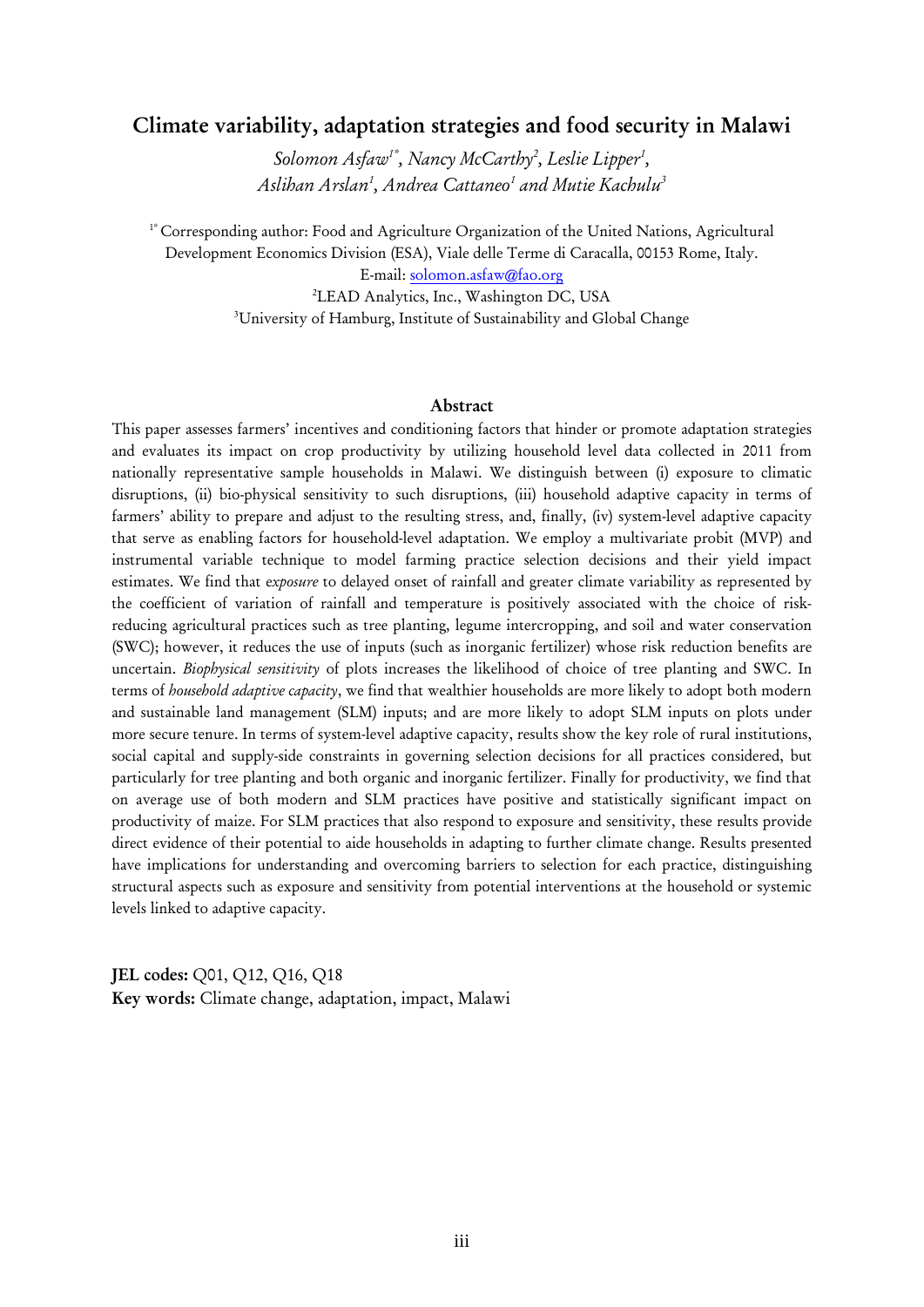# **Contents**

| 1. |                                                                                          |  |
|----|------------------------------------------------------------------------------------------|--|
| 2. |                                                                                          |  |
|    |                                                                                          |  |
|    |                                                                                          |  |
| 3. |                                                                                          |  |
|    |                                                                                          |  |
|    |                                                                                          |  |
| 4. |                                                                                          |  |
|    | 4.1. Modelling farming practice selection decisions: decomposing the role of exposure to |  |
|    |                                                                                          |  |
| 5. |                                                                                          |  |
|    |                                                                                          |  |
|    |                                                                                          |  |
|    |                                                                                          |  |
| 6. |                                                                                          |  |
|    |                                                                                          |  |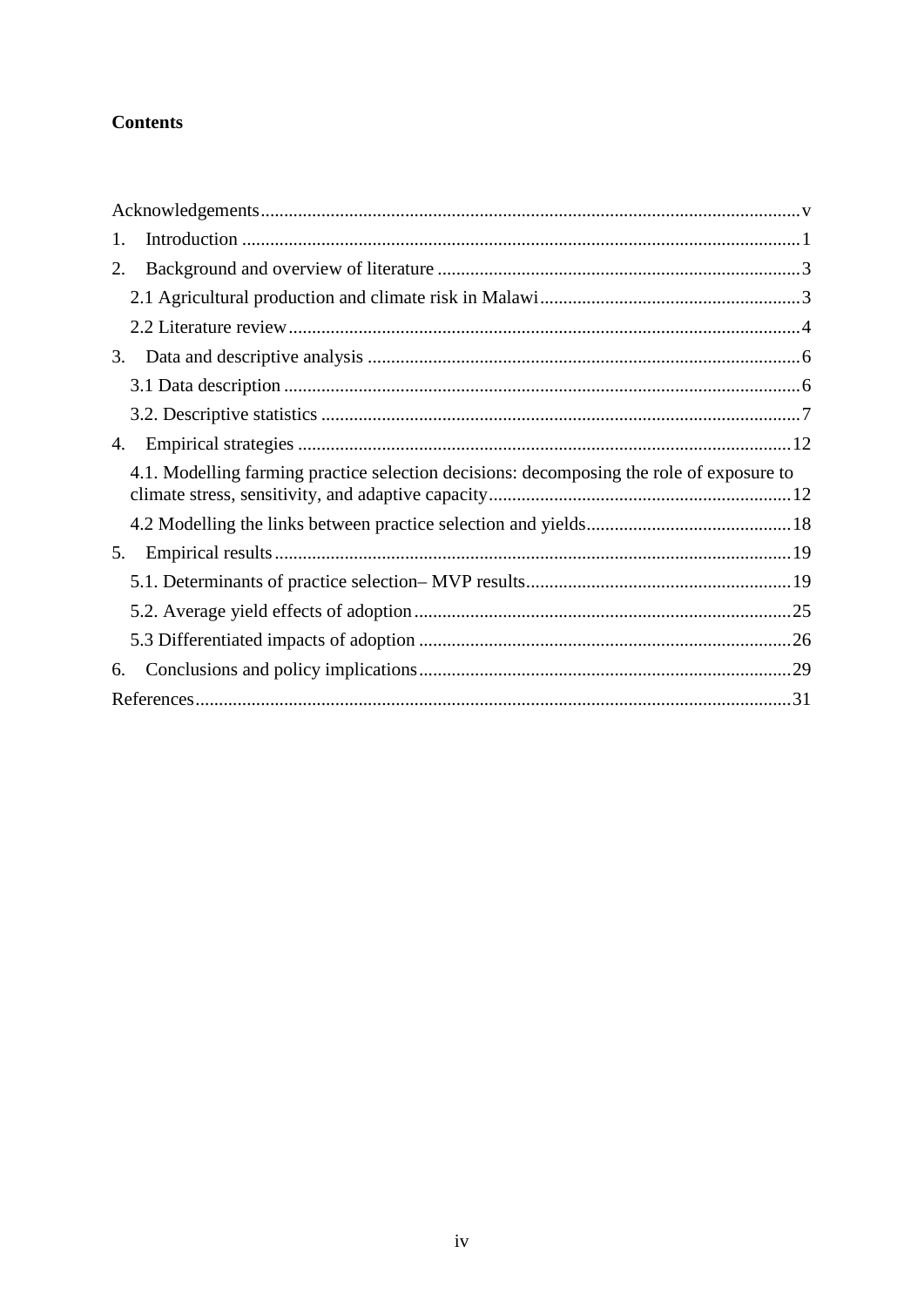#### <span id="page-5-0"></span>Acknowledgements

<span id="page-5-1"></span>This research forms part of the Economic and Policy Innovation for Climate-Smart Agriculture (EPIC) Project [\(http://www.fao.org/climatechange/epic/en/\)](http://www.fao.org/climatechange/epic/en/), supported financially by the European Union and SIDA. We would also like to acknowledge the World Bank for sharing the Malawi IHS3 dataset with us and particularly Mr. Talip Kilic and Ms Siobhan Murray of the World Bank for their valuable support during the construction of the dataset. We are grateful to Giulio Marchi, Geospatial Analyst at FAO, for his valuable support for the extraction of the climate data. The authors would also like to thank the staff at the Headquarters and the Malawi office of FAO for their comments and suggestions during the preparation of this paper. Errors are the responsibility only of the authors, and this paper reflects the opinions of the authors, and not the institutions which they represent or with which they are affiliated.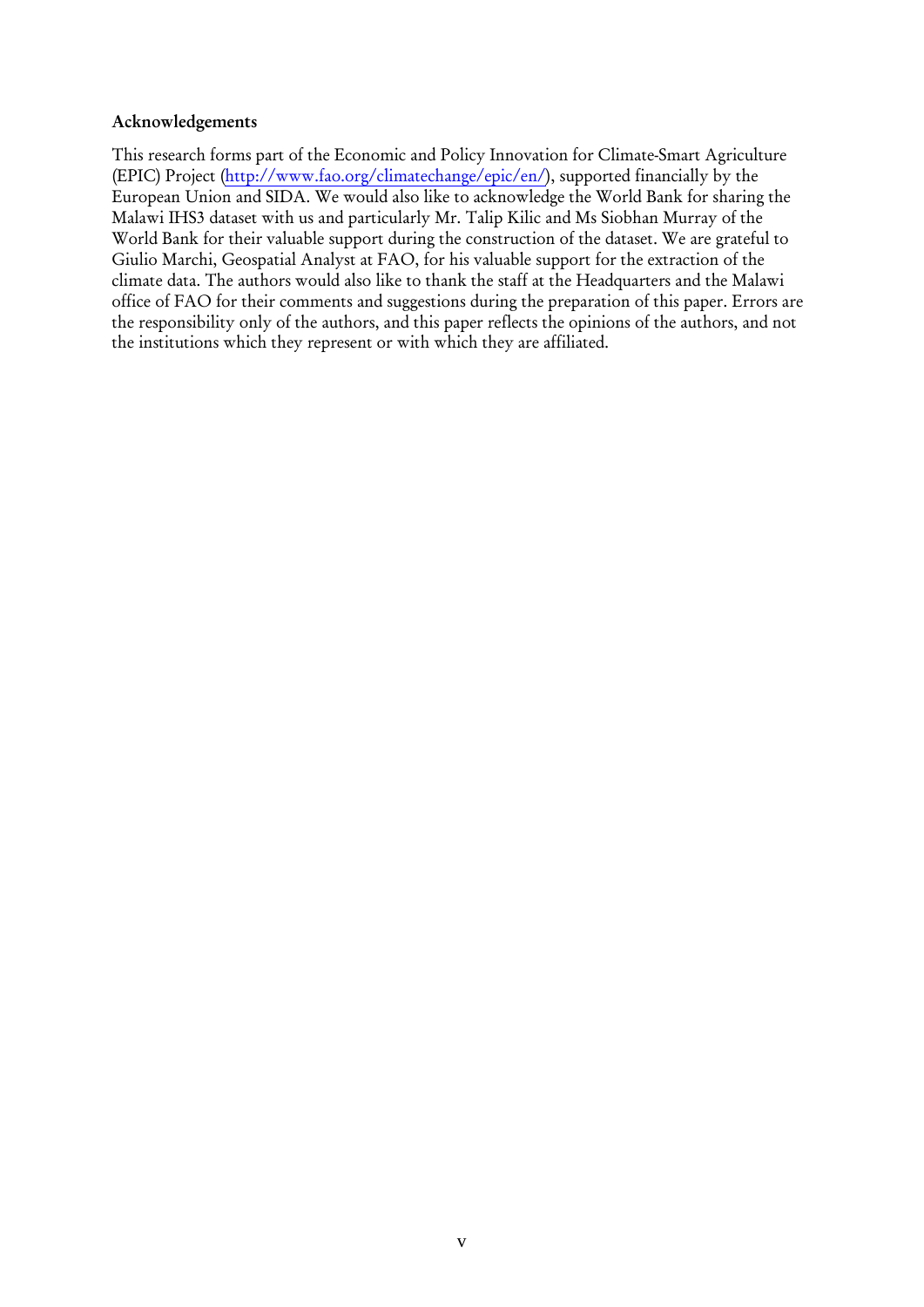# <span id="page-6-0"></span>1. Introduction

Malawi is ranked as one of the world's twelve most vulnerable countries to the adverse effects of climate change (World Bank 2010) and as a result subsistence farmers suffer from climate related stressors in a number of different ways. These impacts include increased exposure to extreme climate events such as droughts, dry spells and floods (Chinsinga, 2012). Given that agricultural production remains the main source of income for most rural communities, the increased risk of production failure associated with increased frequency of extreme events poses a major threat to food security and poverty reduction. Adaptation of the agricultural sector to the adverse effects of climate change is thus an important priority to protect and improve the livelihoods of the poor and to ensure food security (Bradshaw *et al*., 2004; Wang *et al*., 2009).

Adaptation to current or expected climate variability and changing climate conditions involves adjustment in natural or human systems in response to actual or expected climate stimuli or their effects, which moderates harm or exploits beneficial opportunities (IPCC 2001). Changing farming practices is one important means of adaptation. Examples include modifying planting times and changing to varieties resistant to heat and drought (Phiri and Saka, 2008); development and adoption of new cultivars (Eckhardt *et al*., 2009); changing the farm portfolio of crops and livestock (Howden *et al*., 2007); adopting improved soil and water management practices including conservation agriculture (Kurukulasuriya and Rosenthal, 2003; McCarthy *et al*., 2011); integrating the use of climate forecasts into cropping decisions (Howden *et al*., 2007); increasing use of irrigation (Howden *et al*., 2007); increasing regional farm diversity (Reidsma and Ewert, 2008); and shifting to non-farm livelihood sources (Morton, 2007). Which of these actually contributes to adaptation depends on the locally specific effects of climate change, as well as agro-ecological conditions and socio-economic factors such as market and institutional development. Adaptation also depends on farmer's capacity and incentives to respond to changes and undertake adjustments in farming practices, i.e. their adaptive capacity.

Despite growing policy interest in adaptation, and increasing resources dedicated to promoting a range of sustainable land management and productivity enhancing practices for agricultural development and sustainability in many regions including Malawi, the adoption rates are generally quite low sometimes leading to stagnant or worsening yields and land degradation (Wollni *et al*., 2010; Tenge *et al*., 2004). One question that arises is whether these practices are actually effective adaptation strategies in the specific circumstances of Malawian farmers; e.g. which practices or combination of practices can be considered "climate smart"<sup>[1](#page-5-1)</sup> in the Malawian context. A second question is how household and system-level adaptive capacity, or lack thereof, affects the selection of farm practices. In this paper we seek to answer these two questions in the Malawian context through a careful analysis of farmers' incentives and conditioning factors that hinder or accelerate use of a set of practices with potential adaptation benefits.

Given our dataset, in this paper we focus on analysing the determinants of household farming practice selection and productivity impacts of four different potentially risk-reducing climate-smart agricultural practices (maize-legume intercropping, soil and water conservation (SWC), trees, and use of organic fertilizer) that are high priorities in the Malawi National Agricultural plan (GoM,

<span id="page-6-1"></span><sup>&</sup>lt;u>.</u> <sup>1</sup> Climate smart agricultural practices are defined as those practices that increase adaptive capacity and resilience of farm production in the face of climate shocks thereby improving food security, and which can also mitigate GHG emissions, mainly through increased carbon sequestration in soils (FAO, 2011)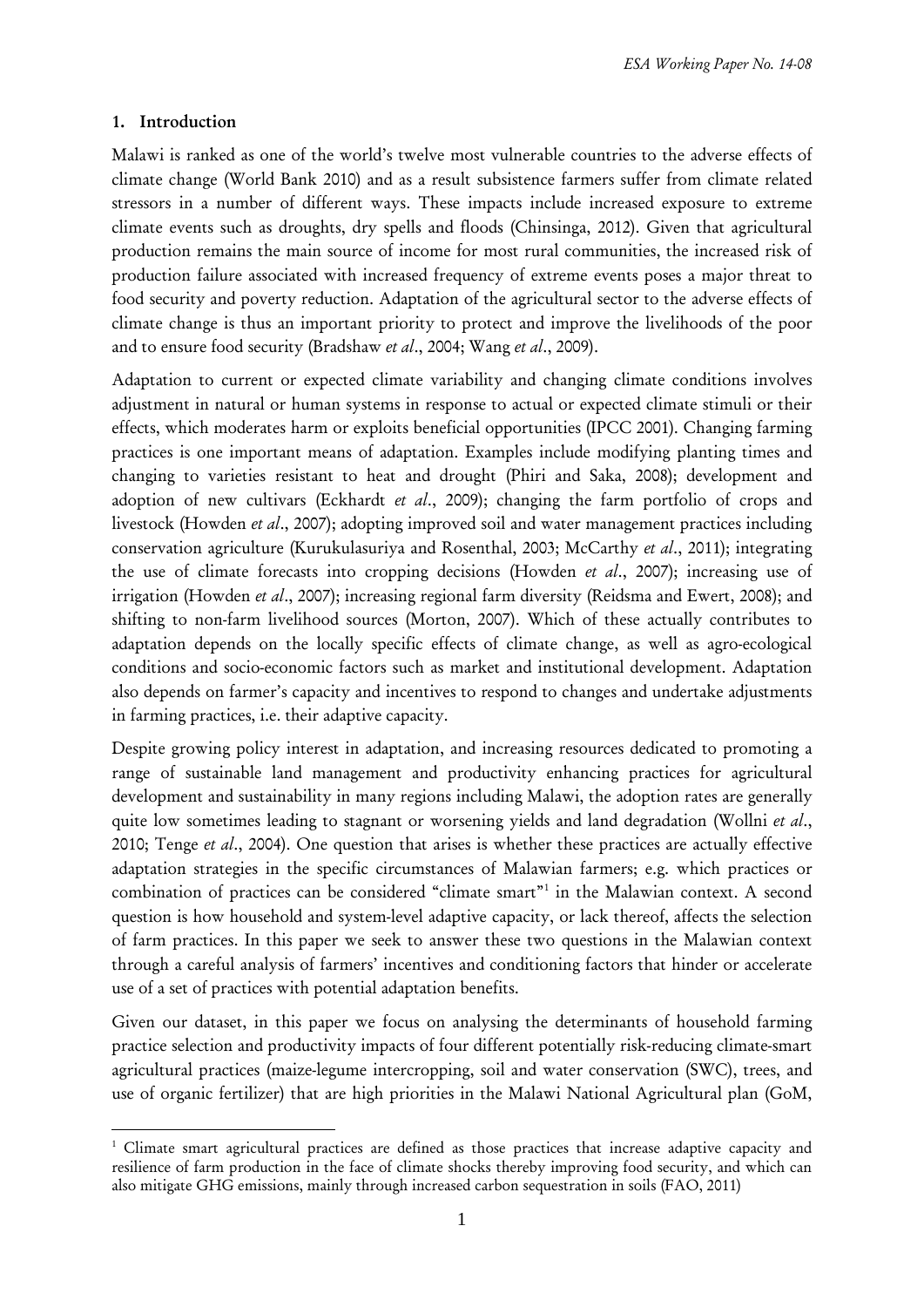2008). They are considered effective in terms of increasing resilience of agricultural systems and reducing vulnerability to climate shocks, and in this way contribute to adaptation. We also consider two practices that are aimed primarily at improving average yields, though with uncertain benefits in terms of adapting to climate change and/or reducing risk to current climate stresses, improved maize varieties and use of inorganic fertilizers. [2](#page-6-1)

The question this paper aims to address contributes to the growing literature on agricultural adaptation measures, including, among others, Pender and Gebremedhin (2007); Lee (2005); Kassie *et al*. (2010); Tekleword *et al*. (2013); Di Falco *et al*. (2011); Deressa and Hassen (2010); McCarthy *et al*. (2011); Rosenzweig and Binswanger (1993); Heltberg and Tarp (2002) and Wollni *et al*. (2010). This paper also contributes to the literature on quantification of vulnerability and adaptive capacity (Adger *et al*., 2004; Smit and Wandel, 2006; Adger, 2006; Gallopin, 2006; Fussel, 2007 & 2009; Engle, 2009; Panda *et al*., 2013). Our contribution to the existing literature is threefold: firstly our analysis uses a comprehensive large, nationally representative plot-level survey with rich socioeconomic information, merged with geo-referenced climatic and bio-physical information as well as higher-level institutional characteristics at the community and district level. This allows us to evaluate the role of climatic risk, agronomic, household and institutional variables in determining farmers' choice of farming practice and consequently their impact on crop productivity. We argue that climate variability as well as other shifts in recent climate patterns are major determinants of farm practice choice, extending the literature which examines the effects of weather shocks using the level of rainfall or deviation from its mean on productivity. While acknowledging the important role of weather shocks, we pay particular attention to long term climate variability as a proxy for expectations about future uncertainty.

Second, we explicitly account for the possibility of famers' choosing a mix of practices (Teklewold *et al*., 2013). In order to model simultaneous and correlated farming practice selection decisions we used a method that takes into account potential interdependence between different practices. Third, we estimate the causal impact of use of these practices on productivity using instrumental variables techniques (IV) improved using Lewbel's (2012) method as well as conditional recursive mixed process (CMP) estimators as proposed by Roodman (2011). This method takes into account both simultaneity and endogeneity issues, and produces consistent estimates for recursive systems in which all endogenous variables appear on the right-hand-side as observed. Our analysis also adds value to the existing literature by undertaking an in-depth investigation on the impacts of use of these technologies across different segments of the population, an issue scarcely addressed by existing literature.

The rest of the paper is organized as follows. Section two provides an overview of agriculture and climate change in Malawi and a selected literature review. Data sources, sample composition and descriptive results are presented in section three. The fourth section presents the analytical methods with emphasis on empirical models and hypothesized relationships. The main analytical results are presented and discussed in section five. Section six concludes by presenting the key findings and the policy implications.

<span id="page-7-0"></span><sup>-</sup><sup>2</sup> Conservation agriculture is also high in Malawi national agricultural priority plan and considered to have adaptation potential but we lack data on these practices and as a result those are not included in our analysis.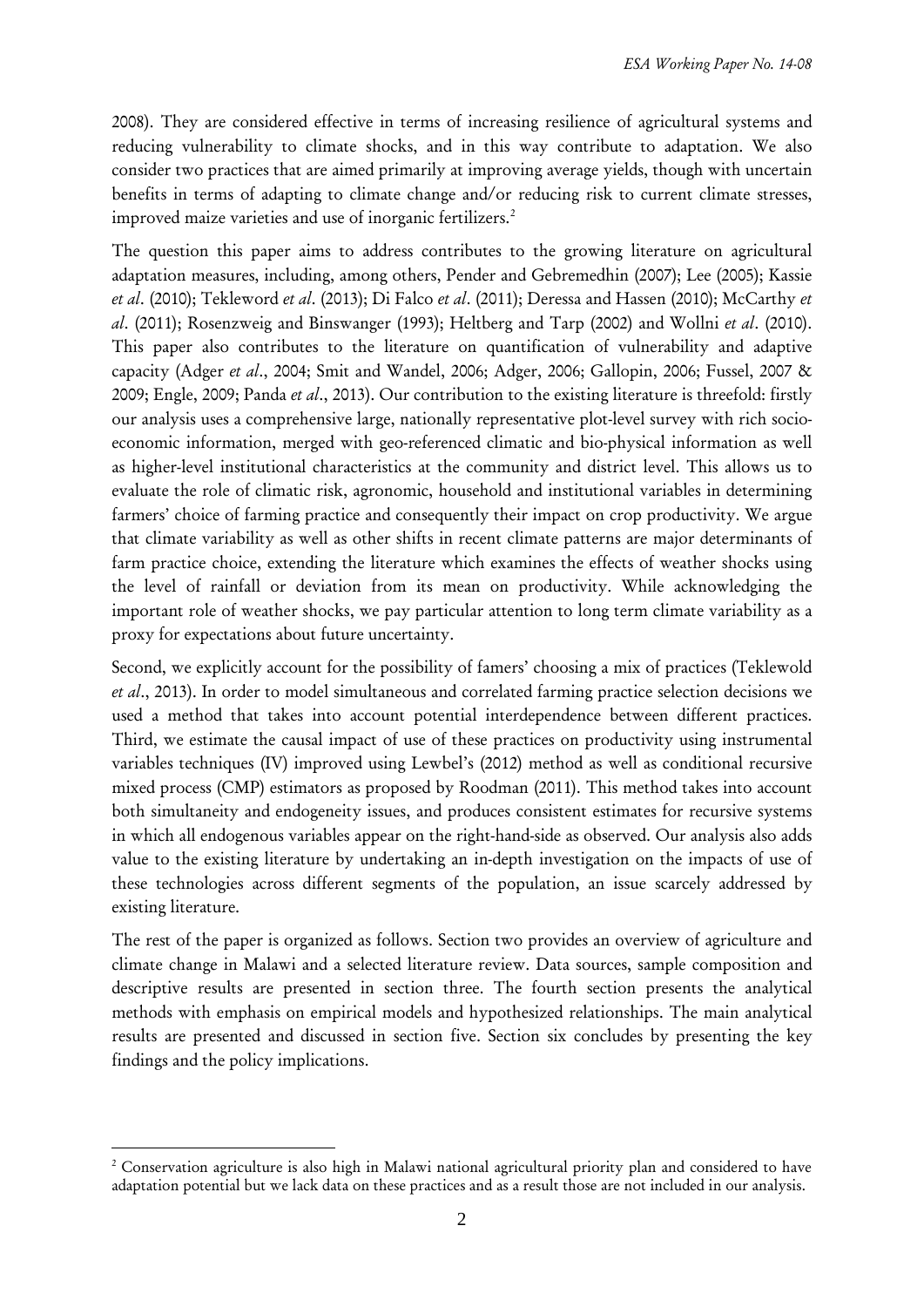## <span id="page-8-0"></span>2. Background and overview of literature

## <span id="page-8-1"></span>*2.1 Agricultural production and climate risk in Malawi*

In Malawi, agriculture remains an important component of the economy; employing 85% of the labour force, accounting for about 39% of the Gross Domestic Product (GDP) and 83% of Malawi's foreign exchange earnings (Chirwa and Quinion, 2005). The agricultural sector is divided into subsectors; estates and smallholder farmers. The latter accounts for 78% of the cultivated land and generates about 75% of Malawi's total agricultural output, indicating the predominance of the smallholder agricultural sector (Chirwa and Quinion, 2005). The average farm size is about 1.12 hectare (ha), although more than 72% of the smallholders farm less than one hectare, a size too small to achieve food self-sufficiency at the household level with the current farming methods. Benin *et al*. (2008) found that Malawi is the third most densely populated country in sub-Saharan Africa (SSA) (at 2.3 rural people per hectare of agricultural land) after Rwanda (3.8 people per hectare) and Burundi (2.7 people per hectare). The use of irrigation is limited, with vast majority of farmers practicing rain fed agriculture only.

The principal crops grown in Malawi are maize, tea, sugarcane, groundnut, cotton, wheat, coffee, rice and pulses. A significant feature of Malawi's agriculture is the dominance of maize in farming systems. It is estimated that more than 70% of the arable land is allocated to maize production (GoM, 2006). According to Dorward *et al*. (2008), the share of farmers growing maize varies from 93% to 99% in the country's main regions. The paradox is that even though maize is the dominant crop among smallholder farmers in Malawi, over the last two decades maize productivity has been erratic. Only 10% of the maize growers are net sellers, with as high as 60% being net buyers. Thus, while agriculture and maize are critically important to the livelihoods of most Malawians, their overall productivity performance raises serious concerns about their long-term viability. The factors that are commonly cited as underlying low crop productivity include weather variability, declining soil fertility, limited use of improved agricultural technologies and sustainable land management practices, low/poor agricultural extension services, market failures, and underdevelopment and poorly maintained infrastructure (World Bank, 2010).

The predicted impacts of climate change in Malawi can be expected to impact mostly smallholders that depend on rainfall (Denning *et al.,* 2009). A synthesis of climate data by the World Bank indicated that in the period 1960 to 2006, mean annual temperature in Malawi increased by 0.9°C (World Bank, 2012). This increase in temperature has been concentrated in the rainy summer season (December – February), and is expected to increase further. Long term rainfall trends are difficult to characterize due to the highly varied inter-annual rainfall pattern in Malawi. It should be also noted that assessments of climate change impacts on Malawian agriculture are highly variable across agro-ecological zones (Boko *et al.,* 2007; Seo *et al*., 2009). The socio economic impact of such changes on smallholder farmers is a function of their adaptive and coping strategies (Morton, 2007).

The National Adaptation Programmes of Action (NAPA) remains the key climate change policy document in Malawi which was formulated in 2006 (GoM, 2006; Chinsinga, 2012). In the agricultural sector, the Ministry of Agriculture and Food security, has attempted to operationalize NAPA priorities through the Agriculture Sector Wide Approach (ASWAp). The ASWAp identifies several strategies which are meant to increase the resilience of communities in rural areas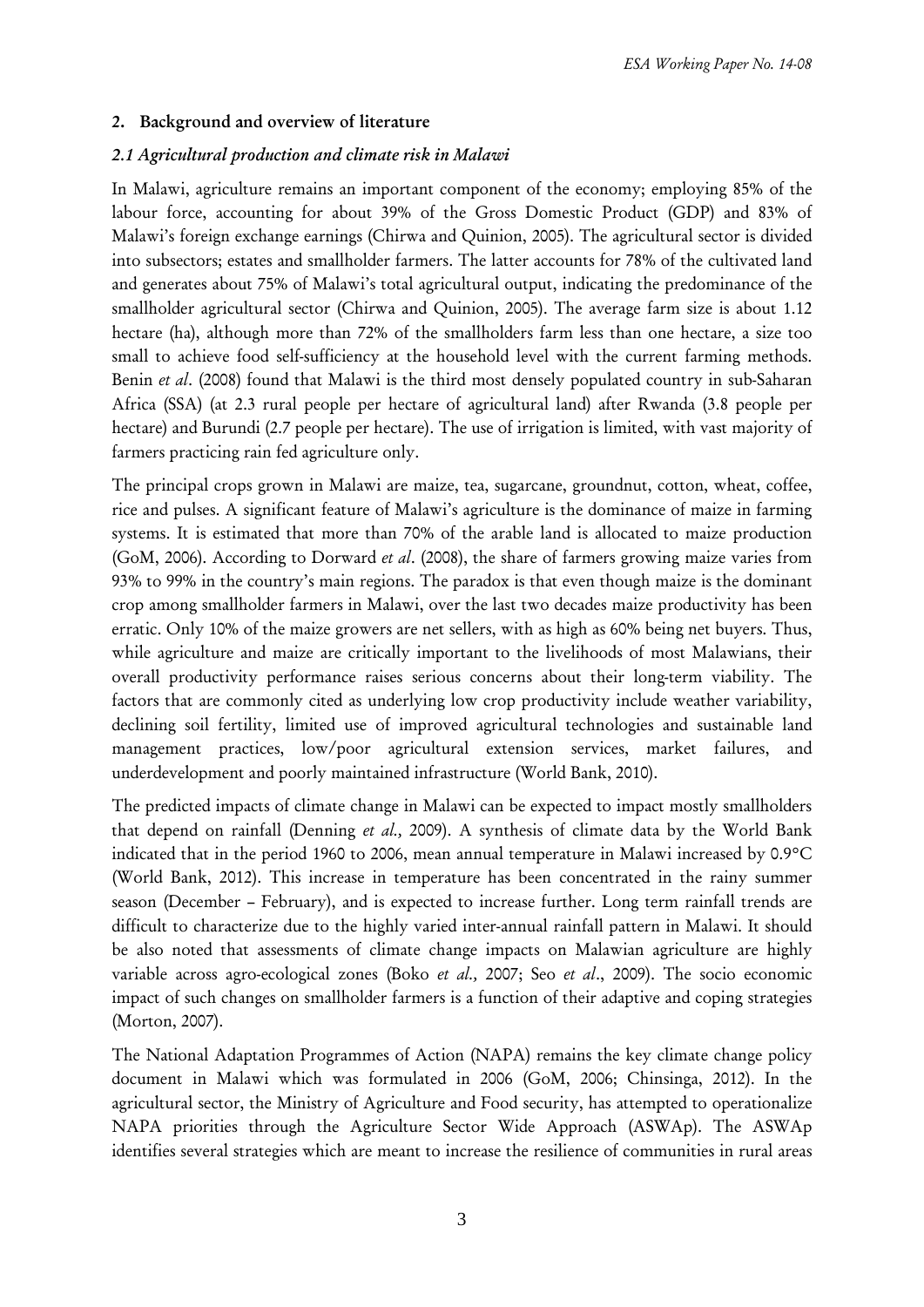to the adverse effects of climate change. In particular, promotion of conservation agriculture<sup>[3](#page-7-0)</sup> is given high priority, due to its expected productivity benefits as well as to mitigate the effects of weather variability and climate change (Chinsinga, 2012; GoM, 2008). The ASWAp is also seeking to harmonize the Malawian Farm Input Subsidy Program (FISP) with the Agricultural Development Program–Support Project (ADP-SP) and Green Belt Initiative to promote more sustainable and climate robust agricultural development in the country through improving input use efficiency. The Government of Malawi has increased its budget share for agriculture from 6.1% in the period 2000–2005 to 15.9% for 2006–2009 and is aiming to increase it further to 24% by 2015 with the implementation of the ASWAp. In 2012/13 this share was close to 20% of national budget with, the FISP accounting for nearly 65% of the total MoA annual budget (budget statement 2012). However, the high costs of the FISP associated with imported fertilized, have contributed to recent financial constraints in the country (Holden and Lunduka, 2012). The promotion of sustainable land management can be one way to ease the financial pressure of subsidizing fertilizer.

### <span id="page-9-0"></span>*2.2 Literature review*

We attempt here to link two important strands of literature that have developed separately but that are key in discussing adaptation in smallholder agricultural systems; namely that on risk and adoption of agricultural technologies based in the economic tradition, and that on vulnerability and adaptive capacity as presented from different disciplinary perspectives in the climate change literature. The results presented in the paper rely on techniques and theory of the former, and on the context and narrative of the latter. We link the two strands to provide new insights on practical aspects of adaptive capacity on the ground and how it links to farmers' decisions under climate risk.

Starting with the impact of risk on practice selection, there is a large body of literature on the theoretical and empirical impacts of production risk on farmers' *ex ante* production technology choices (e.g., Fafchamps, 1999, 1992; Chavas and Holt 1996; Just and Candler, 1985; Sadoulet and de Janvry, 1995; Kassie *et al*., 2008, 2013). This literature indicates that there are several barriers to technology adoption including lack of insurance, limited access to credit, and price risk, and mainly focuses on the impact of production risk on overall output. Pope and Kramer (1979) considered inputs that could be both risk-increasing and risk-decreasing. In general, the use of riskdecreasing inputs increases where producers are more risk-averse or in more risk-prone environments. This is important in the context of climate change. In particular, many sustainable land management (SLM) practices are risk-decreasing, so that increased frequency of extreme weather events should favour adoption of SLM.

There are few empirical studies that explicitly evaluate the impact of climate risk on the adoption of SLM practices or other input choices (e.g. Kassie *et al*., 2008; Arslan *et al*. (2013); Heltberg and Tarp, 2002; Deressa *et al*., 2011). Arslan *et al*. (2013) provides evidence of a positive correlation between rainfall variability and the selection of SLM type practices. Kassie *et al*. (2008) analyze the impact of production risk on the adoption of conservation agriculture, a form of SLM, as well as the use of inorganic fertilizer. They find that risk deters adoption of fertilizer, but has no effect on the conservation agriculture adoption decision. Heltberg and Tarp (2002) found that farmers

<span id="page-9-1"></span><sup>&</sup>lt;u>.</u> <sup>3</sup> Conservation agriculture (CA) is an approach that aims to sustainably improve farm productivity, profits and food security by combining three principles. These three principles are: minimum mechanical soil disturbance; permanent organic soil cover; and crop rotation (FAO, 2011).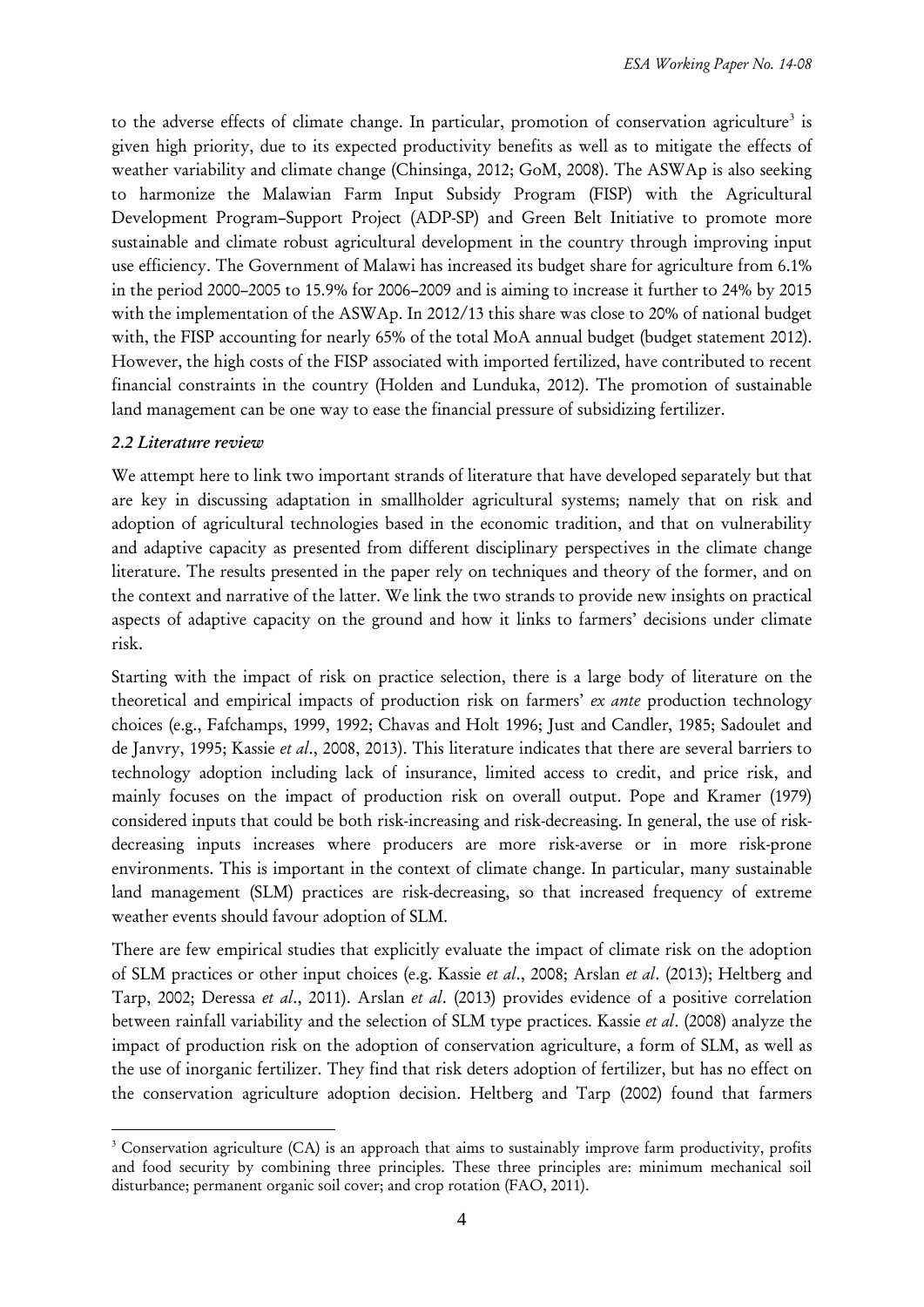located in regions with greater exposure to extreme climate events were less likely to engage in market transactions, implying a greater emphasis on meeting subsistence needs with own production.

Aside from risk, several other factors have also been identified as barriers to the adoption of SLM practices including high up-front costs but delayed benefits (Sylwester, 2004), credit and insurance market imperfections (Carter and Barrett, 2006), seasonal household labour constraints (Barrett, 2008). McCarthy *et al*. (2011) synthesized recent empirical literature on factors affecting the adoption of SLM practices, with a strong focus on sub-Saharan Africa. The authors found that delayed benefits, access to credit, access to information on new practices, availability of seedlings and other SLM inputs in local markets, tenure and community norms on land use, were important constraints identified in many empirical analyses. In addition, given that many SLM practices generate positive spillovers on neighbouring land, collective action can also be an important factor affecting decisions to adopt these practices.

Turning to the literature on adaptive capacity, the concepts of exposure and sensitivity, as well as scale of adaptive capacity are key. The above literature is clearly also very relevant to the ongoing work in the global climate change community in the area of adaptation to climate change, and specifically the debate on vulnerability, resilience, and adaptive capacity. In the vulnerability literature, Fussel (2007) nicely summarizes the different approaches to vulnerability in different fields, and presents a framework distinguishing between aspects of vulnerability that are internal and external to the system considered, and between socioeconomic and biophysical. Adaptive capacity expresses the ability of a system to prepare for stresses and changes in advance or adjust and respond to the effects caused by the stresses, thereby modulating the sensitivity so as to decrease vulnerability (Smit *et al*., 2001).[4](#page-9-1)

Engle (2011) makes an important distinction between characterizing adaptive capacity versus measuring it. He highlights how most studies have focused on characterizing adaptive capacity, intended as assessment based on predetermined system attributes that are assumed to increase adaptive capacity. The use of aggregated indices that assess adaptive capacity based on assumptions about its determinants fall in this category (e.g. Brooks *et al*., 2005; Patt *et al*, 2010). The alternative is to directly assess the adaptive capacity in a system, so as to understand what factors determine this capacity. An example of the latter approach is provided by Panda *et al* (2013) where the propensity to adopt farming practices that maintain higher yields is analysed, highlighting the importance of risk-reducing options such as crop insurance in determining adaptive capacity.

It is not unusual in the adaptation literature to assume that engaging in agricultural practices or technologies that increase incomes, and more specifically yields, represents a measure of adaptive capacity. For example, Di Falco *et al*. (2011) tried to disentangle the productive implications of adaptation using a survey conducted in Ethiopia and found that there are significant and nonnegligible differences in food productivity between the farm households that adapted and those

-

<span id="page-10-0"></span><sup>&</sup>lt;sup>4</sup> In this paper we focus on the link between vulnerability and adaptive capacity; however, there is also a resilience to illustrate the characteristics of systems that achieve a desirable state in the face of change, being applied to social-ecological systems (Folke, 2006; Janssen *et al*., 2006). Adaptive capacity in the resilience literature (or adaptability) is the capacity of actors in the system to manage and influence resilience (Walker *et al*. 2004). Hence, adaptive capacity is a concept shared by the resilience and vulnerability strands of literature (Engle, 2011); however, for empirical applications we find the vulnerability framework to be more informative.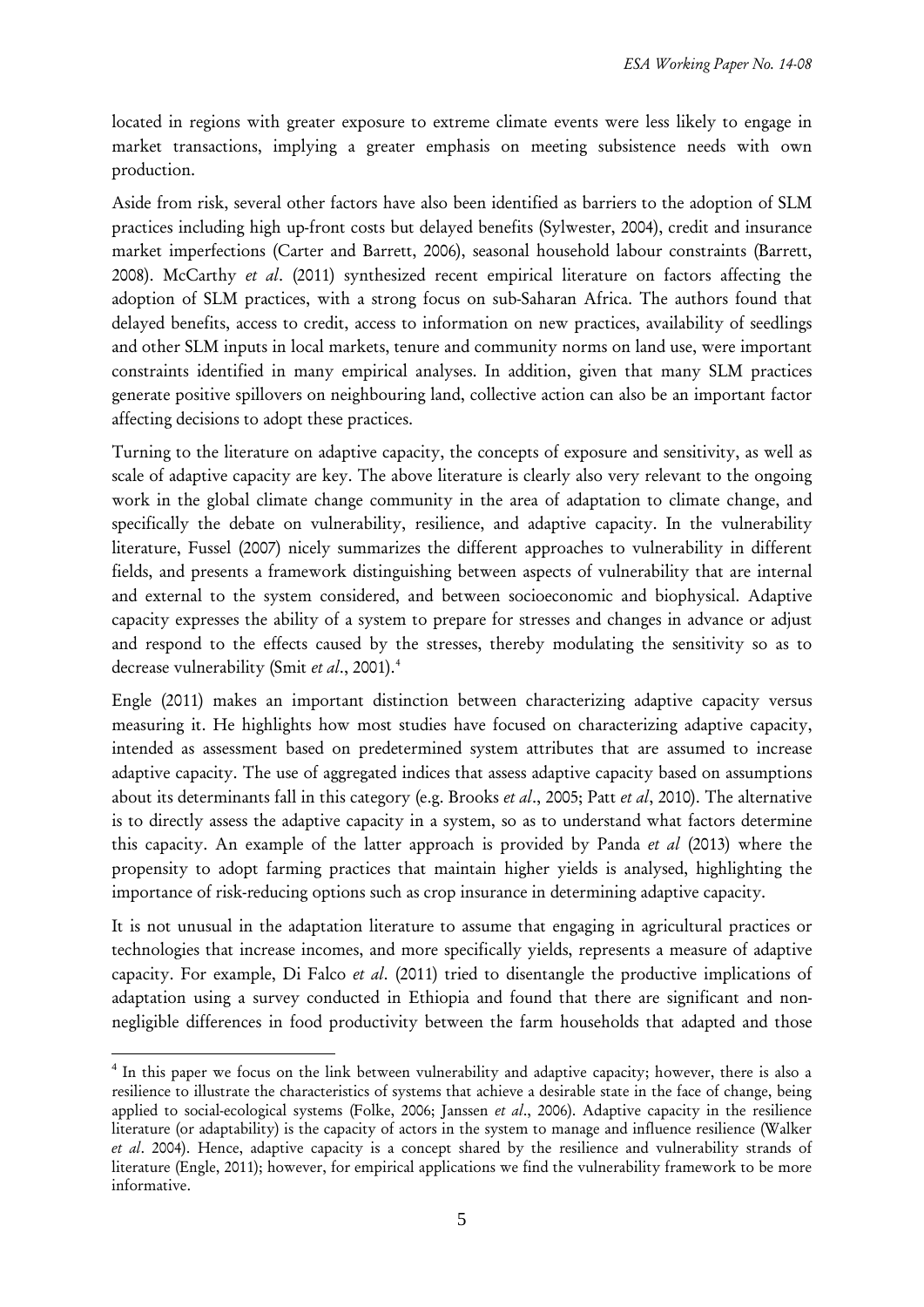that did not adapt. In their review of the existing literature, Knowler & Bradshaw (2007) noted that the adoption of conservation agricultural practices could be associated with better farm performance in terms of reduced cost, higher plot productivity and consequent higher farm income. Teklewold *et al*. (2013) also found significant, and positive impacts from the adoption of a combination of sustainable agricultural practices on maize income. Kassie *et al*. (2008) provide evidence of a positive and significant impact of stone bunds on agricultural productivity on Ethiopian highlands. Nonetheless the positive coefficient is not observed in high rainfall areas, suggesting that the effectiveness of the practice adopted is agro-ecology-specific rather than universally valid. Branca *et al.* (2011) undertook a comprehensive meta-analysis of SLM practices and found that improved agronomic practices such as cover crops, crop rotations (especially with legumes) and improved varieties have increased cereal productivity by 116% on average whereas agroforestry is associated with a 69% increase. Tillage management and agroforestry were found to be particularly beneficial in dry agricultural areas. Based on the above literature, in this paper we take a similar view on the yield impacts of farm practice selection, hypothesizing that the selection of practices associated with higher productivity is evidence of adaptive capacity.

# <span id="page-11-0"></span>3. Data and descriptive analysis

### <span id="page-11-1"></span>*3.1 Data description*

-

This paper merged diverse geo-referenced datasets so as to include the relevant climate, biophysical, and socio-economic variables affecting vulnerability and adaptive capacity of farmers:

- i. For exposure to climatic disruptions, rainfall data was obtained using Africa Rainfall Climatology version 2 (ARC2) from the [National Oceanic and Atmospheric](http://www.noaa.gov/)  [Administration](http://www.noaa.gov/) (NOAA), and average minimum and maximum temperature were calculated using ECMWF ERA INTERIM reanalysis model data; [5](#page-10-0)
- ii. For bio-physical sensitivity to climate disruptions we use information on soil nutrient availability obtained from the Harmonized World Soil database; [6](#page-11-2)
- iii. Determinants of household adaptive capacity are based on data from the Third Integrated Household Survey (IHS3), which was conducted from March 2010 to March 2011 covering a period of twelve months implemented by the Central Statistical Authorities (CSA) in collaboration with the World Bank. The Survey collected information from 12,288 households statistically designed to be representative at both national, district, urban and rural levels. It was designed to provide information on the various aspects of household welfare in Malawi such as household composition and characteristics, health, wage employment, and income sources, as well as data on consumption, food security, nonfarm enterprises, and durable and agricultural asset ownership, among other topics.<sup>[7](#page-11-3)</sup> For households that were involved in agricultural activities data was also collected on land

<sup>5</sup> See http://www.cpc.ncep.noaa.gov/products/fews/RFE2.0 desc.shtml for more information on RFE algorithms.

<span id="page-11-2"></span><sup>6</sup> See http://webarchive.iiasa.ac.at/Research/LUC/Ex ternal-World-soil-database/HTML/ for more information.

<span id="page-11-3"></span><sup>&</sup>lt;sup>7</sup> The full sample consists of 16,372 plots, however in this study we focused on plots that have been cultivated with maize during the survey rainy season (11,208 plots) given the fact that maize is a staple crop which is produced and consumed by a large proportion of rural Malawians. Details about the sampling procedures can be found from the report produced by the CSA in Malawi (IHS, 2012).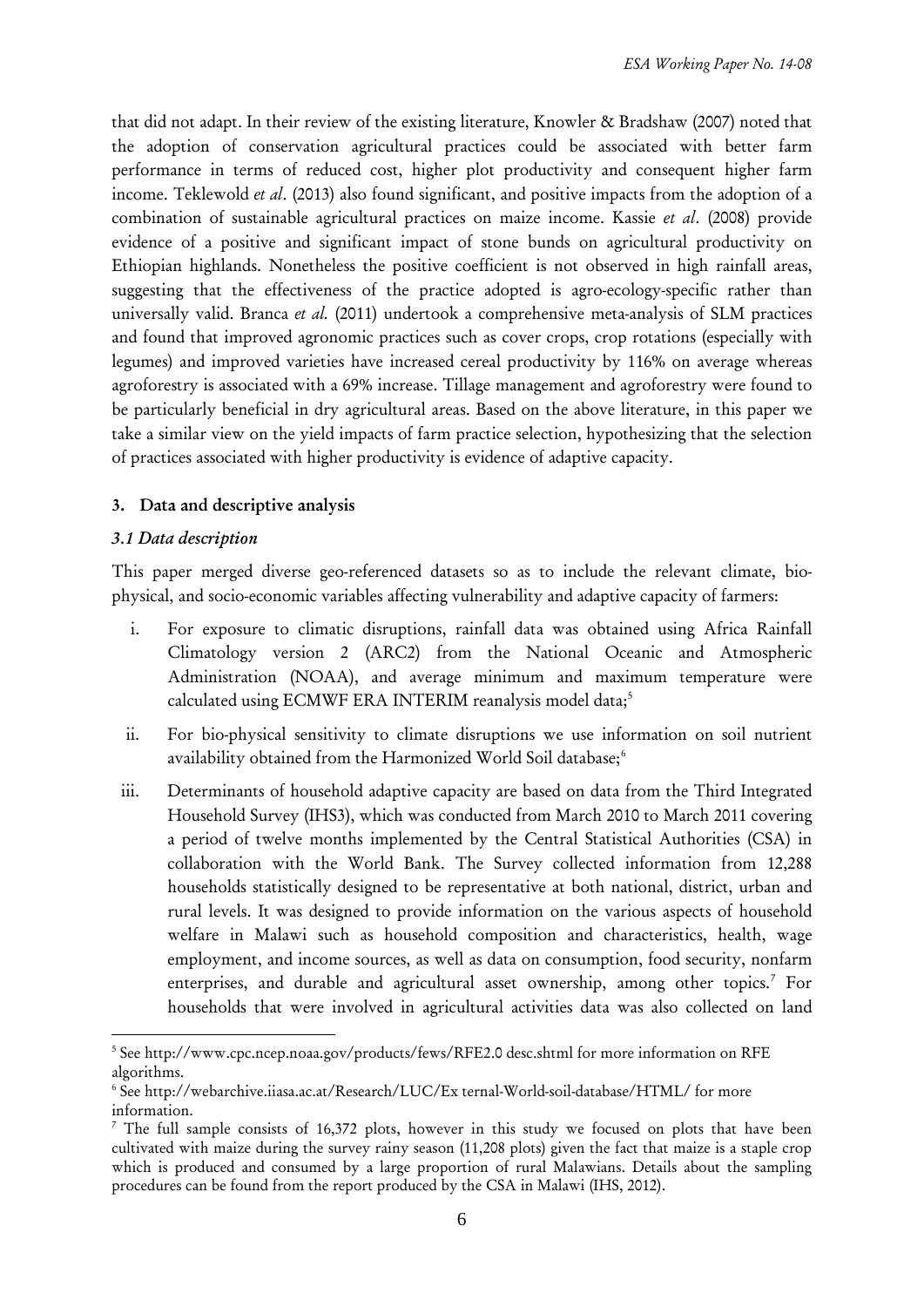tenure, labour and non-labour input use, and crop cultivation and production at the plot level. Location and land area of plots are available for use with geographic information system (GIS) databases

iv. Determinants of system-level adaptive capacity in terms of enabling factors for adaptation were based on the (a) IHS3 community level survey that captured issues related to collective action, access to information, and to infrastructure including market and roads among others was also administered, and (b) data from a number of government and nongovernment institutions that are relevant for understanding use of sustainable land management activities at the household level, focusing on information available at a centralized (district) level. This includes data on total fertilizer distributed by district, proportion of land covered by forest by district, number of agricultural extension and development officer by district, number of micro finance and donor agricultural projects operation by district, total wage paid out in 08/09 by Malawi Social Action Fund (MASAF<sup>[8](#page-11-2)</sup>) and district household population. We also collected the Malawi 2009 election results to control for the effects of voting patterns on household participation in the Malawi farm input subsidy programme (FISP). [9](#page-12-1) We then merged the IHS3 Enumeration area (EA) and districts with this information to control for supply side constraints in understanding farming practice selection decisions and yield effect.<sup>[10](#page-12-2)</sup>

For the exposure data, the fact that the IHS3 survey data included geo-referenced household and EA level Latitude and Longitude coordinates allowed us to link socio-economic data to remote sensing time series indicators such as rainfall during the growing season, long-term mean rainfall and the coefficient of variation in rainfall, as well as mean and maximum temperature and the coefficient of variation of maximum temperature (1983-2011). Taking the annual measure of main cropping season rainfall at each EA level, we calculate the coefficient of variation for rainfall (CV), measured as the standard deviation divided by the mean for the respective periods: 1983-2011, which is scale invariant, thereby providing a comparable measure of variation for households that may have very different rainfall levels. Similarly, information on soil nutrient availability was merged to the household dataset to control for the effects of bio-physical characteristics. By merging the IHS3 data with historical data on rainfall and temperature at the community level, we create a unique data s*et al*lowing for microeconomic analysis of climate impacts in Malawi.

#### <span id="page-12-0"></span>*3.2. Descriptive statistics*

<span id="page-12-3"></span>-

We focus in this paper on four different potentially climate smart agricultural practices: maizelegume intercropping, soil and water conservation, trees, and use of organic fertilizer, as well as two other practices that are aimed primarily at improving average yields—improved maize varieties and use of inorganic fertilizers. Table 2 shows the proportion of households that implemented the aforementioned agricultural practices on their plots, disaggregated by province.

<sup>&</sup>lt;sup>8</sup> The Malawi Social Action Fund (MASAF) is a project designed to finance self-help community projects and transfer cash through safety net activities.

<span id="page-12-1"></span><sup>9</sup> Democratic Progressive Party (DPP) was the ruling party at the time and the main opposition party was the Malawi Congress Party (MCP). The variables created include vote counts in the constituencies that cover the IHS3 EAs, DPP votes as a share of total votes cast and the MCP votes as a share of total votes.

<span id="page-12-2"></span><sup>&</sup>lt;sup>10</sup> We thank to Talip Kilic at the World Bank for providing us with this data.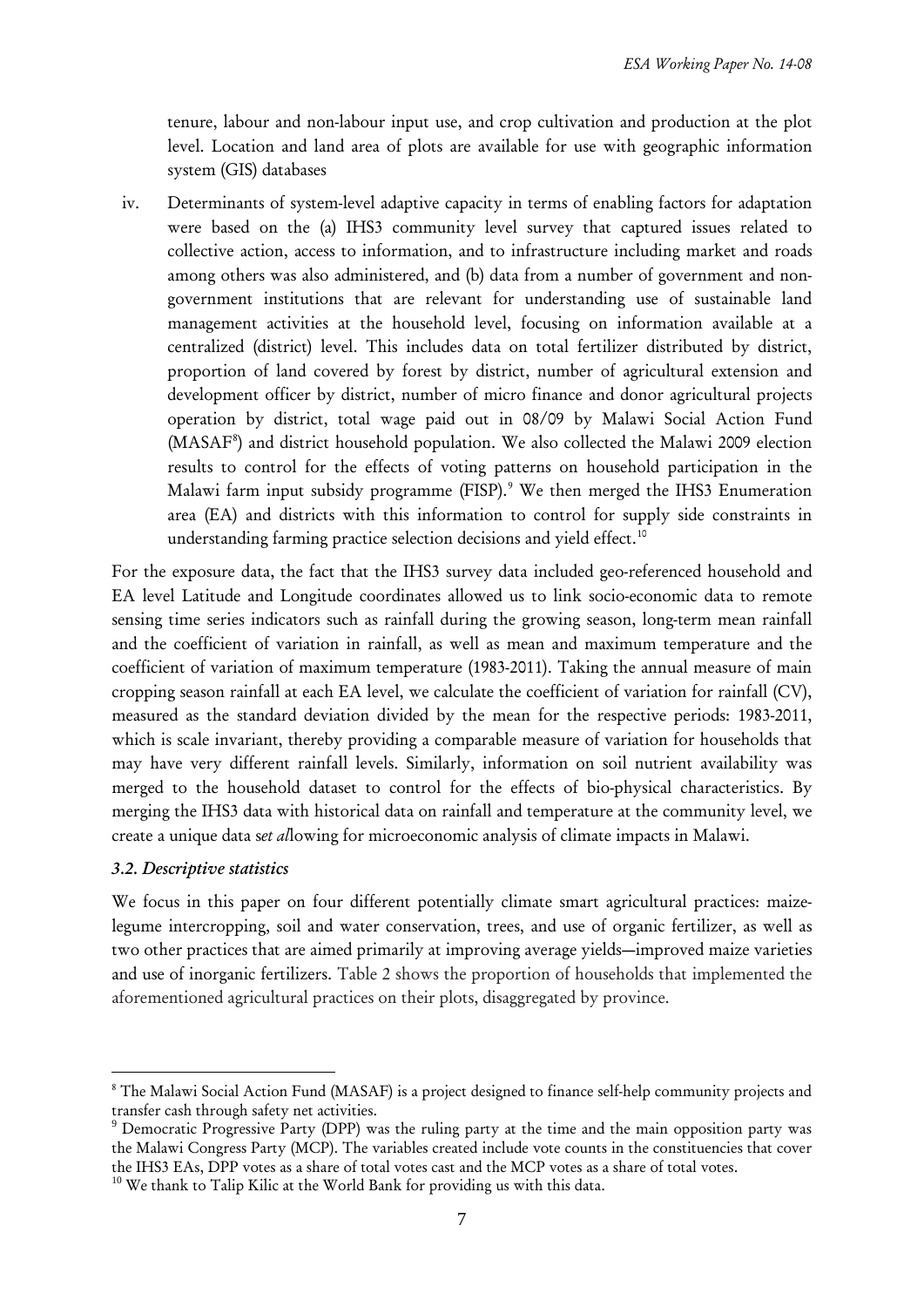Maize–legume intercropping can help increase crop productivity through nitrogen fixation and also contributes to maintain productivity in a changing climate (Delgado *et al*., 2011). Maize– legume intercropping is practiced on about 22.1% of the plots during the cropping season analyzed in this study, and it is particularly prevalent in the Southern Province (35.5%).

Planting selected perennials, trees and shrubs, is part of a sustainable agricultural system in Malawi, whereby perennials are planted either sequentially (during fallow) or contemporaneously (intercropped) with an annual food crop. This kind of farming system maintains soil cover, improves nutrient levels, increases soil organic matter, improves water filtration and avoids soil loss, in addition to providing shade for other crops and a secondary source of food, fodder, fiber and fuel (Garrity *et al.,* 2010; Ajayi *et al*., 2009; McCarthy *et al*., 2011; Mercer, 2004; Franzel and Scherr, 2002; Verchot *et al*., 2007). In addition to adaptation, the perennials agricultural system contributes also to mitigation by increasing carbon sequestered both above and below ground (Verchot *et al*., 2007). In our sample, perennials are planted by 39% of the sample households. It's important to highlight that unlike other farming practices (which are measured at plot level), this variable is measured at the household level and captures if household has any trees on any plot.

SWC structures provide multiple on-farm private benefits in the form of increased and more stable yields by reducing water erosion, improving water quality, and promoting the formation of natural terraces over time, in addition to off-farm private and public benefits including the reduction of downstream flooding and of waterways' sedimentation as well as the enhancement of biodiversity (Blanco and Lal, 2008; McCarthy *et al*., 2011). SWC structures considered here include contour bunds – built of either earth or stone, terraces, gabions/sandbags, vetiver grass, tree belts or drainage ditches. Our data shows that about 40% of the maize plots have been treated with SWC structures and this figure is highest in the Central Province (43%) followed by the Sothern Province (41%). As with trees, SWC structures often entail large up-front costs, with benefits accruing – sometimes slowly – over time (McCarthy *et al.*, 20[11](#page-12-3)).<sup>11</sup>

Use of organic fertilizer is another major component of a sustainable agricultural system and a commonly suggested method of improving soil fertility, while capturing economies of scope in crop-livestock systems. Our data shows that organic fertilizer (which is composed of animal manure, compost and green manure) is used on about 12.2% of the sample maize plots. The adoption seems to be larger in the Central region (16.8%) compared to the other two provinces (7.2% for the North and 10.8% for the Southern region).

The use of high yielding varieties can contribute to improving food security and income for the rural population by providing higher yields (e.g., Kijima *et al*., 2008; Mendola, 2007; Berceril and Abdulai, 2010; Asfaw *et al*., 2012b, 2012c; Amare *et al*., 2011 etc). Nevertheless, whether improved high yielding varieties perform better than local varieties under harsh climatic conditions is very much an empirical question. The proportion of plots planted with improved maize varieties is

-

<span id="page-13-0"></span><sup>&</sup>lt;sup>11</sup> We are quick to point out that the use of seed or fertilizer, which changes from year to year, can be different from trees and SWC which are more like capital items. The presence of these items on the farm is often reflects past decisions much more than current decisions. However in the context of Malawi we approach the decision on trees/SWC as a decision to maintain trees and SWC, where population densities are high – and thus potentially significant opportunity costs to retaining trees, and even higher costs for maintaining SWC structures. So the existence of SWC/tree does capture the maintenance decision and retaining trees is a yearly decision given fuel wood opportunity costs as well as opportunity costs of land not cultivated in this densely populated context.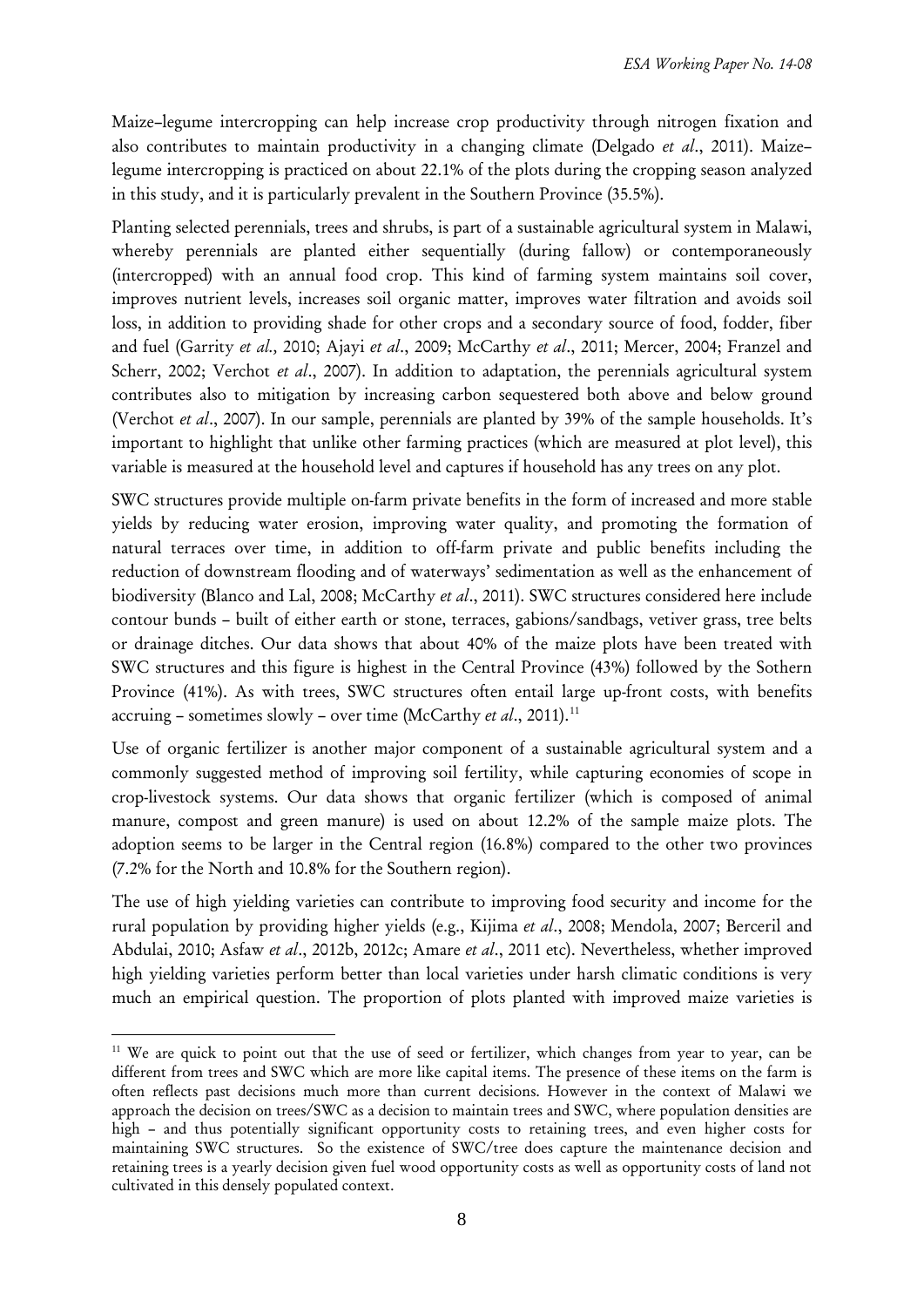about 51% and this figure is larger in the Northern Province (56%); the high adoption figures are partly attributable to the farm input subsidy program.

Lastly, we consider the utilization of inorganic fertilizers whose average application rate on the maize plots of our sample is about 63 kg ⁄acre, which is below blanket recommendation of 150 kg/acre by MoA (Guide to Agric production in Malawi). About 74.8% of maize plots are treated with inorganic fertilizers, which is relatively high compared to other SSA countries, but about 40% or less of other crop plots receive fertilizers. As with the use of improved hybrid seeds, the relatively high inorganic fertilizer use can be largely attributed to the farm input subsidy program. Looking across the different provinces, there seems to be no significant differences in the use of inorganic fertilizers. In all three provinces, the proportion of plots treated with inorganic fertilizer is over 70%. Although the impact on productivity of using inorganic fertilizer is widely documented, it is important to note that it may also cause soil degradation in the long term due to the depletion of organic matter in the topsoil (Branca *et al.,* 2011; FAO, 2011; Tilman *et al*., 2002) and is often associated with more variable net agricultural income.

We see a different picture when we look at the use of multiple practices at the same time on the same plot. Of the 11,206 plots considered in the analysis, about 96% of the plots benefited from one or more farm management practices although all six of the practices were applied on only fourteen plots. Inorganic fertilizer is the most common practice used by the sample households. It is used as a single technology on 11.3% of plots, in combination with improved seed on 20.5% of plots and in combination with trees and improved seed on 13% of plots. Improved seed alone is adopted on 5.2% of plots, in combination with trees on 3.1% of plots. Of the plots, 2.4% received only the maize-legume intercropping practice while SWC measures only are adopted on 2.2% of the plots. The bottom line is that the proportions of use of a given practice in combination with other practices are relatively small (see Table 1) indicating that there are few dominant packages. Instead, this evidence suggests that individual households are choosing packages specific to the agro-ecological and socio-economic characteristics.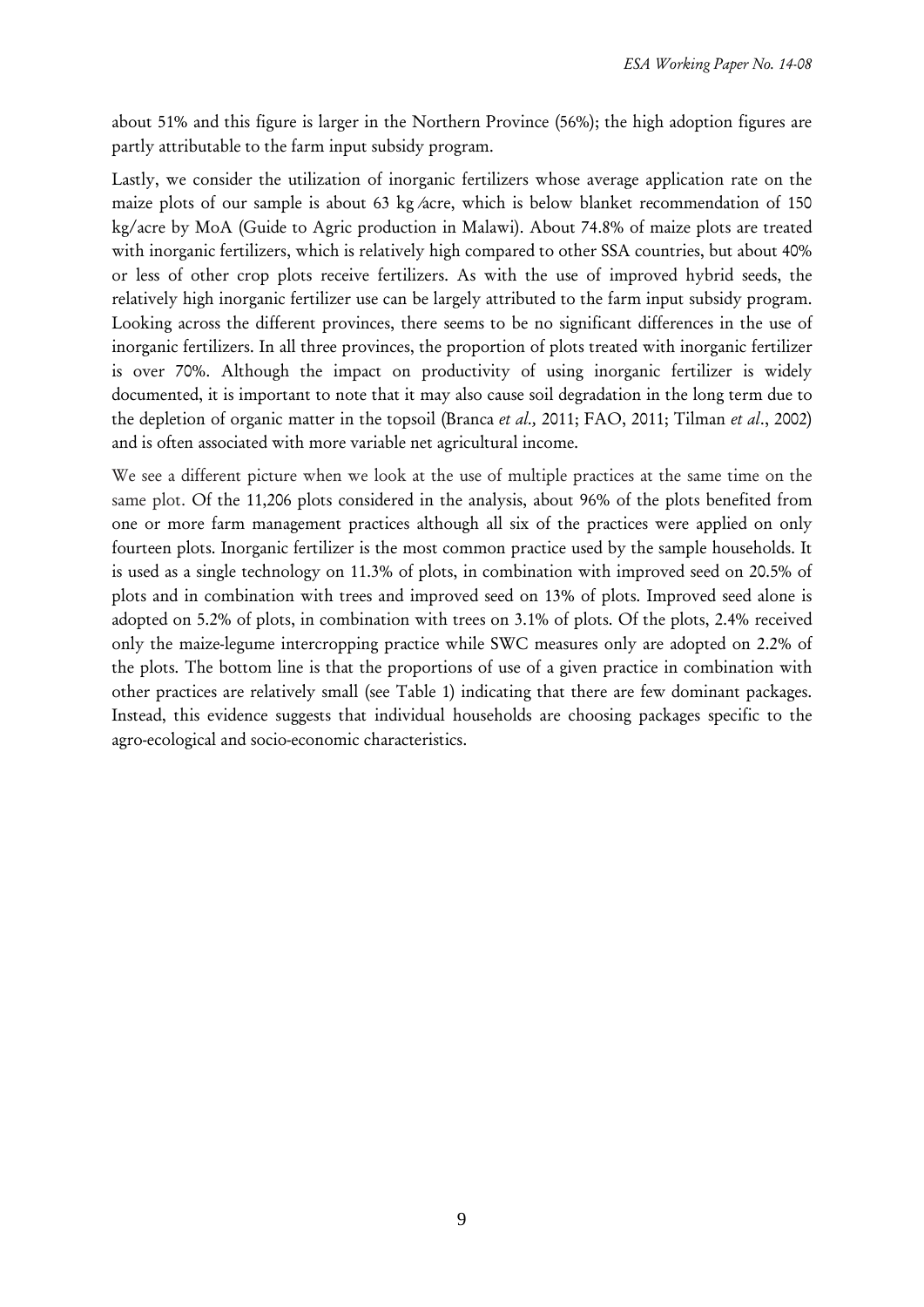| Table 1. Distribution of farm practice selection by Province (Percent of farmers reporting engaging |  |  |  |  |
|-----------------------------------------------------------------------------------------------------|--|--|--|--|
| in practice)                                                                                        |  |  |  |  |

|                                   |       | North province                 |       | Central province Southern province |       |                                     |       | Total                      |
|-----------------------------------|-------|--------------------------------|-------|------------------------------------|-------|-------------------------------------|-------|----------------------------|
| Variables                         |       | $(N = 1897)$<br>Mean Std. Dev. |       | $(N = 3697)$<br>Mean Std. Dev.     |       | $(N = 5614)$<br>Mean Std. Dev. Mean |       | $(N = 11208)$<br>Std. Dev. |
| Improved seed                     |       |                                |       |                                    |       |                                     |       |                            |
|                                   | 0.565 | 0.496                          | 0.536 | 0.499                              | 0.476 | 0.499                               | 0.511 | 0.500                      |
| Maize-legume intercropping        | 0.104 | 0.306                          | 0.077 | 0.266                              | 0.355 | 0.479                               | 0.221 | 0.415                      |
| Trees                             | 0.511 | 0.500                          | 0.275 | 0.447                              | 0.426 | 0.495                               | 0.391 | 0.488                      |
| Organic fertilizer                | 0.072 | 0.259                          | 0.168 | 0.374                              | 0.108 | 0.311                               | 0.122 | 0.327                      |
| Inorganic fertilizer              | 0.747 | 0.435                          | 0.785 | 0.411                              | 0.724 | 0.447                               | 0.748 | 0.434                      |
| SWC measures                      | 0.377 | 0.48                           | 0.429 | 0.495                              | 0.409 | 0.492                               | 0.404 | 0.490                      |
| Improved seed only                | 0.031 | 0.174                          | 0.053 | 0.225                              | 0.058 | 0.233                               | 0.052 | 0.222                      |
| Legume intercropping only         | 0.011 | 0.105                          | 0.010 | 0.098                              | 0.037 | 0.189                               | 0.024 | 0.152                      |
| Trees only                        | 0.072 | 0.259                          | 0.018 | 0.131                              | 0.029 | 0.167                               | 0.032 | 0.177                      |
| Organic fertilizer only           | 0.004 | 0.065                          | 0.017 | 0.129                              | 0.004 | 0.061                               | 0.008 | 0.090                      |
| Inorganic fertilizer only         | 0.105 | 0.307                          | 0.179 | 0.383                              | 0.072 | 0.258                               | 0.113 | 0.316                      |
| SWC measures only                 | 0.015 | 0.120                          | 0.027 | 0.163                              | 0.020 | 0.142                               | 0.022 | 0.146                      |
| Seed and legume                   | 0.001 | 0.023                          | 0.000 | 0.000                              | 0.003 | 0.052                               | 0.001 | 0.038                      |
| Seed and trees                    | 0.063 | 0.243                          | 0.016 | 0.125                              | 0.031 | 0.173                               | 0.031 | 0.174                      |
| Seed and organic                  | 0.006 | 0.079                          | 0.013 | 0.112                              | 0.009 | 0.093                               | 0.010 | 0.098                      |
| Seed and inorganic                | 0.212 | 0.409                          | 0.267 | 0.443                              | 0.161 | 0.368                               | 0.205 | 0.404                      |
| Legume and trees                  | 0.006 | 0.079                          | 0.003 | 0.057                              | 0.028 | 0.164                               | 0.016 | 0.125                      |
| Legume and organic                | 0.003 | 0.056                          | 0.001 | 0.037                              | 0.005 | 0.070                               | 0.003 | 0.059                      |
| Legume and inorganic              | 0.042 | 0.200                          | 0.027 | 0.163                              | 0.107 | 0.310                               | 0.070 | 0.255                      |
| Organic and inorganic             | 0.008 | 0.089                          | 0.029 | 0.168                              | 0.006 | 0.076                               | 0.014 | 0.117                      |
| Seed, legume, trees               | 0.000 | 0.000                          | 0.001 | 0.028                              | 0.003 | 0.058                               | 0.002 | 0.044                      |
| Seed, legume, organic             | 0.000 | 0.000                          | 0.000 | 0.000                              | 0.000 | 0.019                               | 0.000 | 0.013                      |
| Seed, legume, inorganic           | 0.003 | 0.051                          | 0.001 | 0.037                              | 0.023 | 0.149                               | 0.012 | 0.110                      |
| Seed, tree, organic               | 0.002 | 0.046                          | 0.004 | 0.059                              | 0.005 | 0.073                               | 0.004 | 0.065                      |
| Seed, tree, inorganic             | 0.212 | 0.409                          | 0.104 | 0.306                              | 0.119 | 0.324                               | 0.130 | 0.336                      |
| Seed, organic, inorganic          | 0.011 | 0.105                          | 0.046 | 0.209                              | 0.017 | 0.128                               | 0.025 | 0.157                      |
| Legume, trees, organic            | 0.002 | 0.040                          | 0.001 | 0.033                              | 0.005 | 0.068                               | 0.003 | 0.054                      |
| Legume, trees, inorganic          | 0.024 | 0.154                          | 0.018 | 0.132                              | 0.090 | 0.286                               | 0.055 | 0.228                      |
| Legume, organic, inorganic        | 0.005 | 0.072                          | 0.007 | 0.082                              | 0.013 | 0.112                               | 0.009 | 0.097                      |
| Trees, organic, inorganic         | 0.007 | 0.086                          | 0.018 | 0.131                              | 0.004 | 0.065                               | 0.009 | 0.095                      |
| Seed, legume, trees, organic      | 0.001 | 0.032                          | 0.001 | 0.028                              | 0.021 | 0.145                               | 0.011 | 0.105                      |
| Seed, legume, trees, inorganic    | 0.000 | 0.000                          | 0.000 | 0.000                              | 0.000 | 0.013                               | 0.000 | 0.009                      |
| Seed, legume, organic, inorganic  | 0.000 | 0.000                          | 0.001 | 0.023                              | 0.005 | 0.070                               | 0.003 | 0.052                      |
| Seed, trees, organic, inorganic   | 0.011 | 0.105                          | 0.023 | 0.150                              | 0.017 | 0.130                               | 0.018 | 0.133                      |
| Legume, trees, organic, inorganic | 0.006 | 0.079                          | 0.005 | 0.068                              | 0.012 | 0.108                               | 0.008 | 0.092                      |
| All six                           | 0.001 | 0.023                          | 0.001 | 0.023                              | 0.002 | 0.044                               | 0.001 | 0.035                      |
| None                              | 0.032 | 0.175                          | 0.047 | 0.211                              | 0.035 | 0.184                               | 0.038 | 0.192                      |

Note: The number of observation here refers to number of maize plots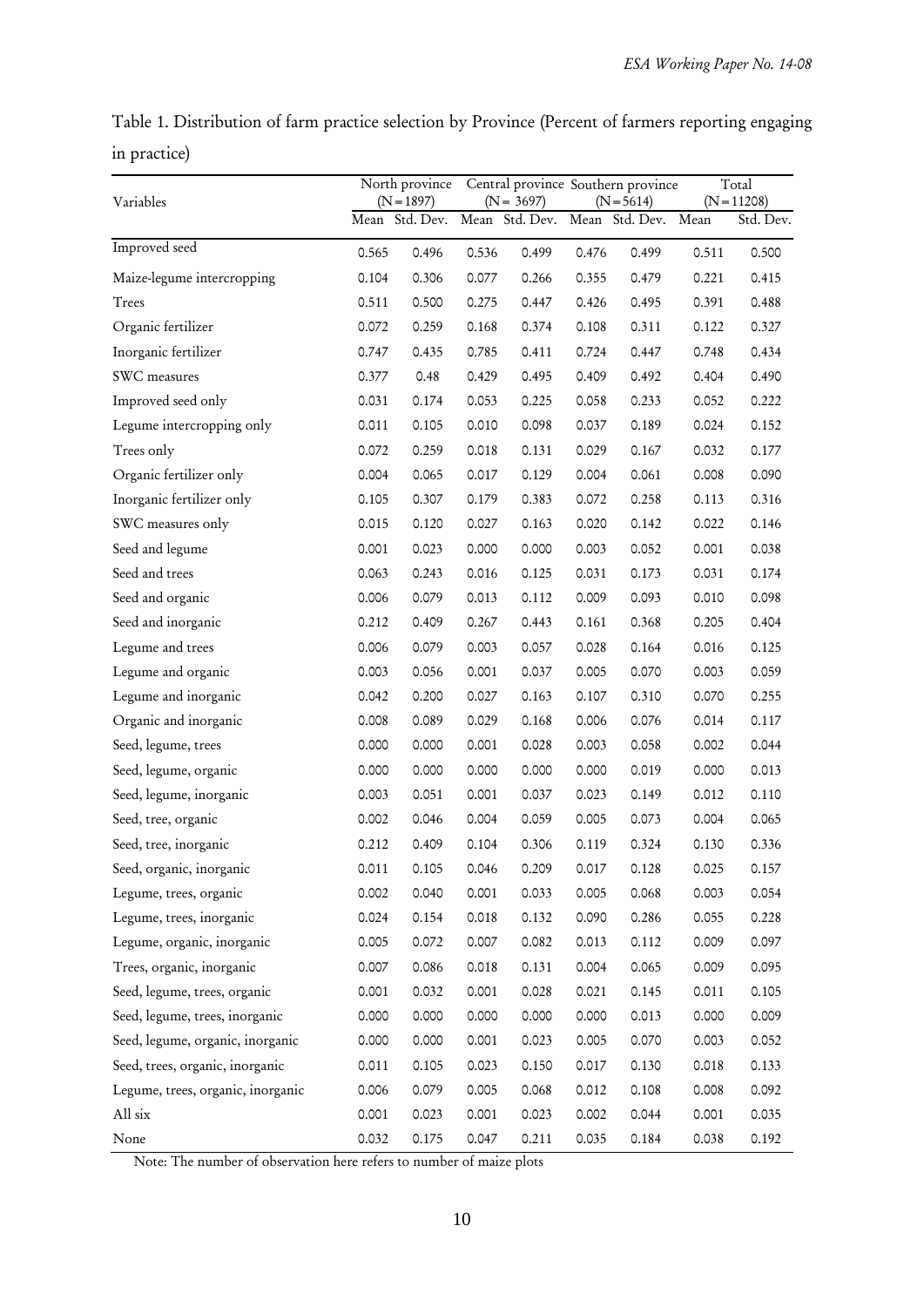Table 2 presents productivity of maize by each farming practice type disaggregated by province. The descriptive statistics show a productivity difference in maize yield between adopters and non-adopters of each distinguished practice. Adopters of inorganic fertilizer have about 83% higher yields compared to non-adopters while adopters of maize-legume intercropping produce about 26% more compared to non-adopters. The mean productivity difference for adoption of improved maize seed is about 39%. Results show that there are no statistically significant productivity difference between adopters and non-adopters for SWC and trees. It is however important to highlight that yield benefits of both trees and SWC structures often accrue slowly over time compared to the other agricultural practices and generate benefits external to the farm; additionally, there are important weather-resilience benefits to these practices not captured in mean yield figures. Overall the summary statistics in Table 2 suggest that adoption of some of the selected agricultural practices may have a positive role in affecting quantity of maize yield with significant differences depending on the type and range of practices taken into account. However, a simple comparison of means does not allow to disentangle the effects that other observable variables and factors might have on production, especially considering that the farming practice selection decision is endogenous. Thus, a rigorous analytical model is estimated to verify whether these differences in mean maize yields remain unchanged after controlling for all confounding factors. To measure the impact of use of farming practices, it is necessary to take into account the fact that households who used the practices might have achieved a higher yield even if they had not used.

| Variables              |        | $(N = 1897)$    |        | $(N = 3697)$    |        | North province Central province Southern province<br>$(N = 5614)$ |             | Total<br>$(N = 11201)$ |
|------------------------|--------|-----------------|--------|-----------------|--------|-------------------------------------------------------------------|-------------|------------------------|
|                        |        | Mean Std. Err.  | Mean   | Std. Err.       |        | Mean Std. Err.                                                    |             | Mean Std. Err.         |
| Maize-legume intercrop |        |                 |        |                 |        |                                                                   |             |                        |
| No                     | 849.2  | 27.2            | 1050.2 | 47.8            | 1051.9 | 78.3                                                              | 1011.7      | 37.9                   |
| Yes                    | 1680.2 | 162.2           | 1590.3 | 195.2           | 1184.9 | 67.4                                                              | 1270.9      | 60.2                   |
| Difference (%)         |        | $97.8(8.1)$ *** |        | $51.4(3.1)$ *** |        | 12.6(1.1)                                                         |             | 25.6 $(3.3)$ ***       |
| Trees                  |        |                 |        |                 |        |                                                                   |             |                        |
| $\rm No$               | 962.4  | 48.4            | 1076.5 | 45.7            | 1126.3 | 87.0                                                              | 1084.5      | 45.3                   |
| Yes                    | 910.6  | 41.6            | 1131.3 | 119.5           | 1062.6 | 58.7                                                              | 1044.9      | 43.4                   |
| Difference (%)         |        | $-5.4(0.8)$     |        | 5.1(0.7)        |        | $-5.6(0.5)$                                                       |             | $-3.5(0.6)$            |
| SWC measures           |        |                 |        |                 |        |                                                                   |             |                        |
| No                     | 944.7  | 42.9            | 1040.3 | 36.3            | 1150.3 | 89.7                                                              | 1077.2      | 46.8                   |
| Yes                    | 919.3  | 43.1            | 1159.7 | 97.4            | 1025.5 | 43.1                                                              | 1057.0      | 40.9                   |
| Difference (%)         |        | $-2.7(0.3)$     |        | 11.5(1.3)       |        | $-10.8(1.1)$                                                      | $-1.9(0.3)$ |                        |
| Improved seed          |        |                 |        |                 |        |                                                                   |             |                        |
| No                     | 908.0  | 53.2            | 942.1  | 41.1            | 865.7  | 41.6                                                              | 895.9       | 27.0                   |
| Yes                    | 957.5  | 38.7            | 1220.6 | 79.3            | 1355.9 | 107.8                                                             | 1234.5      | 57.8                   |
| Difference (%)         |        | 5.4(0.7)        |        | 29.6 (2.9)***   |        | 56.6 (4.4)***                                                     |             | 37.8 (5.2)***          |
| Inorganic fertilizer   |        |                 |        |                 |        |                                                                   |             |                        |
| No<br>695.7            |        | 33.3            | 820.8  | 92.7            | 565.7  | 62.0                                                              | 659.6       | 43.3                   |
| Yes                    | 1017.3 | 40.8            | 1165.5 | 53.6            | 1302.8 | 73.2                                                              | 1207.1      | 40.0                   |
| Difference (%)         |        | $46.2(4.4)$ *** |        | $41.9(3.0)***$  |        | 130.3 $(5.9)$ ***                                                 |             | 83.0 $(7.4)$ ***       |

Table 2. Maize productivity under varying farm practices (kg/acre)

*Note*: Number of observations refers to the number of maize plots. \*\*\* p < 0.01, \*\* p < 0.05, \* p < 0.1. t-stat in parenthesis.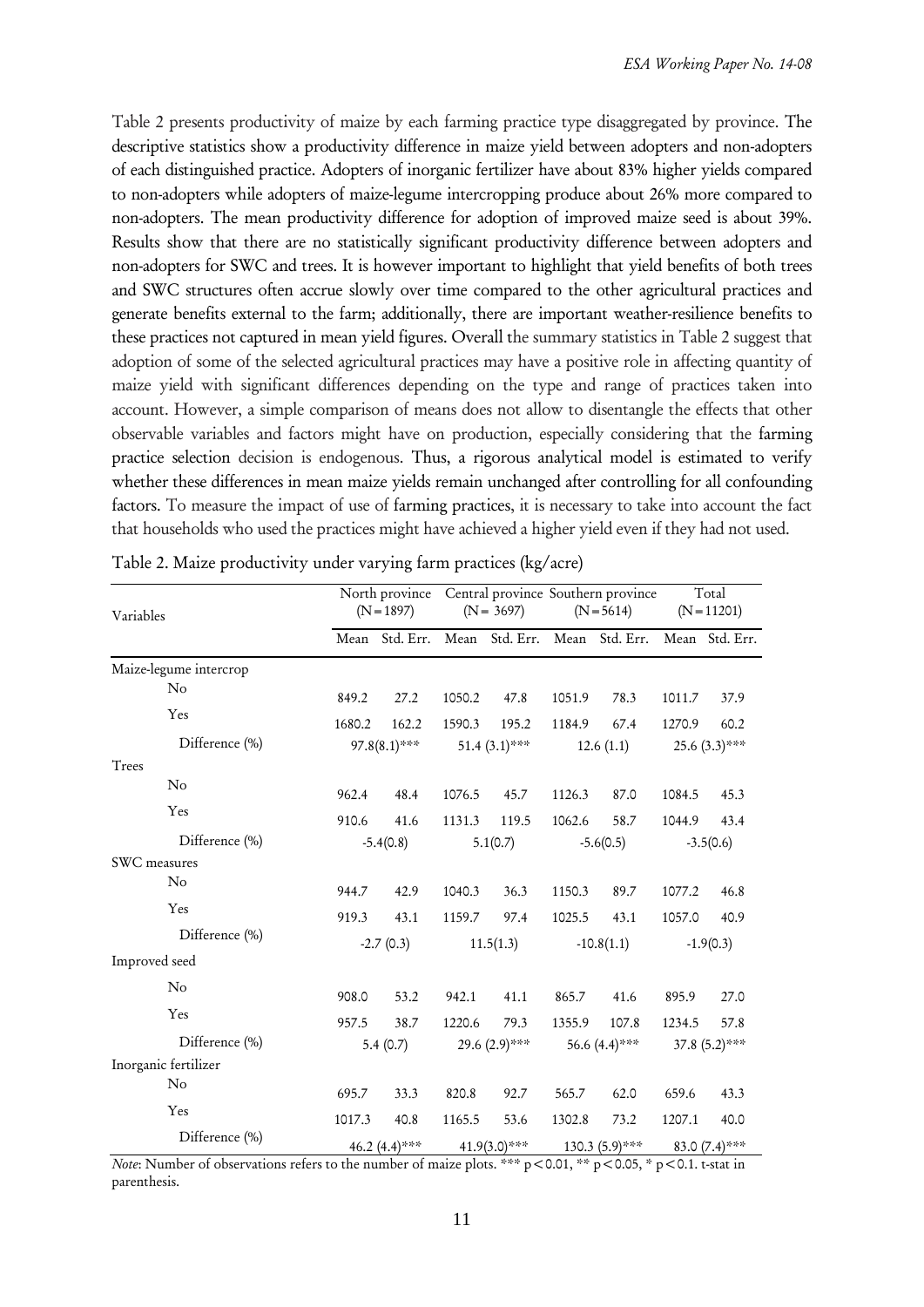#### <span id="page-17-0"></span>4. Empirical strategies

# <span id="page-17-1"></span>*4.1. Modelling farming practice selection decisions: decomposing the role of exposure to climate stress, sensitivity, and adaptive capacity*

Based on the extensive literature on the choice of farming practice (including input use), we model the farming practice selection decision as the outcome of a constrained optimization problem by rational agents (Feder *et al*. 1985; Foster and Rosenzweig, 2000; Suri, 2011 and de Janvry *et al*. 2010). The most common constraints include those on the budget, access to information, credit and the availability of both the technology and other inputs. Thus, households are assumed to maximize their utility subject to these constraints, and adopt a given technology if and only if the technology is available and affordable, and at the same time the selection decision is expected to be beneficial (in terms of profits or otherwise) (de Janvry *et al*., 2010).

We model utility as function of the income gained from each plot, so that the adoption decision of farmer *i* for the cropping season *t* can be expressed as follows:

$$
A_{ik(t-1)}^j = \begin{cases} 1 & \text{if } E_{t-1}((Y_{ikt}|A_{ik(t-1)}^j = 1) - (Y_{ikt}|A_{ik(t-1)}^j = 0)) > 0\\ 0 & \text{otherwise} \end{cases}
$$
(1)

Where  $A_{ik(t-1)}^j$  is the farmer *i*'s binary adoption decision for practice *j* on plot *k* at time *t-1*, which denotes the time when adoption decisions are taken, and  $Y_{ikt}$  is the vector of outputs considered in our model (productivity) from plot *k* at time *t*. In other words, equation 1 states that farmer *i* adopts practice *j* if at time (*t-1*) he/she expects that production at time *t* will be higher under adoption. More specifically the output of plot *k* at time *t* can be expressed as:

$$
Y_{ikt} = \alpha' V_{ikt} + \beta' W_{ct} + \gamma^j A_{ik(t-1)}^j + \varepsilon_{ikt}
$$
\n<sup>(2)</sup>

Where  $V_{ikt}$  is a vector of household, plot and community characteristics,  $W_{ct}$  is a bundle of climatic variables characterizing the cropping season at time  $t$  in community  $c$ , and  $\varepsilon_{ikt}$  is the error term. Therefore we can rewrite the adoption condition equation as follows:

$$
E_{t-1}\left(Y_{ikt}|A_{ik(t-1)}^j=1\right)-E_{t-1}\left(Y_{ikt}|A_{ik(t-1)}^j=0\right)=\alpha'V_{ik(t-1)}+\beta'W_{c(t-1)}+E_{t-1}(\gamma^j)-\left(\alpha'V_{ik(t-1)}+\beta'W_{c(t-1)}\right)=E_{t-1}(\gamma^j)>0\tag{3}
$$

Despite being quite obvious, this means that the farmer selects a given practice if and only if the expectations for its impact built at time  $(t-1)$ ;  $E_{t-1}(\gamma^j)$  is positive. Given the fact that the impact of adoption is case specific, it is then reasonable to model the expected impact of adoption as a function of the observed variables that also affect production and unobservable characteristics  $(U_{ikt}).$ 

$$
E_{t-1}(\gamma^j) = f\big(V_{ik(t-1)}; W_{ct-1}; U_{ik(t-1)}\big) > 0\tag{4}
$$

Farmers are also more likely to adopt a mix of measures to deal with a multitude of agricultural production constraints than adopting a single practice. In this context, recent empirical studies of technology adoption decisions assume that farmers consider a set of possible technologies and choose the particular technology bundle that maximizes the expected utility accounting for interdependent and simultaneous adoption decisions (Dorfman, 1996; Teklewold *et al*., 2013). In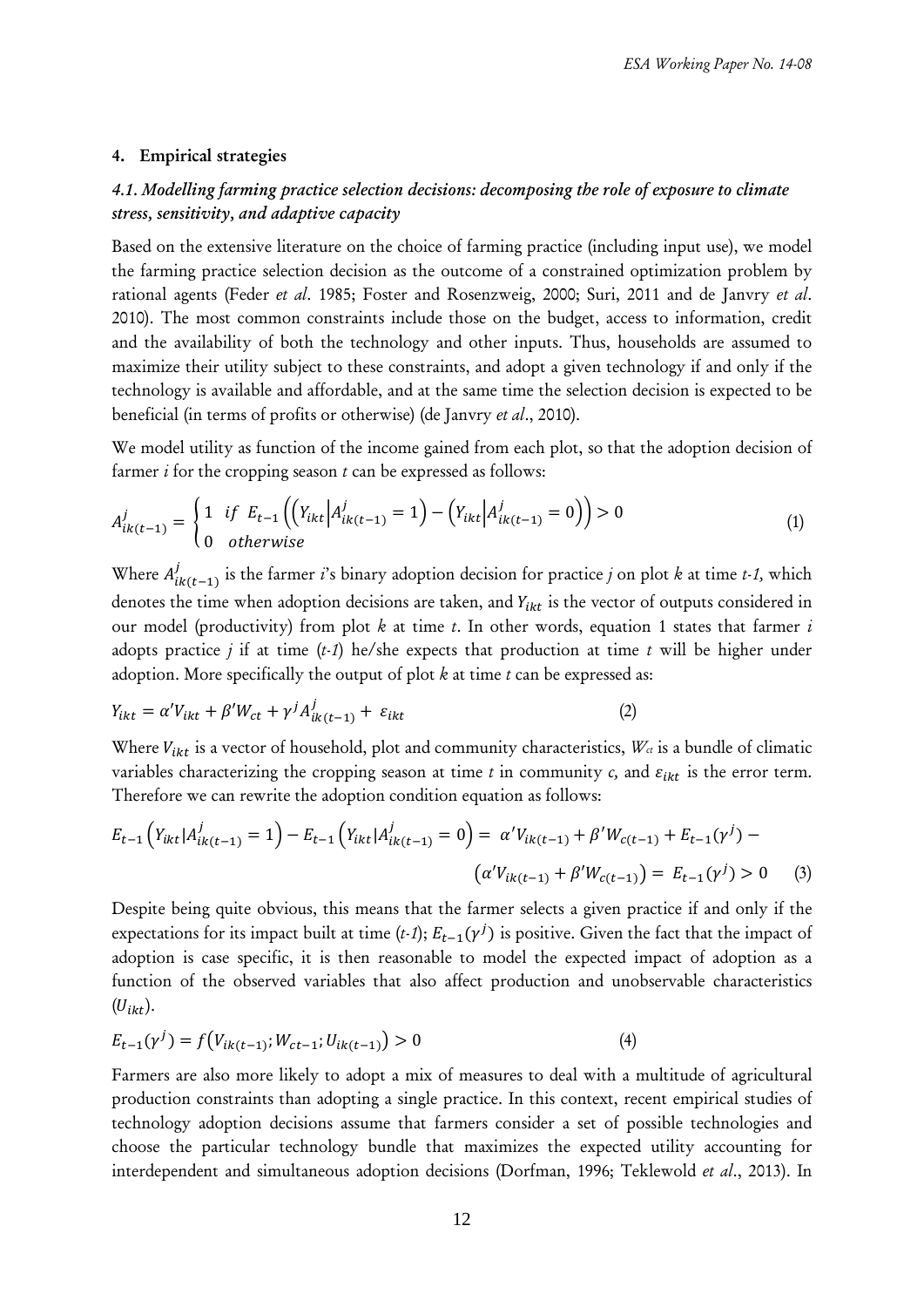order to be able to account for this interdependency, we use a multivariate probit (MVP) technique applied to multiple plot observations to jointly analyze the factors that increase or hinder the probability of adopting each agricultural practice analyzed in this paper. This approach simultaneously models the influence of the set of explanatory variables on each of the practices, while allowing the unobserved and unmeasured factors (error terms) to be freely correlated. One source of correlation may be due to complementarity (positive correlation) or substitutability (negative correlation) between different practices.

The MVP model is characterized by a set of binary dependent variables  $(A<sup>j</sup><sub>ik(t-1)</sub>)$  that equal 1 if farmer *i* adopts the practice *j* on plot *k*, and zero otherwise, such that:

$$
A_{ik(t-1)}^j = \begin{cases} 1 & \text{if } A_{ijk}^* = \delta V_{ik(t-1)} + \theta W_{c(t-1)} + e_{jk(t-1)} > 0\\ 0 & \text{otherwise} \end{cases}
$$
 for each  $j = 1,...,j$  (5)

In equation (5) the assumption is that a farmer *i* has a latent variable,  $A_{ijk}^*$ , which captures the observed and unobservable preferences or demand associated with the  $j<sup>th</sup>$  practice. This latent variable is assumed to be a linear combination of observed characteristics ( $V_{ik(t-1)}$ and  $W_{c(t-1)}$ ) that affect the adoption of the  $j<sup>th</sup>$  practice, as well as unobserved characteristics captured by the error term  $(U_{ik(t-1)})$ .<sup>[12](#page-13-0)</sup> If adoption of a particular practice is independent of whether or not a farmer adopts another practice (i.e., if the error terms are independently and identically distributed (iid) with a standard normal distribution), then equation (5) specifies a univariate probit model for each *j*, where information on farmers' adoption of one farming practice does not alter the prediction of the probability that they will adopt another practice. However, if adoption of several farming practices is possible on the same plot and adoption of various practices is correlated with each other, a more realistic specification is to assume that the error terms in equation (5) are correlated with each other. We assume that  $e_{ik(t-1)}$  jointly follow a multivariate normal (MVN) distribution, with zero conditional mean and variance normalized to unity. Allowing for non-zero off-diagonal elements in the covariance matrix gives an MVP model that jointly represents decisions to adopt a particular farming practice.

Based on empirical work and economic theory, we have summarized variables hypothesized to explain the adoption decision and resulting yield increase under four major categories, (i) exposure to climatic stress, (ii) bio-physical sensitivity to such stress, (iii) household-level determinants of adaptive capacity in terms of farmers' ability to prepare and adjust to the resulting stress, and, finally, (iv) system-level determinants of adaptive capacity in terms of enabling factors for adaptation. The rationale of these sets of variables and their characteristics are described in more detail below. Summary statistics of explanatory variables disaggregated at provincial level are presented in Table 3.

<span id="page-18-0"></span>The first set of variables used in the analyses is climate variables that characterize the exposure to climate-related stress. Our rainfall data comes from NOAA ARC2 and temperature data comes from ECMWF. We use long-term historical data on rainfall patterns and temperatures to capture farmer expectations about climate at the beginning of the season when they make input decisions.

<u>.</u>

<sup>&</sup>lt;sup>12</sup> Note that the notations for observed variables (*V* and *W*) in this adoption specification is the same as those in the output model specification above. The specific variables in these vectors however may differ in econometric estimation, as explained below.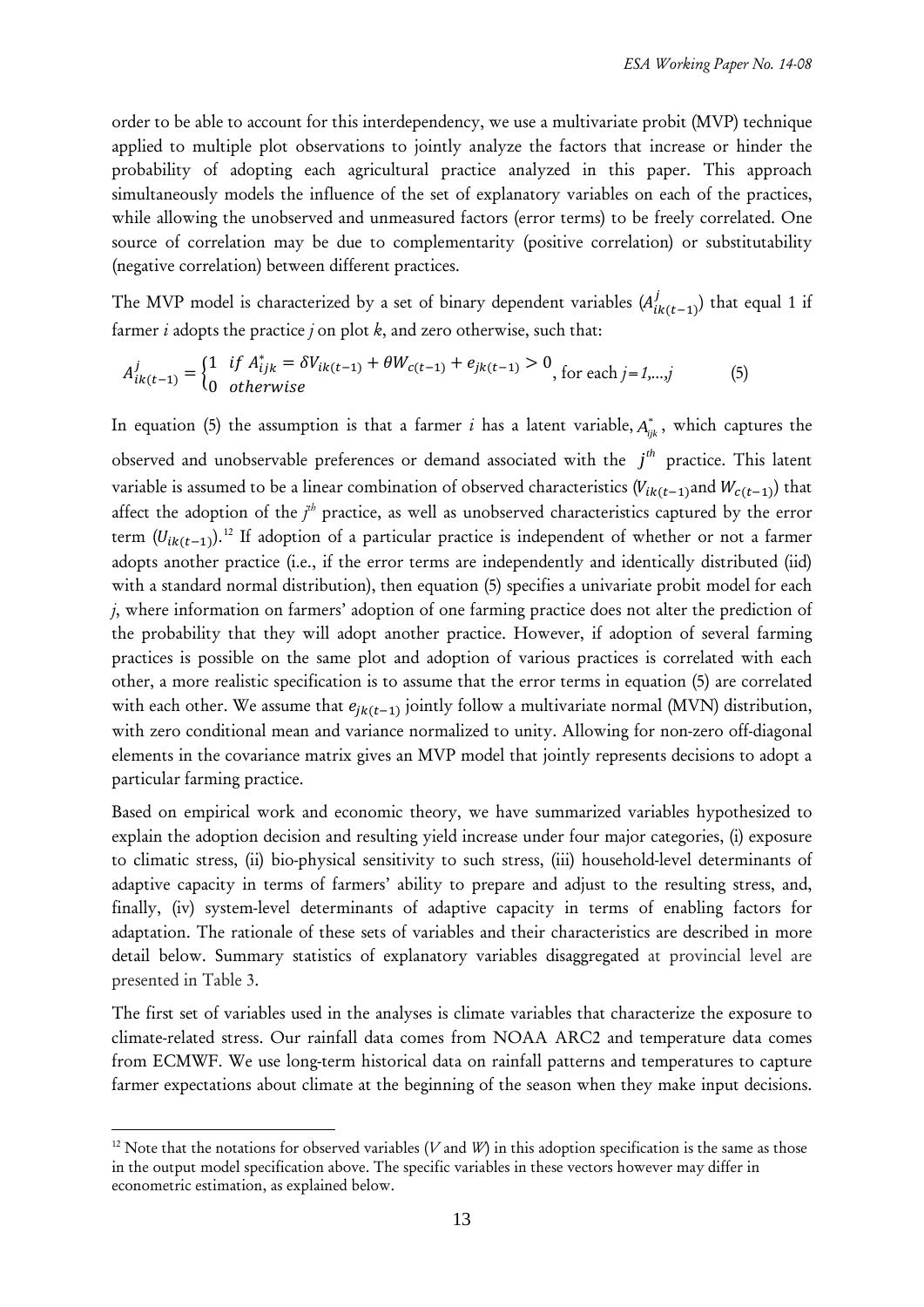We include actual climate realizations to control for their effects on yields. The long-term historical variables include long-term average rainfall, the coefficient of variation of rainfall, the average delay in the onset of the rainy season<sup>13</sup>, long-term maximum growing season temperature, and the coefficient of variation in maximum temperature. Lower mean rainfall and higher maximum temperatures are expected to increase the use of risk-reducing inputs such as SLM inputs, whereas higher mean rainfall and lower maximum temperatures should favour improved seeds and fertilizer use. Greater riskiness, reflected in the coefficients of variation, is expected to increase the use of SLM inputs, but decrease the use of improved seeds and fertilizer. Actual climate realisation variables include growing season rainfall, the maximum temperature observed in the growing season, and the total amount of dry spells observed during the rainy season. Dry spells are defined as the total number of dekads<sup>[14](#page-19-0)</sup> with less than 20mm rain during germination and ripening (Tadross *et al*., 2009).

Figure 1 shows the geographic distribution of the coefficient of variation of rainfall and maximum temperature at EA level on a dekadal basis. As can be seen, there are significance differences in terms of rainfall and temperature variability across the three geographical regions in Malawi. Figure 2 shows the geographic distribution of current and long run average rainfall and we can observe that the Northern provinces experience relatively high level of rainfall compared to the South and Central. As for current and long run average temperature, Figure 3 clearly show that the areas in the Northern province experience low temperature followed by Central and Southern province. Finally, Figure 4 shows the geographic distribution of onset of rainy season.

We include several plot-specific characteristics, such as soil nutrient availability constraints, plot size and slope of the plot. Land size can be expected to affect adoption positively as farmers with larger land size may find it easier to experiment with a new technology on a part of their land.

A diverse set of potential household-level determinants of adaptive capacity are considered. Household wealth indicators include wealth index<sup>[15](#page-19-1)</sup> based on durable goods ownership and housing condition, agricultural machinery index based on agricultural implements and machinery access, and livestock size (measured in tropical livestock unit (TLU)). Household size, age, gender and education level of the household head are also included. Family size in terms of adult equivalent units is a potential indicator of labour supply for production, and labour bottlenecks can also be a significant constraint to the use of some farm management practices. For instance

<sup>-</sup><sup>13</sup> We defined onset of the rainy season as a period where 2 dekads of rainfall is greater or equal to 50mm

after December 1<sup>st</sup> (Tadross *et al.*, 2009).<br><sup>14</sup> Defined as a contiguous period of 10 days.

<span id="page-19-2"></span><span id="page-19-1"></span><span id="page-19-0"></span><sup>&</sup>lt;sup>15</sup> The household wealth index is constructed using principal component analysis, which uses assets and other ownerships. In this specific case the following variables have been included: number of (per-capita) rooms in the dwelling, a set of dummy variables accounting for the ownership of dwelling, mortar, bed, table, chair, fan, radio, tape/CD player, TV/VCR, sewing machine, paraffin/ kerosene/ electric/ gas stove, refrigerator, bicycle, car/motorcycle/minibus/lorry, beer brewing drum, sofa, coffee table, cupboard, lantern, clock, iron, computer, fixed phone line, cell phone, satellite dish, air-conditioner, washing machine, generator, solar panel, desk, and a vector of dummy variables capturing access to improved outer walls, roof, floor, toilet, and water source. The household agricultural implement access index is also computed using principal components analysis and covers a range of dummy variables on the ownership of hand hoe, slasher, axe, sprayer, panga knife, sickle, treadle pump, watering can, ox cart, ox plough, tractor, tractor plough, ridger, cultivator, generator, motorized pump, grain mail, chicken house, livestock kraal, poultry kraal, storage house, granary, barn, and pig sty.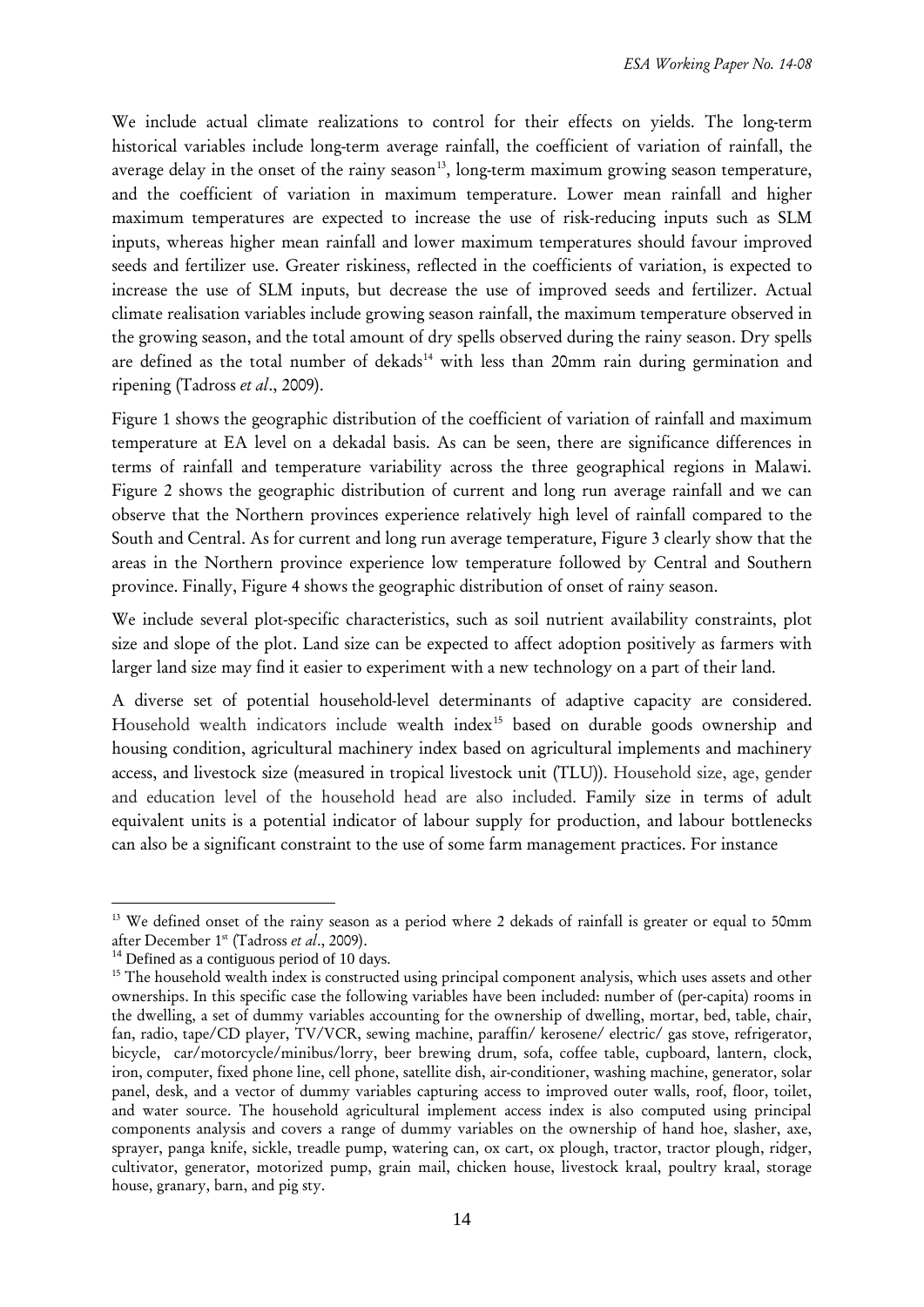

Figure 1. Coefficient of variation of rainfall and max temperature (1983-2011)





Figure 3. Average maximum temperature during rainy season (current and long run)

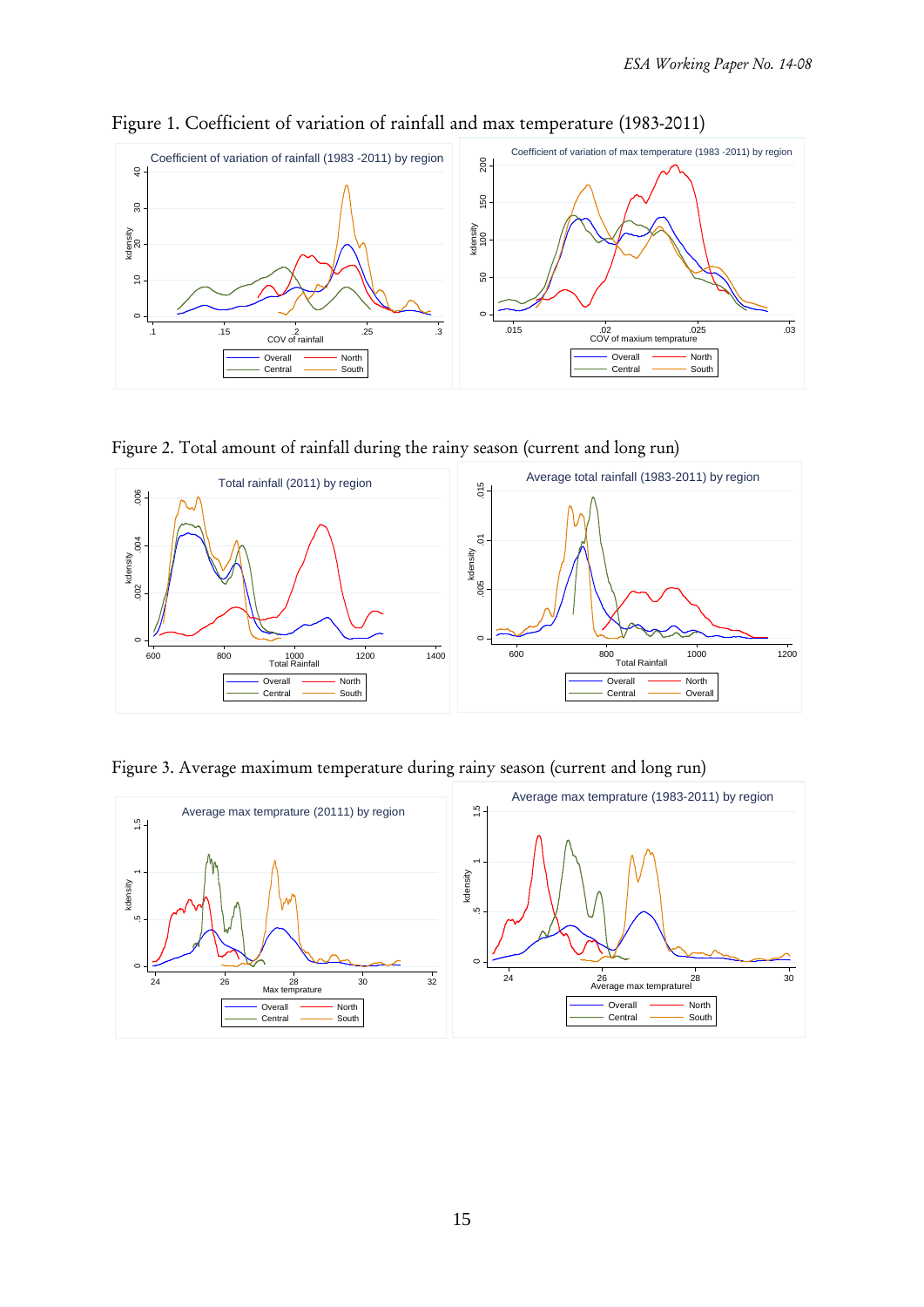investments in, and maintenance of, SWC can be particularly labour demanding and may be too expensive to undertake in households with limited access to labour. Furthermore, land tenure status is taken into consideration since if tenure security increases the likelihood that farmers adopt strategies that will capture the returns from their investments in the long run (e.g. Kassie *et al*., 2010; Denning *et al*., 2009; Teklewold *et al*., 2013).

When considering system-level determinants of adaptive capacity, access to institutions and transaction costs are among the main determinants governing adoption decisions. Transaction costs have been used as definitional characteristics of smallholder farmers and as the main factor responsible for market failure in developing countries (Sadoulet and de Janvry, 1995). However, they pose challenges related to measurement. Therefore, this study proxies transaction costs via observable factors that explain transaction costs or mitigate transactions costs, such as geographical areas, distance to district centres, road density and output price. Indicators for institutions include the number of village development committees in the community, the number of microfinance and saving institutions in the community, collective action index<sup>16</sup> and share of households who received extension advice on specific farm management practices in the community. By increasing travel time and transport costs, distance related variables are expected to have a negative influence on adoption decisions. By facilitating information flow or mitigating transactions costs access to institutions variables are expected to have a positive effect on the adoption decision. On the other hand the theory of impacts of collective action on adoption decision is not straightforward. With use of multiple practices, some of which generate purely private returns (e.g. improved seeds) and some of which generate public good spillovers (e.g. SWC measures), whether any one practice increases or decreases depends on whether the practices are complements or substitutes. If we posit that collective action reduces the costs of providing the input with public goods spillovers, then those farmers should increase depending on the relative complimentarity/substitutability amongst those inputs. The only thing we can say unambiguously is that the adoption of the practice with the greatest public goods spillovers should increase with this index. We also consider additional district level supply side constraints such as total fertilizer distributed by district, proportion of land covered by forest by district, number of agricultural extension and development officer by district, number of micro finance and donor agricultural projects operation by district, total wage paid out in 08/09 by Malawi Social Action Fund (MASAF) by district and district household population.

-

<span id="page-21-0"></span><sup>&</sup>lt;sup>16</sup> The collective action index is constructed from community level indicators using principal component analysis and takes into account the number of activities where community members provided seed money to address the issue, number of activities where members gave money to actually undertake the activity, number of activities for which manual labor was provided, number of activities for which outside funding was sought, and a set of dummy variables accounting for member participation in school construction or maintenance, health clinic construction or maintenance, agricultural or forest or irrigation activities, and law enforcement activities.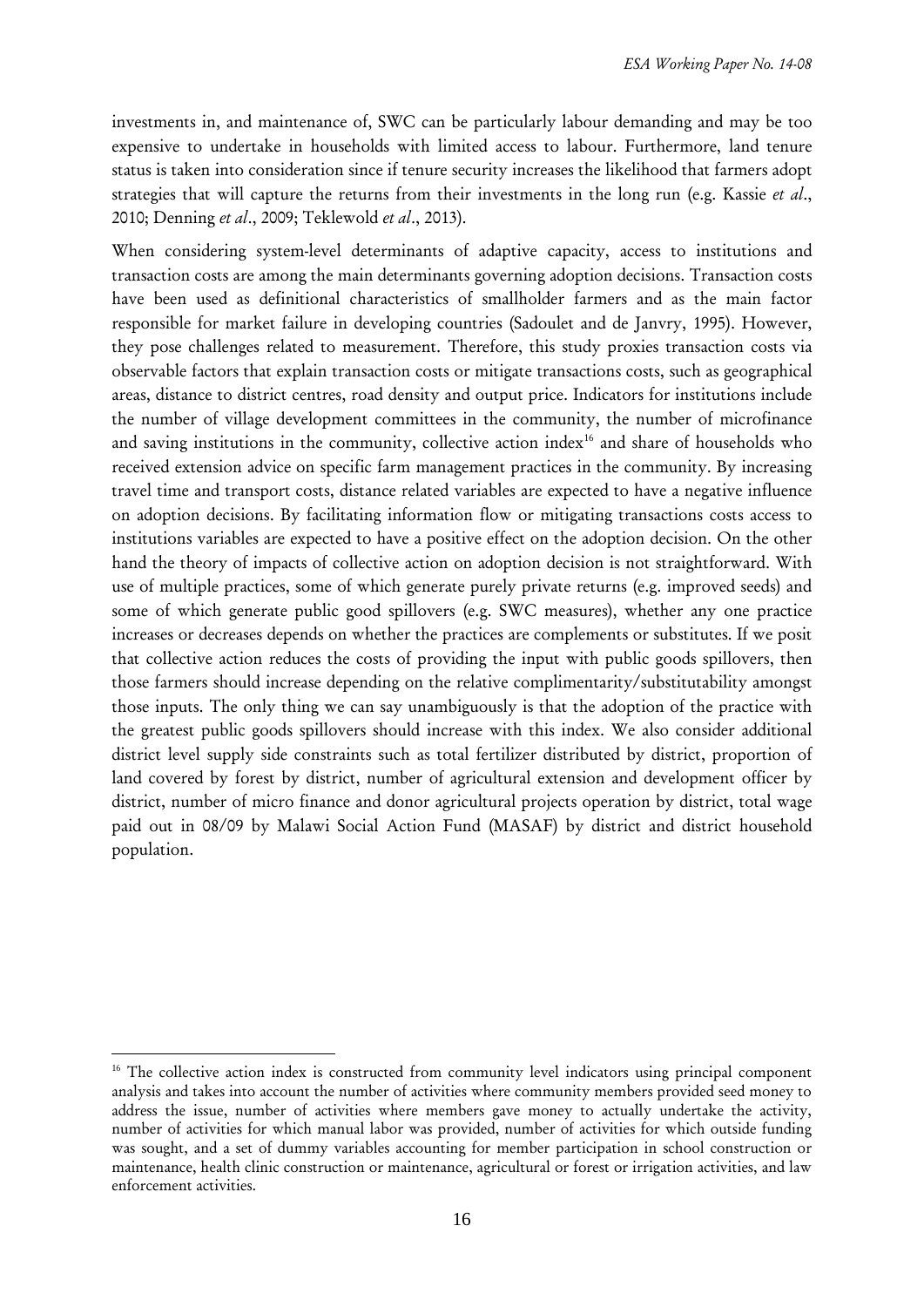| Variables                                                                                                            | Northern<br>province $(N =$<br>1404) |                     | Central province<br>$(N = 2871)$ |              | Southern<br>province<br>$(N = 3567)$ |              | Total<br>$(N = 7842)$ |              |
|----------------------------------------------------------------------------------------------------------------------|--------------------------------------|---------------------|----------------------------------|--------------|--------------------------------------|--------------|-----------------------|--------------|
|                                                                                                                      |                                      | Mean Std. Dev. Mean |                                  | Std.<br>Dev. | Mean                                 | Std.<br>Dev. | Mean                  | Std.<br>Dev. |
| <b>Exposure to climatic stress</b>                                                                                   |                                      |                     |                                  |              |                                      |              |                       |              |
| Coefficient of variation of rainfall (1983-2011)                                                                     | 0.21                                 | 0.02                | 0.20                             | 0.04         | 0.26                                 | 0.02         | 0.23                  | 0.04         |
| Long term mean rainfall (1983-2011) (mm)                                                                             | 926.73                               | 74.17               | 785.37                           | 48.38        | 713.92                               | 44.14        | 773.51                | 92.08        |
| Average delay in the onset of the rainy season (1983<br>$-2011)$                                                     | 0.16                                 | 0.05                | 0.16                             | 0.06         | 0.18                                 | 0.05         | 0.17                  | 0.06         |
| Rainfall in during the rainy season (mm)                                                                             | 1018.2                               | 139.0               | 755.6                            | 78.6         | 741.9                                | 64.0         | 793.2                 | 133.1        |
| Total amount of dry spells during rainy season<br>Coefficient of variation of maximum temperature<br>$(1983 - 2011)$ | 0.01<br>0.02                         | 0.10<br>0.00        | 0.43<br>0.02                     | 0.67<br>0.00 | 2.47<br>0.02                         | 0.68<br>0.00 | 1.38<br>0.02          | 1.26<br>0.00 |
| Long-term maximum temperature (1989-2010)                                                                            | 24.68                                | 0.50                | 25.43                            | 0.38         | 27.13                                | 0.72         | 26.15                 | 1.17         |
| Average maximum temperature during rainy season                                                                      | 25.10                                | 0.53                | 25.83                            | 0.41         | 27.88                                | 0.80         | 26.73                 | 1.34         |
| Bio-physical sensitivity                                                                                             |                                      |                     |                                  |              |                                      |              |                       |              |
| Slope of plot $(0 = flat, 1 = steep)$                                                                                | 0.14                                 | 0.35                | 0.10                             | 0.31         | 0.10                                 | 0.30         | 0.11                  | 0.31         |
| GPS based land size (acre)                                                                                           | 2.20                                 | 1.69                | 2.46                             | 1.95         | 3.12                                 | 2.95         | 2.71                  | 2.45         |
| Nutrient availability constraint (1-4 scale, 5 =<br>mainly non-soil)                                                 | 1.95                                 | 0.76                | 1.57                             | 0.80         | 1.21                                 | 0.52         | 1.45                  | 0.72         |
| Household level variables                                                                                            |                                      |                     |                                  |              |                                      |              |                       |              |
| Age of household head (years)                                                                                        | 44.51                                | 15.91               | 42.83                            | 16.14        | 42.98                                | 16.86        | 43.20                 | 16.44        |
| Gender of household head (1=male)                                                                                    | 0.79                                 | 0.41                | 0.78                             | 0.42         | 0.71                                 | 0.45         | 0.75                  | 0.43         |
| Household size (AE)                                                                                                  | 4.10                                 | 2.00                | 4.01                             | 1.86         | 3.63                                 | 1.73         | 3.85                  | 1.84         |
| Household head highest level of education (years)                                                                    | 6.58                                 | 3.81                | 4.93                             | 3.79         | 4.58                                 | 4.01         | 5.06                  | 3.96         |
| Livestock ownership (tropical livestock unit (TLU))                                                                  | 1.12                                 | 2.91                | 0.54                             | 2.36         | 0.46                                 | 2.59         | 0.61                  | 2.58         |
| Wealth index                                                                                                         | 0.15                                 | 1.83                | $-0.38$                          | 1.75         | $-0.45$                              | 1.64         | $-0.31$               | 1.73         |
| Agricultural implements access index                                                                                 | 0.68                                 | 1.25                | 0.69                             | 1.44         | 0.20                                 | 1.11         | 0.47                  | 1.29         |
| Land tenure $(1 = own, 0 = rented)$                                                                                  | 0.91                                 | 0.29                | 0.86                             | 0.34         | 0.92                                 | 0.27         | 0.90                  | 0.30         |
| System-level variables                                                                                               |                                      |                     |                                  |              |                                      |              |                       |              |
| Distance to major district centre (Km)                                                                               | 180.11                               | 108.5/              | 120.18                           | 52.63        | 91.88                                | 84.39        | 118.04                | 85.82        |
| Village development committees in the community<br>(number)                                                          | 1.69                                 | 1.95                | 2.42                             | 3.11         | 2.06                                 | 3.28         | 2.12                  | 3.03         |
| Saving & credit organization in the community<br>(number)<br>Proportion of households with access to extension       | 0.14                                 | 1.94                | 0.40                             | 1.56         | 0.37                                 | 2.34         | 0.34                  | 2.01         |
| advice in the community                                                                                              | 59.72                                | 29.12               | 50.38                            | 28.56        | 45.40                                | 25.35        | 49.79                 | 27.73        |
| Collective action index                                                                                              | $-0.07$                              | 0.84                | 0.39                             | 1.20         | $-0.12$                              | 0.80         | 0.07                  | 1.00         |
| DPP vote as a share of total vote cast                                                                               | 0.95                                 | 0.03                | 0.54                             | 0.18         | 0.71                                 | 0.22         | 0.69                  | 0.24         |
| Seed and/or fertilizer vendor in EA $(1 = yes)$                                                                      | 0.11                                 | 0.31                | 0.40                             | 0.49         | 0.30                                 | 0.45         | 0.30                  | 0.45         |
| Fertilizers distributed in MT per household                                                                          | 1.57                                 | 0.61                | 1.45                             | 0.45         | 1.06                                 | 0.31         | 1.28                  | 0.48         |
| Proportion of land covered by forest<br>Number of micro-finance and donor agri. projects                             | 0.13                                 | 0.15                | 0.18                             | 0.17         | 0.09                                 | 0.13         | 0.13                  | 0.15         |
| operating in district                                                                                                | 6.50                                 | 1.47                | 9.53                             | 4.01         | 4.89                                 | 2.21         | 6.69                  | 3.52         |
| MASAF wages paid in 08/09 season (million MKW)                                                                       | 18.9                                 | 16.0                | 28.0                             | 10.4         | 36.7                                 | 13.3         | 30.8                  | 14.6         |

# Table 3. Descriptive summary of selected variables

Number of observations refers to the number of maize producing households.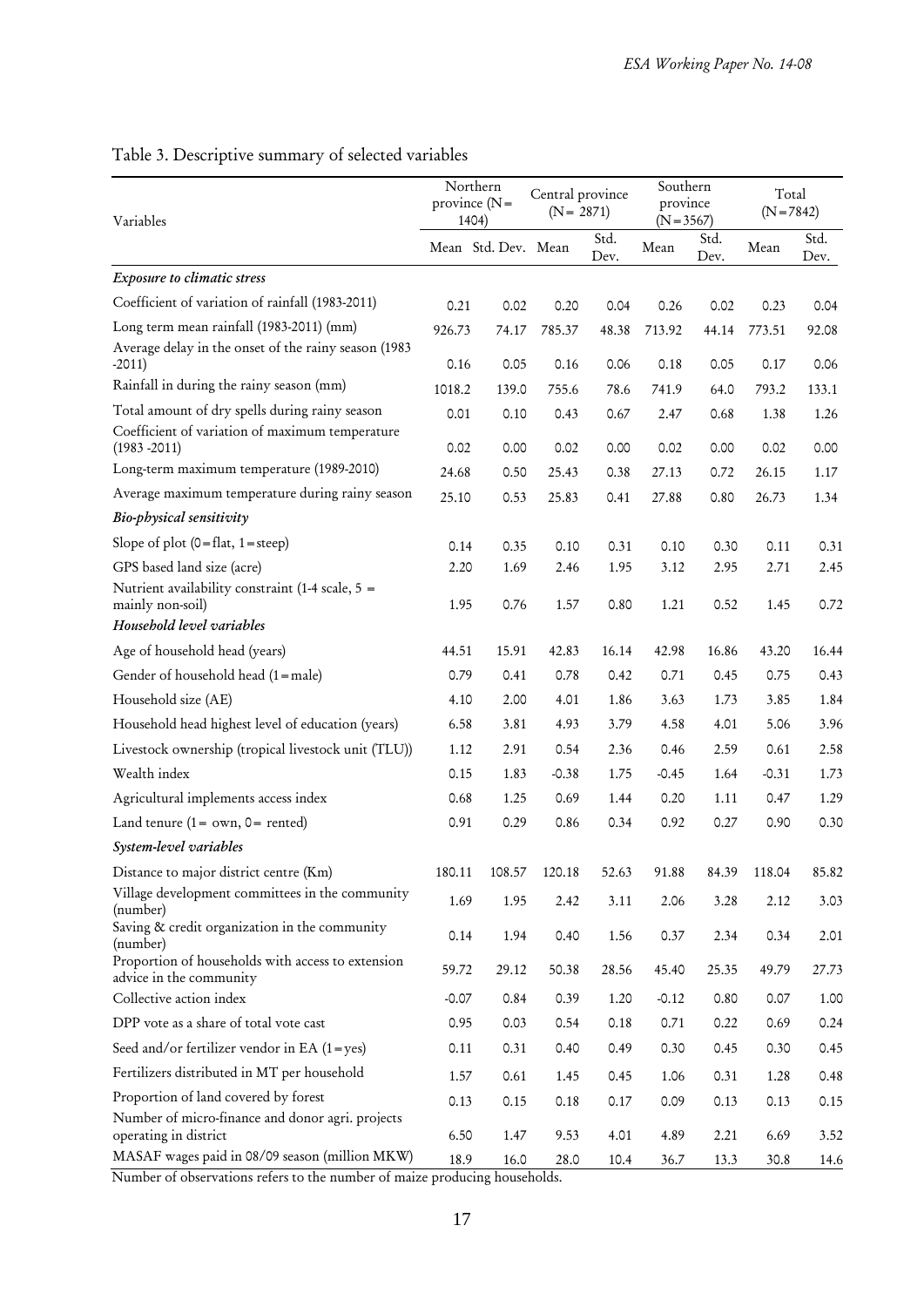#### <span id="page-23-0"></span>*4.2 Modelling the links between practice selection and yields*

Taking productivity impacts as a key indicator of adaptive capacity, we move to an analysis of the relationship between farm practice selection and yields. In this respect, the relevant estimating equation for the yield model is given by equation 2. The impact of adoption of the  $j<sup>th</sup>$  practice on the outcome variables is measured by the estimates of the parameter  $\gamma^{j}$ . Estimating yield equation as in this equation, however, might generate biased estimates because it assumes that agricultural practice selection (or input use) (*A*) is exogenously determined, while it is likely endogenous, as discussed above. As a matter of fact the decision to adopt or not is not random but rather based on individual self-selection. To make this more explicit we can plug equation 4 into equation 2 as follows.

$$
Y_{ikt} = \alpha' V_{ikt} + \beta' W_{ct} + \gamma^j A_{ik(t-1)}^j (V_{ik(t-1)}; W_{ct-1}; U_{ik(t-1)}) + \varepsilon_{ikt}
$$
\n(6)

Given that time *t* immediately follows *t-1* from a chronological perspective, it is quite intuitive that variables like household, community and soil characteristics are expected to change only marginally between the two time periods; which implies that equation 6 can be rewritten as follows.

$$
Y_{ikt} = \alpha' V_{ikt} + \beta' W_{ct} + \gamma^j A_{ik(t-1)}^j (V_{ikt}; W_{ct-1}; U_{ik(t-1)}) + \varepsilon_{ikt}
$$
\n(7)

It is clear from equation 7 that  $A_{ikt-1}^j$  is endogenous: farmers who select certain practice may have systematically different characteristics from the farmers who do not. Moreover, unobservable characteristics of farmers and their farms may affect both the selection decision and the expected outcome variables, resulting in inconsistent and biased estimates of the effect of agricultural practice selection on productivity.

Therefore, to explicitly account for multiple endogeneity problems in our structural model, we employ the conditional recursive mixed-process estimator (CMP) as proposed by Roodman (2011). Unlike previous studies which estimate the productivity (welfare) effect of adopting a single agricultural practice (e.g. Kassie *et al*., 2010; Amare *et al*., 2012, Asfaw *et al*., 2012c), we estimate a simultaneous equations model of productivity using CMP estimators to examine the effect of adoption of different practices on maize productivity. This approach is suitable for a large family of multi-equation systems where the dependent variable of each equation may have a different format (for example, binary, categorical, and bounded and unbounded continuous). It also takes into account both simultaneity and endogeneity, and produces consistent estimates for recursive systems in which all endogenous variable appear on the right-hand-side as observed. Since our model is a recursive process (imposed by the instrumentation strategy), consisting of one structural equation ('productivity' equation) and reduced-form adoption equations, the analysis is essentially a limited information maximum likelihood (LIML) estimator. The advantage with this approach, as opposed to two-stage least squares and related linear methods, is the gain in efficiency as it takes into account the covariance of the errors and uses the information about the limited nature of the reduced-form dependent variable (Roodman, 2011).

The major limitation of implementing this approach is the feasibility in terms of computational burden and achieving convergence especially for a large family of multi-equations. Therefore we restricted ourselves to a maximum of three equations at a time for this paper. Looking at the MVP results, we categorized the six adoption variables into two groups based on their similarities in terms of factors affecting them and the nature of the technologies. Hence in modelling the impacts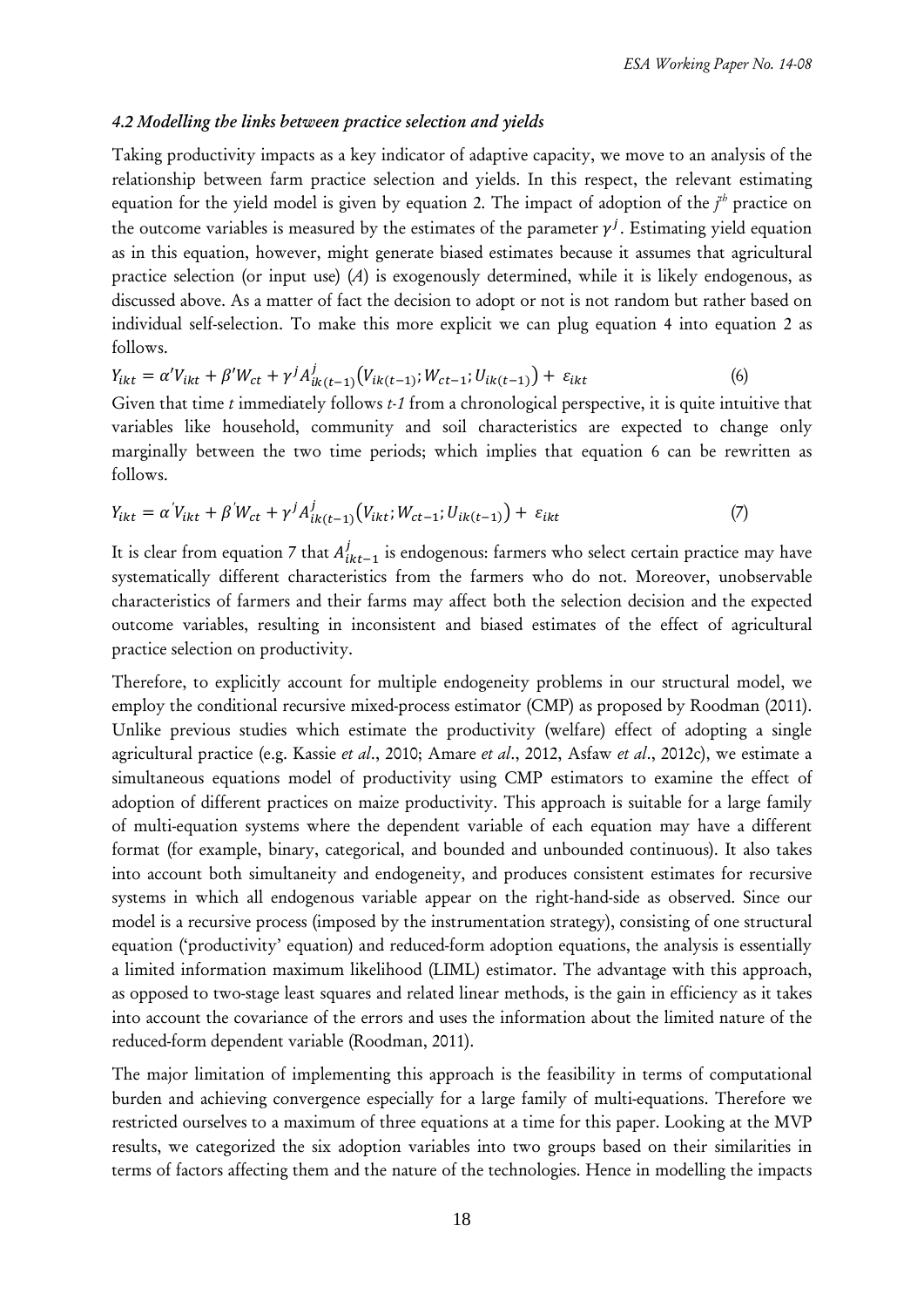of adoption using CMP, we analyse the adoption of modern inputs (improved seed or inorganic fertilizer)  $(A_{ikt-1}^1)$ , and sustainable land management practices (trees or soil and water conservation or organic fertilizer or legume intercropping)  $(A_{ikt-1}^2)^{-17}$  $(A_{ikt-1}^2)^{-17}$  $(A_{ikt-1}^2)^{-17}$  resulting in the estimating equation for productivity as follows:

$$
Y_{ikt} = \alpha' V_{ikt} + \beta' W_{ct} + \gamma^1 A_{ik(t-1)}^1 + \gamma^2 A_{ik(t-1)}^2 + \varepsilon_{ikt}
$$
  
\n
$$
A_{ikt-1}^j = \delta V_{ikt} + \theta W_{c(t-1)} + e_{jk(t-1)}, \text{for } j = 1, 2
$$
\n(9)

The consistency of this method depends on the validity of instruments to identify the adoption equations, which in turn, relies on two conditions. First, the instruments must be correlated with the endogenous variables (adoption of agricultural practices), and second, they must not be correlated with the unobserved factors that may affect the maize yield (i.e. the error term of the yield model). We use long-term (1983-2011) historical variables that capture rainfall patterns and temperatures, as potential instruments for household decisions to adopt agricultural practices during the current year to capture expected climate at the beginning of the season  $(W_{c(t-1)})$ . We use the coefficient of variation (COV) of rainfall, the coefficient of variation of maximum temperature and delay in the onset date of the rainy season. As farmers form expectations about the climatic conditions of their area based on their experiences, we expect that they plant crops and use farm practices that are suited to their expectation. Variation in rainfall and temperature across space and time should generate corresponding variation in household response or behaviour in terms of change in farming practices that will in turn create variation in agricultural output and thus household income. The impacts of long term climatic variables on productivity are realized mainly through their impact on input choices. For this reason, we posit that the variables capturing long term rainfall and temperature variability are reasonably valid instruments for the CMP framework to be consistent.

#### <span id="page-24-0"></span>5. Empirical results

-

#### <span id="page-24-1"></span>*5.1. Determinants of practice selection– MVP results*

Our first objective in this study is to examine farmers' incentives and conditioning factors that hinder or accelerate adaptation strategies in terms of farming practices selections, and secondly to evaluate the causal impact of this selection on maize productivity. The first objective gives insights into the driving forces behind farmers' practice selection decisions where the dependent variable takes the value of 1 if the farmer adopts specific practices on a given plot and 0 otherwise. The model fits the data reasonably well – the Wald test of the hypothesis that all regression coefficients in each equation are jointly equal to zero is rejected. The likelihood ratio test of the null hypothesis that the error terms across equations are not correlated is also rejected as reported in Table 4.

<span id="page-24-2"></span>We find that the estimated correlation coefficients are statistically significant and different from zero in eleven of the fifteen pair cases, where two coefficients are negative and the remaining nine are positive, suggesting the propensity of adopting a practice is conditioned by whether another

<sup>&</sup>lt;sup>17</sup> Another caveat of our impact estimation procedure is that we can't estimate the impact of adoption of various combinations of these practices on outcome variables. This is mainly because the adoption of multiple practices on the same plot is very limited as reported in Table 1 which makes it very difficult to implement IV/CMP estimator for adoption of various combinations of these inputs.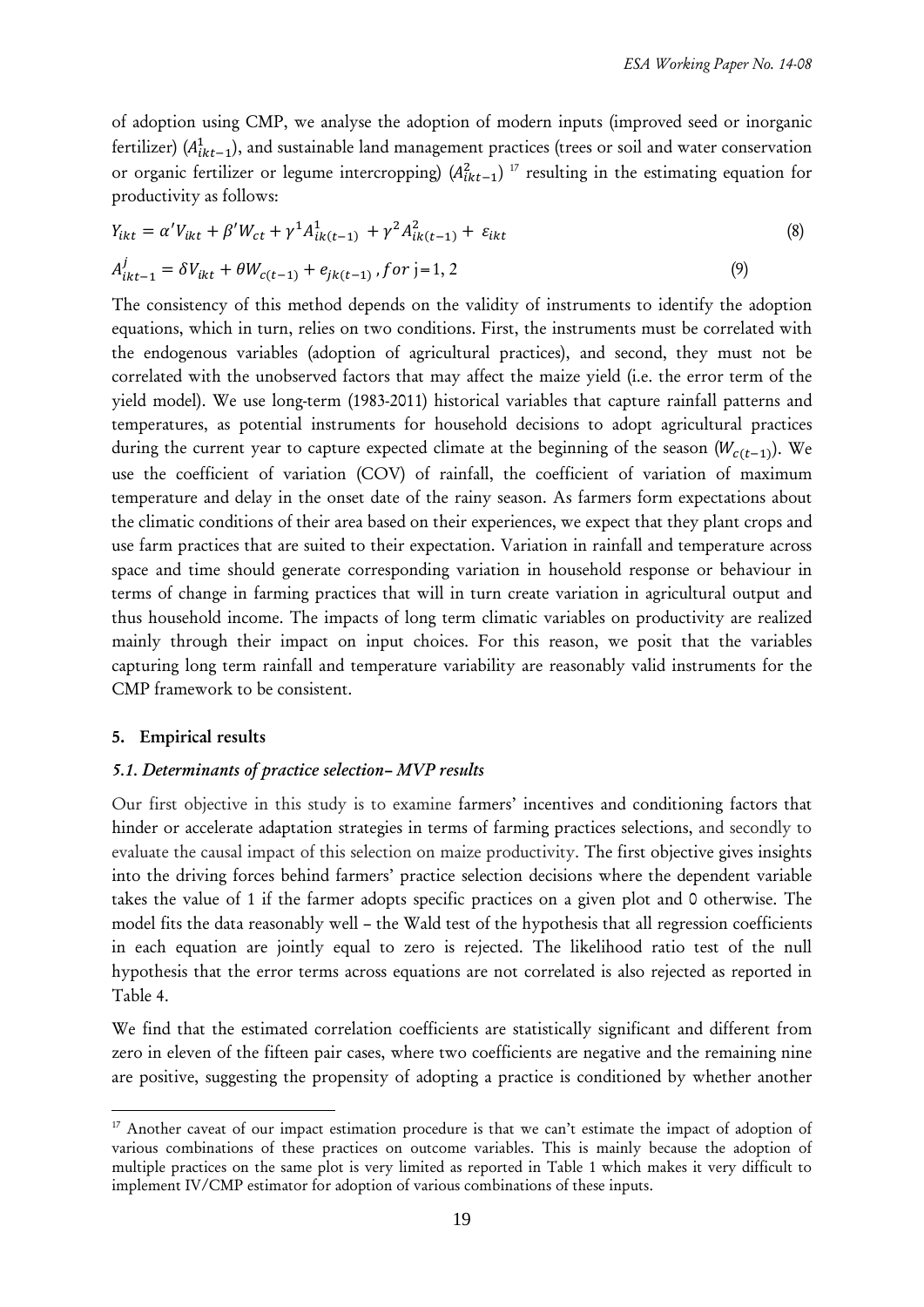practice in the subset has been adopted or not. Besides justifying the use of MVP in comparison to the restrictive single equation approach, the sign of the coefficients support the notion of interdependency between practice selections. This finding may be attributed to complementarity or substitutability between the practices; for example the use of improved seed is complementary to the use of inorganic fertilizer but substitutable with maize-legume intercropping. The positive correlation coefficient between two yield enhancing technologies (inorganic fertilizer and improved seed) is the highest among all (22%) which is not surprising given the fact that productivity potential of high yielding varieties highly depends on the use of inorganic fertilizer. This is one of the reasons why poor farmers may refrain from switching to high yielding varieties if they do not have capital to purchase inorganic fertilizer as well. The high correlation is also expected given the fact that both inputs are part of the input subsidy support program. Inorganic fertilizer on the other hand is substitutable with the use of organic fertilizer, but complementary with the rest of the practices. Adoption of organic fertilizer is also significantly complementary with trees, maize-legume intercropping and the SWC measures. The positive correlation between adoption of maize-legume intercropping and use of organic fertilizer indicates that, given the very low soil fertility of most farmland in Malawi currently, low cost fertility-improving inputs are still complements and not yet substitutes. The use of multiple fertility-enhancing inputs also indicates that for many households, different constraints are binding on the different fertility-enhancing inputs, e.g. access to inorganic fertilizer subsidy coupons, or number of animals owned given very thin manure markets.

|                            | Improved<br>Seed | Inorganic<br>Fertilizer | Maize-legume<br>intercropping | Trees      | SWC measures |
|----------------------------|------------------|-------------------------|-------------------------------|------------|--------------|
| Inorganic fertilizer       | $0.219***$       |                         |                               |            |              |
| Maize-legume intercropping | $-0.957***$      | $0.044**$               |                               |            |              |
| Trees                      | 0.019            | $0.038**$               | $-0.002$                      |            |              |
| SWC measures               | $-0.007$         | $0.039**$               | $0.067***$                    | $0.064***$ |              |
| Organic fertilizer         | 0.022            | $-0.105***$             | $0.071***$                    | $0.044**$  | $0.056***$   |

| Table 4. Estimated covariance matrix of the regression equations between the adaptation measures |  |  |  |
|--------------------------------------------------------------------------------------------------|--|--|--|
| using the MVP joint estimation model                                                             |  |  |  |

Likelihood ratio test of rho21 = rho31 = rho41 = rho51 =  $r \cdot h \cdot 632 = r \cdot h \cdot 642 = r \cdot h \cdot 642 = r \cdot h \cdot 643 = r \cdot h \cdot 653$  $=$  rho63 = rho54 = rho64 = rho65 = 0: chi2(15) = 2025.71 Prob > chi2 = 0.0000

Note: \*\*\*  $p < 0.01$ , \*\*  $p < 0.05$ , \*  $p < 0.1$ . Standard errors in parenthesis.

The MVP results reported in Table 5 show that the adoption decisions of different farm management practices are quite distinct and to a larger extent the factors governing the adoption decision of each of them are also different suggesting the heterogeneity in adoption of farm management practices.

Results show the importance of climatic variables, i.e. exposure, in explaining the probability of farm households' decision to adopt different agricultural practices. We find that greater variability in rainfall and maximum temperature during the growing season increase adoption of risk-reducing practices but reduce the use of inputs with uncertain benefits in terms reducing risk to current climate stresses. For instance, in areas with greater variability in rainfall and temperature, more legume intercropping, trees and SWC measures are used whereas the probability of adopting inorganic and organic fertilizer is low. The only exception is improved seed, which is positively associated with greater variability.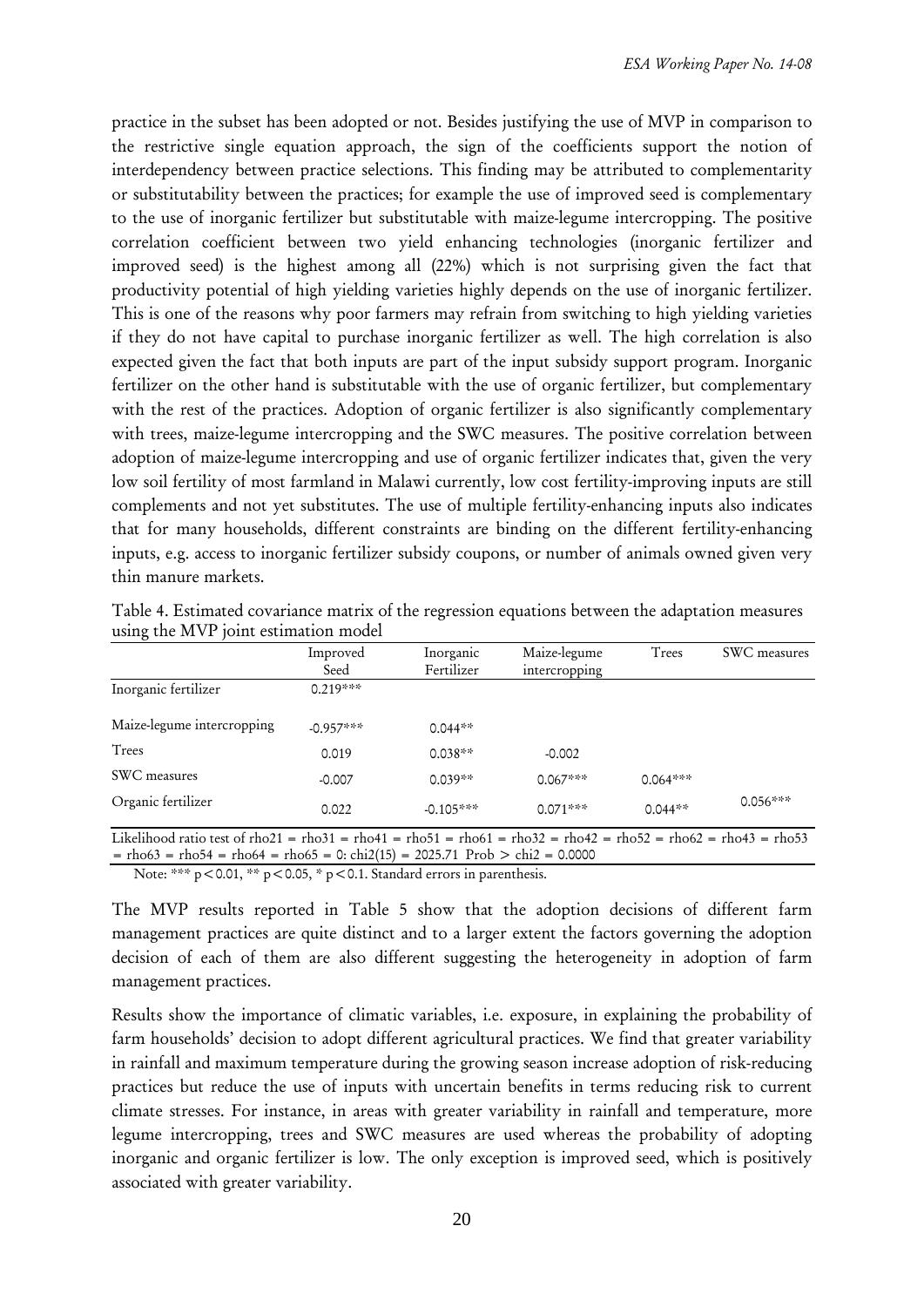In communities where the average delay in onset of rainy season is high, farmers are more likely to adopt more of improved seeds, trees and SWC measures whereas, the probability to adopt inorganic fertilizer is negatively correlated with delay in onset of rainy season. We also find that higher mean rainfall and lower maximum temperatures increase the use of inorganic fertilizer, whereas higher mean rainfall and higher maximum temperatures favour improved seeds and trees. Our results are consistent with the findings of Kassie *et al*. (2010) and Teklewold *et al*. (2013), who found that yield enhancing technologies like improved seeds and inorganic fertilizer provide a higher crop return in wetter areas than in drier areas. Overall our findings suggest that farmers are responding to climate patterns in terms of their adaptation strategies and that information on changes in climatic variability should be an integral part of extension activities.

Biophysical plot characteristics are also found to be important determinants of adoption for most of the practices. Plot size has a positive effect on adoption of legume intercropping, trees and SWC measures, however, it is negatively correlated with the adoption of improved seeds. As expected, plot slope is negatively correlated with the use of improved seed and inorganic fertilizer but positively correlated with adoption of legume intercropping, trees, and SWC measures. We also find that farm households with less fertile soils or high nutrient availability constraints are more likely to implement some of these farm management practices especially trees, legume intercropping and SWC measures.

As expected, the household wealth index and agricultural implements index are positively associated with adoption of risk-reducing inputs as well as risk increasing inputs. The only exception is the use of legume intercropping. Household demographics to some extent also played significant role in explaining household adoption decisions. Education status of the household plays a positive role in most cases, which is consistent with other studies (e.g. Teklewold *et al*., 2013). The effect of age and gender of the household head seems to be heterogeneous (see Table 5 for detail). We find that farm households who own their land are less likely to adopt improved seed and inorganic fertilizer compared to farmers who rented. On the other hand the decision to adopt organic fertilizer, trees, maize-legume intercropping and SWC is positively and strongly correlated with owning the land. Our results are consistent with a number of studies that have demonstrated that the security of land ownership has substantial effect on the agricultural performance of farmers (e.g. Kassie *et al*.,, 2008; Denning *et al*., 2009; Teklewold *et al*., 2013). To the extent that ownership is associated with greater tenure security than rental agreements, particularly in the longer term, better tenure security increases the likelihood that farmers adopt strategies that will capture the returns from their investments in the long run. On the other hand farmers with less tenure security tend to demand more inputs with short term benefits like inorganic fertilizer and improved seed. Kassie *et al*. (2008) also found that in areas of Ethiopia where land is scarce and search costs are high, farmers are likely to apply more inputs with short term returns on rented plots than owned plots; as noted above Malawi also has high rural population densities.

At the system-level, results show the key role of rural institutions, social capital and supply-side constraints in governing adoption decisions of farm households. Availability of seed and/or fertilizer vendor in the community is positively correlated with the use of inorganic fertilizer and maize legume intercropping but in communities where their availability is limited, farmers tend to use more organic fertilizer and trees. As expected distance to district centres and road density significantly affect the use of inputs. Distance to district centers, as expected, negatively affects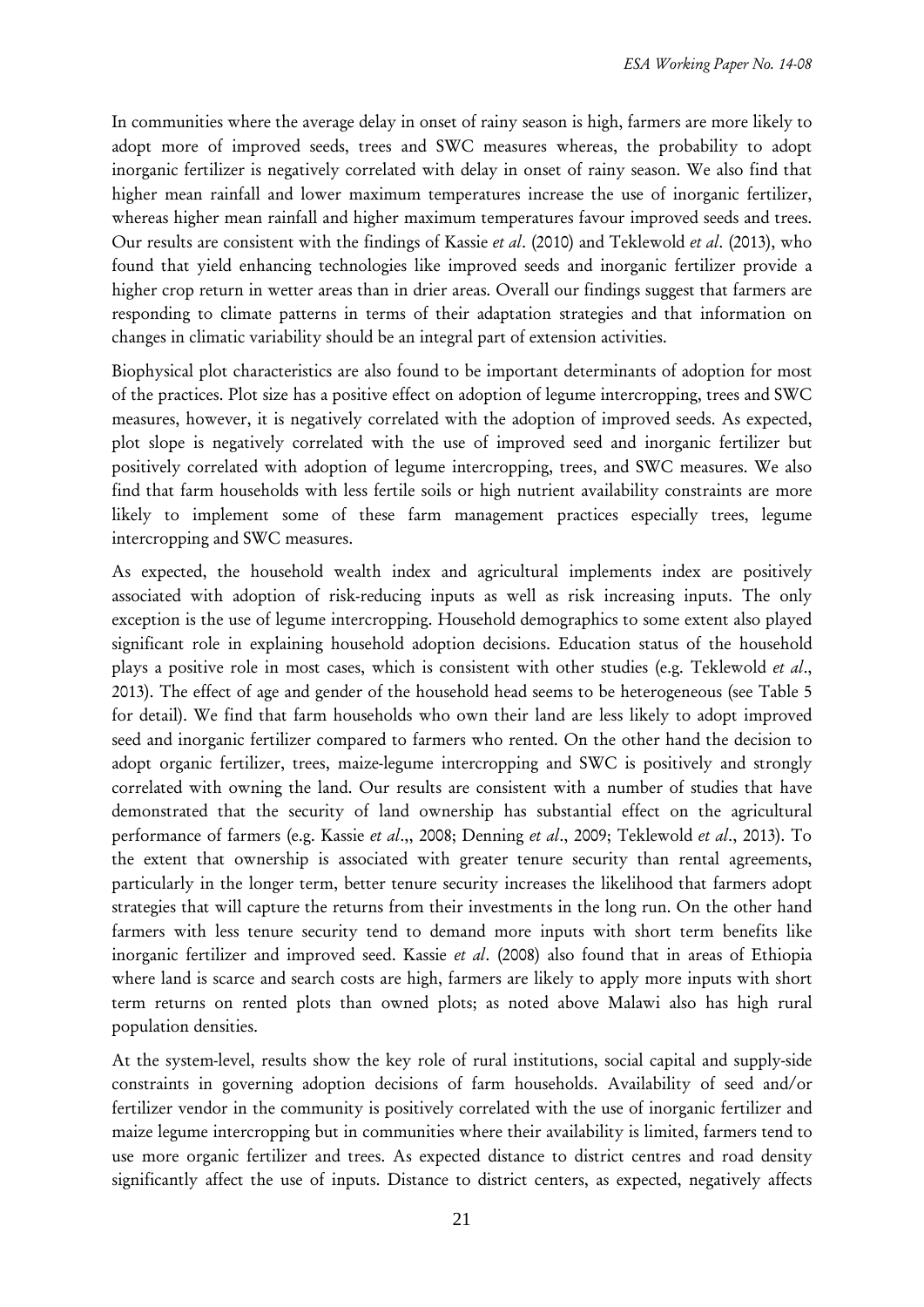adoption decisions; indicating that distance to major markets and the political center constitutes a time constraint on the ability of farmers to access information and inputs. The coefficients associated with the local road density (measured as the metres of roads in a 10 km radius from the centroid of the community) are generally positive and significant consistent with reduced local marketing and transactions costs. Access to government extension services also plays a significant role though the effect is heterogeneous – positive for improved seed and trees but negative for legume intercropping and organic fertilizer. The presence of village development committees in the community is positively correlated with use of all the inputs though the coefficients are statistically significant for improved seed and organic fertilizer. The coefficient of collective action index is positive and significant for three of the practices - organic fertilizer, legume intercropping and trees. These results are not surprising given the fact that the public goods spillover impacts are greatest for these practices compared to the improved seeds and inorganic fertilizer. Overall with scarce information sources and high transaction costs, such informal institutions and collective action facilitate the exchange of information and mitigate transaction costs to enable farmers to access inputs which are consistent with the findings of Pender and Gebremedhin (2007) and Wollin *et al*. (2010).

Participation in FISP plays a crucial role in the use of improved seed and inorganic fertilizer but input coupon receipt is endogenous to the adoption decision, and hence, we need a proxy for receipt of input subsidy. We do so using total level of fertilizers distributed by district per household. As expected, we find that the total fertilizer distributed at district level affects the probability of adoption of inorganic fertilizer positively. This coefficient is also positive for the rest of the practices although it is negatively correlated with adoption of legume intercropping. We also used a variable that captures the major party (DPP) votes as a share of total votes cast as a proxy to control for political influence in the targeting of government program like the FISP. We find that it is positive correlated with the use of improved seeds but with no significant effect on the use inorganic fertilizers.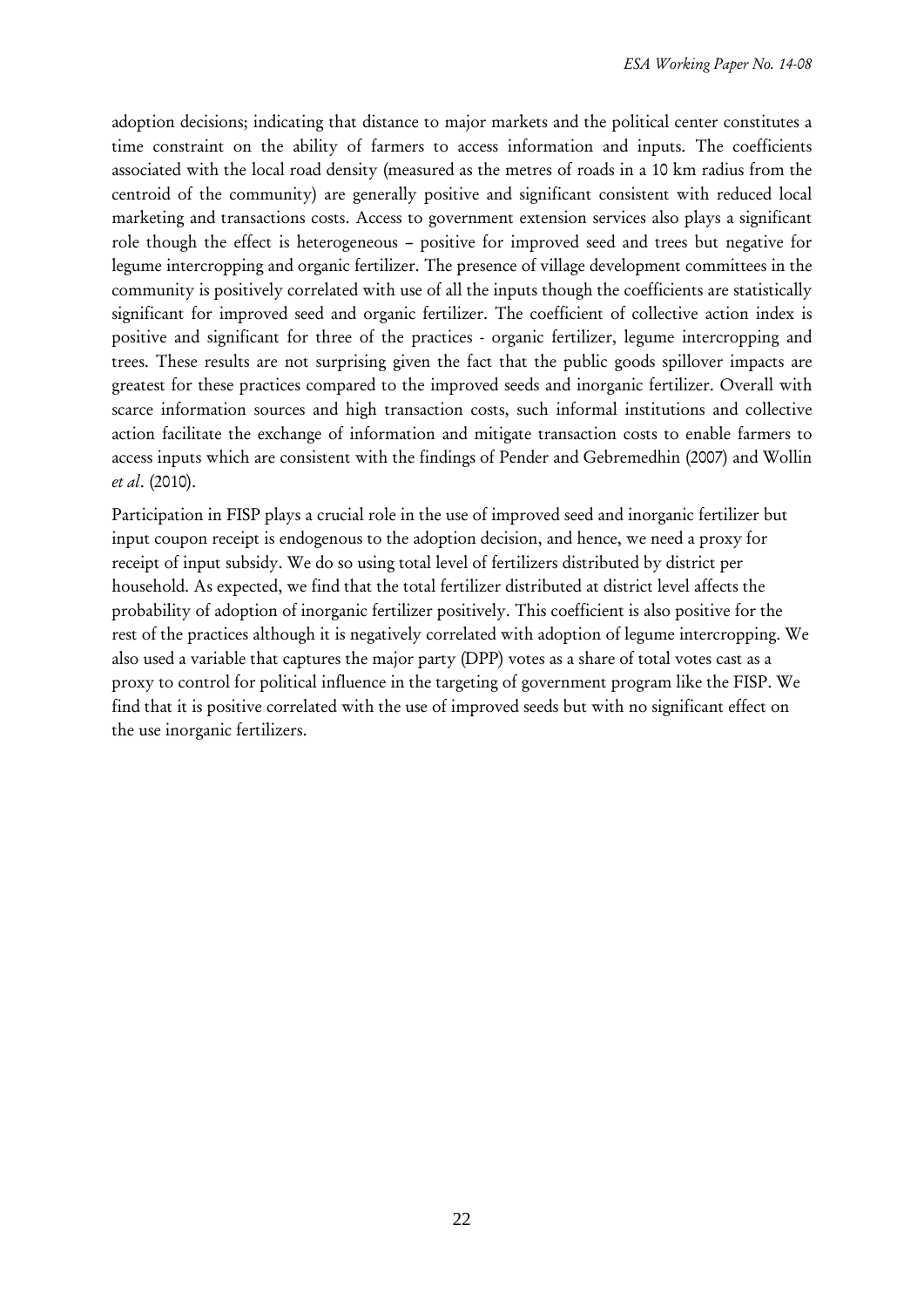|                                                                 | Improved seed |         | Inorganic fertilizer |         | Maize-legume<br>intercropping |         | Trees       |         | <b>SWC</b> |         | Organic fertilizer |         |
|-----------------------------------------------------------------|---------------|---------|----------------------|---------|-------------------------------|---------|-------------|---------|------------|---------|--------------------|---------|
|                                                                 | Coef.         | p-value | Coef.                | p-value | Coef.                         | p-value | Coef.       | p-value | Coef.      | p-value | Coef.              | p-value |
| <b>Exposure to climate stress</b>                               |               |         |                      |         |                               |         |             |         |            |         |                    |         |
| Coefficient of variation of rainfall<br>$(1983 - 2011)$         | $2.315***$    | 0.00    | $-1.311**$           | 0.03    | 4.750***                      | 0.00    | 5.053***    | 0.00    | $0.919*$   | 0.09    | $-0.518$           | 0.44    |
| Long-term mean rainfall (1983-2011)                             | $0.002***$    | 0.00    | $0.002***$           | 0.00    | $0.001*$                      | 0.09    | $0.002***$  | 0.00    | 0.001      | 0.11    | $-0.000$           | 0.50    |
| Average delay in the onset of the<br>rainy season (1983 -2011)  | $0.861***$    | 0.00    | $-1.387***$          | 0.00    | $-1.010***$                   | 0.00    | 2.027***    | 0.00    | $2.164***$ | 0.00    | $-0.245$           | 0.50    |
| Coefficient of variation of maximum<br>temperature (1983 -2011) | 17.049**      | 0.02    | 10.926               | 0.18    | 25.999***                     | 0.00    | 82.419***   | 0.00    | 71.597***  | 0.00    | $-34.463***$       | 0.00    |
| Long-term maximum temperature<br>$(1989 - 2010)$                | $0.069**$     | 0.03    | $-0.081**$           | 0.02    | 0.010                         | 0.80    | $0.364***$  | 0.00    | 0.003      | 0.92    | $-0.107**$         | 0.01    |
| Bio-physical sensitivity                                        |               |         |                      |         |                               |         |             |         |            |         |                    |         |
| log (land size (acre))                                          | $-0.059***$   | 0.00    | $0.043**$            | 0.04    | $0.375***$                    | 0.00    | $0.260***$  | 0.00    | $0.088***$ | 0.00    | 0.038              | 0.15    |
| Slope of plot $(0 = flat, 1 = steep)$                           | $-0.076*$     | 0.06    | $-0.034$             | 0.45    | $0.121**$                     | 0.01    | $0.330***$  | 0.00    | $0.723***$ | 0.00    | $-0.022$           | 0.69    |
| Nutrient availability constraint (1-5<br>scale)                 | $-0.001$      | 0.96    | 0.024                | 0.30    | $0.055*$                      | 0.05    | $0.194***$  | 0.00    | $0.131***$ | 0.00    | 0.022              | 0.43    |
| Household level variables                                       |               |         |                      |         |                               |         |             |         |            |         |                    |         |
| Wealth Index                                                    | $0.090***$    | 0.00    | $0.176***$           | 0.00    | $-0.073***$                   | 0.00    | $-0.003$    | 0.78    | $-0.002$   | 0.85    | $0.029**$          | 0.01    |
| Index on Agricultural implements                                | $0.024**$     | 0.03    | $0.044***$           | 0.00    | $-0.032**$                    | 0.02    | $0.129***$  | 0.00    | $0.046***$ | 0.00    | $0.075***$         | 0.00    |
| Land tenure $(1 = own, 0 = rented)$                             | $-0.244***$   | 0.00    | $-0.194***$          | 0.00    | $0.161***$                    | 0.01    | $0.381***$  | 0.00    | $0.107**$  | 0.02    | $0.256***$         | 0.00    |
| Livestock (TLU)                                                 | 0.009         | 0.41    | 0.002                | 0.89    | $-0.002$                      | 0.88    | $-0.027***$ | 0.01    | 0.011      | 0.29    | $0.054***$         | 0.00    |
| Average education per AE                                        | $-0.000$      | 0.97    | $0.023**$            | 0.02    | $-0.004$                      | 0.71    | $-0.009$    | 0.34    | $-0.002$   | 0.84    | $-0.006$           | 0.59    |
| Head can read/write Chichewa                                    | $0.170***$    | 0.00    | $0.121***$           | 0.00    | $-0.032$                      | 0.37    | 0.049       | 0.13    | $0.200***$ | 0.00    | 0.004              | 0.91    |
| Age of head (years)                                             | $-0.229***$   | 0.00    | $0.116***$           | 0.00    | $-0.073*$                     | 0.09    | $0.356***$  | 0.00    | $-0.032$   | 0.39    | 0.008              | 0.86    |
| Gender of household head (1=male)                               | $0.103***$    | 0.00    | $-0.014$             | 0.69    | $-0.166***$                   | 0.00    | $-0.062*$   | 0.07    | 0.050      | 0.13    | $-0.008$           | 0.85    |
| Household size (AE per land)                                    | 0.002         | 0.48    | $-0.003$             | 0.28    | $-0.043***$                   | 0.00    | $0.007**$   | 0.02    | $-0.007$   | 0.12    | $-0.003$           | 0.55    |

Table 5. Results of the multivariate probit model – determinants of farming practice selection: climate risk exposure, sensitivity and adaptive capacity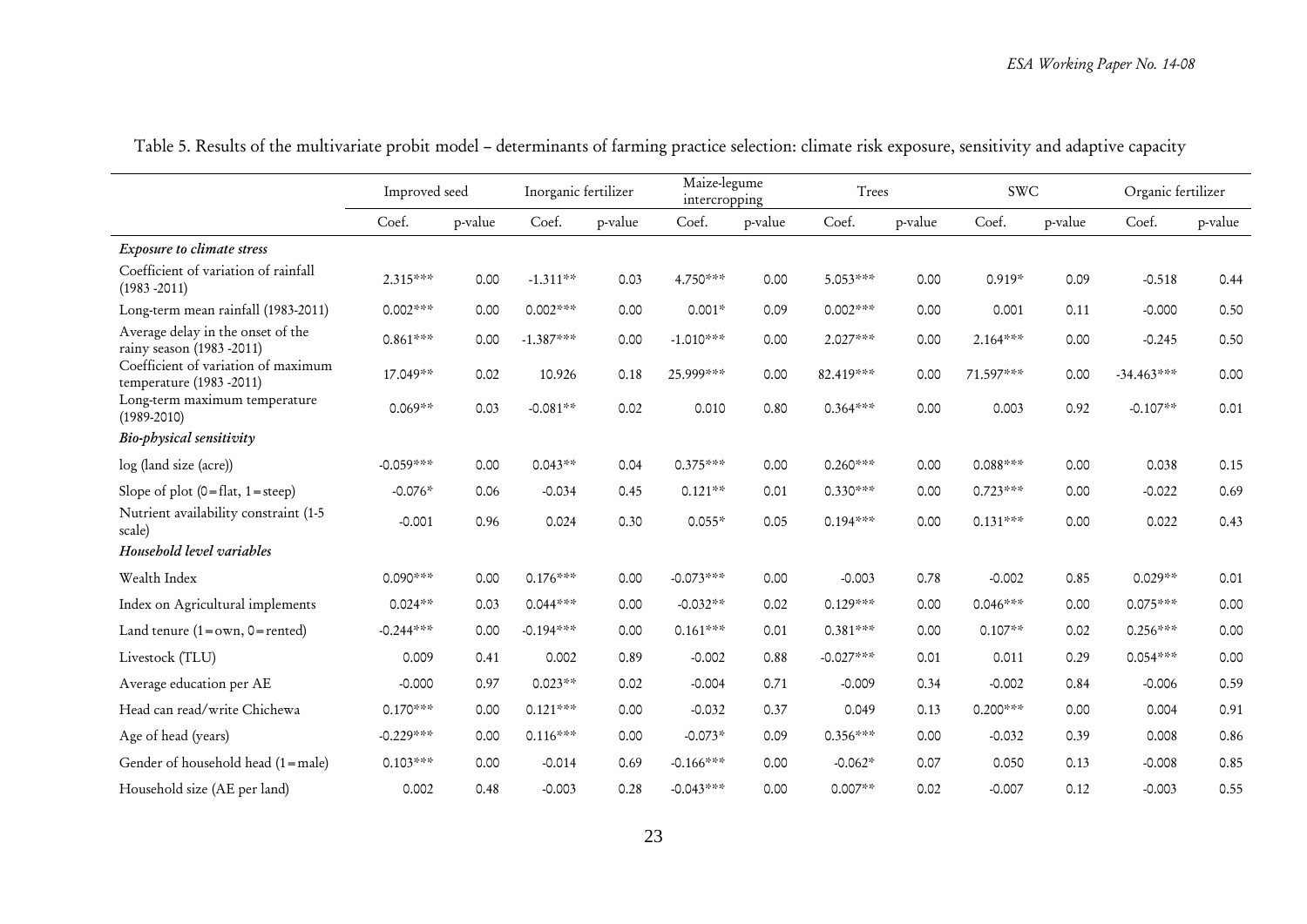*System-level variables* 

| Seed and/or fertilizer vendor in EA<br>$(1 = yes)$                        | 0.040       | 0.20 | $0.074**$   | 0.03 | $0.073**$   | 0.05 | $-0.326***$  | 0.00 | $-0.025$    | 0.42 | $-0.127***$ | 0.00 |
|---------------------------------------------------------------------------|-------------|------|-------------|------|-------------|------|--------------|------|-------------|------|-------------|------|
| Percentage of plots received<br>extension advice at EA                    | $0.004***$  | 0.00 | 0.000       | 0.78 | $-0.002***$ | 0.00 | $0.007***$   | 0.00 | $-0.001$    | 0.10 | $-0.002***$ | 0.00 |
| log (distance to district centre (km))                                    | $-0.053***$ | 0.01 | $-0.102***$ | 0.00 | $-0.045*$   | 0.06 | $-0.069***$  | 0.00 | $-0.209***$ | 0.00 | $-0.060**$  | 0.03 |
| log (road density in m in 10 km<br>radius)                                | $0.022***$  | 0.00 | $0.026***$  | 0.00 | $-0.008$    | 0.17 | $-0.021***$  | 0.00 | $0.012**$   | 0.02 | 0.005       | 0.44 |
| Number of village development<br>committees in the community              | $0.007*$    | 0.09 | 0.003       | 0.49 | 0.003       | 0.56 | 0.005        | 0.22 | 0.005       | 0.22 | $0.014***$  | 0.00 |
| Number of credit and saving<br>organization in the community              | 0.007       | 0.23 | 0.001       | 0.91 | 0.007       | 0.29 | $0.025***$   | 0.00 | 0.000       | 0.99 | 0.004       | 0.54 |
| Collective action index                                                   | 0.001       | 0.92 | $-0.008$    | 0.62 | $0.061***$  | 0.00 | $0.030*$     | 0.06 | 0.008       | 0.60 | $0.087***$  | 0.00 |
| DPP votes as a share of total votes<br>cast                               | $0.151*$    | 0.08 | $-0.064$    | 0.54 |             |      |              |      |             |      |             |      |
| Price of maize (MKW/kg)                                                   | 0.007       | 0.12 | $-0.008$    | 0.12 | $-0.020***$ | 0.00 | $0.011**$    | 0.03 | 0.000       | 0.97 | 0.001       | 0.92 |
| Fertilizers distributed in MT per hh                                      | $0.108**$   | 0.01 | 0.556***    | 0.00 | $-0.141***$ | 0.01 | $0.257***$   | 0.00 | $0.083*$    | 0.06 | $0.161***$  | 0.01 |
| Proportion of land covered by forest                                      | 0.013       | 0.91 | $-0.026$    | 0.84 | 0.221       | 0.11 | $0.383***$   | 0.00 | $0.531***$  | 0.00 | 0.134       | 0.36 |
| District agricultural extension and<br>development officers per hh        | 0.289       | 0.73 | $-1.237$    | 0.19 | $-1.198$    | 0.22 | 2.991***     | 0.00 | $-4.657***$ | 0.00 | 2.002*      | 0.09 |
| Number of micro-finance and donor<br>agri. projects operating in district | $0.020***$  | 0.00 | $-0.068***$ | 0.00 | $-0.085***$ | 0.00 | $-0.146***$  | 0.00 | $-0.011*$   | 0.08 | $-0.011$    | 0.20 |
| log (MAFAP wage paid per hh in<br>08/09                                   | $-0.281***$ | 0.00 | $0.291***$  | 0.00 | $0.503***$  | 0.00 | $-0.669***$  | 0.00 | $0.204***$  | 0.00 | 0.038       | 0.65 |
| Log (district household population)                                       | $-0.099*$   | 0.09 | $0.224***$  | 0.00 | $0.288***$  | 0.00 | $0.519***$   | 0.00 | $-0.120**$  | 0.04 | $0.240***$  | 0.00 |
| Region fixed effect (reference: Southern Province)                        |             |      |             |      |             |      |              |      |             |      |             |      |
| northern province                                                         | $-0.425***$ | 0.00 | $-0.754***$ | 0.00 | 0.015       | 0.91 | $0.711***$   | 0.00 | $-0.025$    | 0.82 | $-0.410***$ | 0.00 |
| central province                                                          | $-0.009$    | 0.90 | $-0.043$    | 0.58 | $-0.351***$ | 0.00 | $0.156**$    | 0.03 | $0.400***$  | 0.00 | $-0.016$    | 0.86 |
| Constant                                                                  | $-1.123$    | 0.37 | $-3.027**$  | 0.03 | $-8.192***$ | 0.00 | $-12.205***$ | 0.00 | $-2.803**$  | 0.03 | 0.091       | 0.96 |
| Log-Likelihood                                                            | -31675.59   |      |             |      |             |      |              |      |             |      |             |      |
| LR test of $rho=0$ : Chi2 (182)                                           | 0.000       |      |             |      |             |      |              |      |             |      |             |      |
| Number of observations (plot)                                             | 10521       |      |             |      |             |      |              |      |             |      |             |      |

Note: \*\*\*  $p < 0.01$ , \*\*  $p < 0.05$ , \*  $p < 0.1$ . Standard errors are clustered at EA level.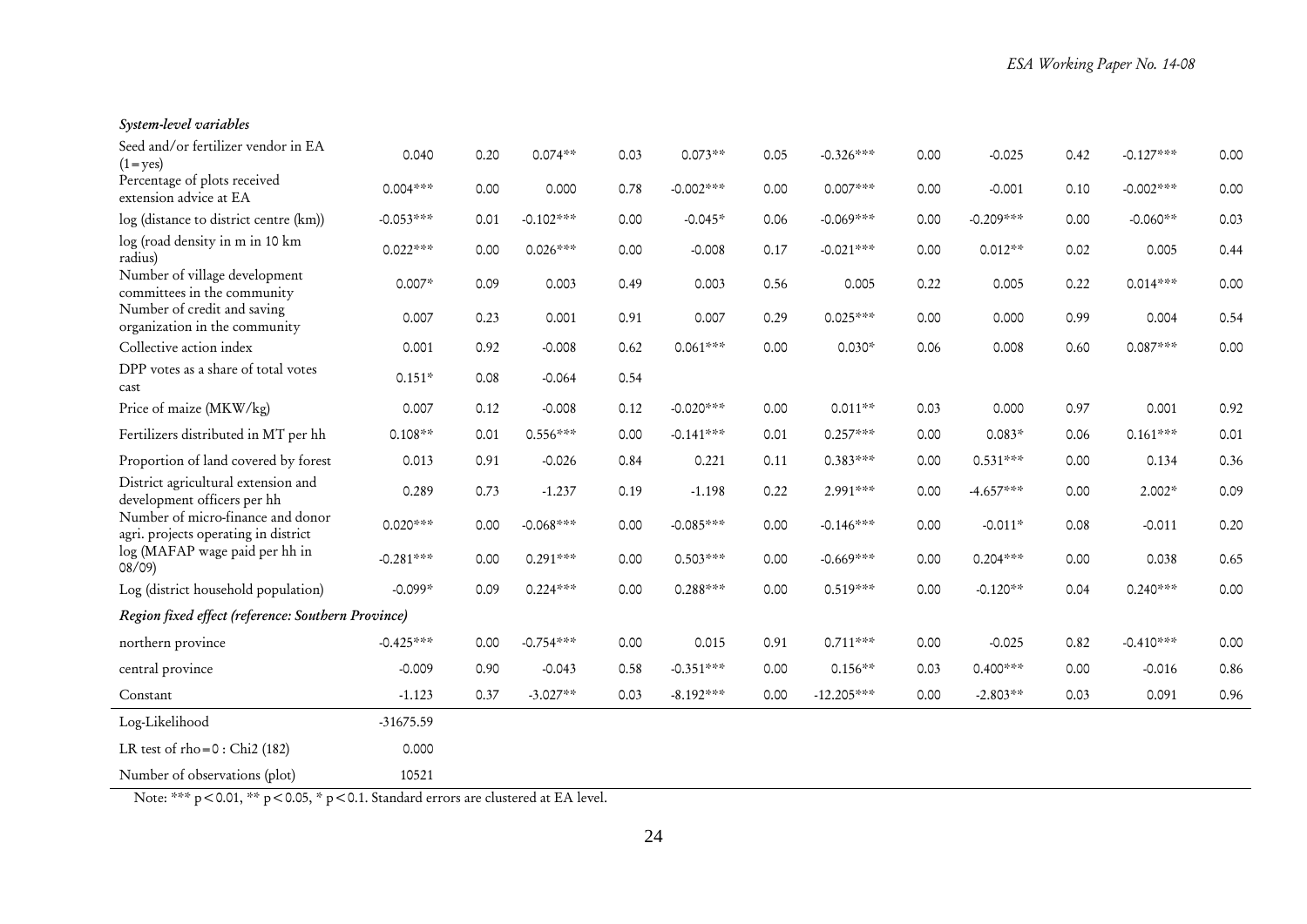# <span id="page-30-0"></span>*5.2. Average yield effects of adoption*

We estimate the impacts of adoption on maize yields using 3 different specifications to check for robustness of the results (Table 6): OLS, CMP estimators and instrumental variables (IV) estimation using heteroskedasticity-based instruments (with additional instruments constructed using Lewbel, 2012 method). [18](#page-24-2) The first and second columns present the estimation by OLS of the maize productivity function without controlling for any potential endogeneity of adoption indicators, which is the simplest approach to investigate the effect of adoption of agricultural practices on productivity. The third and fourth columns present the estimated coefficients of CMP and IV estimators. As discussed in the previous section the CMP approach has a caveat in terms of computational burden and achieving convergence for a large family of multi-equations. Our model with all six endogenous variables does not converge, therefore the CMP column presents the results using the two groups of practices as explained above (modern inputs and SLM)

The OLS results would lead us to conclude that there are significant differences in maize productivity by households that adopted the practices compared to the productivity of households that did not adopt. The coefficients of the adoption variables are all positive and statistically significant for all practices with the exception of SWC, which is not significant. This approach, however, is subject to potential bias and inconsistency as it assumes that the adoptions of these agricultural practices are exogenously determined in the production function while they are potentially endogenous. The impact estimates using the CMP technique accounts for this problem, and the IV technique boosted by Lewbel (2012) method further corrects for potential weak instruments and heteroskedasticity problems.<sup>[19](#page-30-1)</sup>

We can observe that results for the impact on maize yields are qualitatively quite consistent among all three specifications. After controlling for the multiple endogeneity problems simultaneously, the analyses reveal that, on average the adoption of modern inputs and SLM practices have positive and statistically significant impacts on maize productivity. Climatic variables play a significant role in explaining the variations in maize productivity. As expected, average precipitation during the rainy season is positively and significantly associated with maize productivity whereas it's inversely related with average temperature during the growing season. Total amount of dry spells experienced during the rainy season is also negatively related to maize productivity. We also find an inverse relationship between plot size and productivity of maize which is consistent with many other findings in the literature. [20](#page-30-2) As expected, plot quality is positively related with maize productivity – the higher the nutrient availability constraint, the lower the productivity of maize. Maize productivity is also higher for rented plot compared to own plots.

Maize productivity is negatively correlated with the age of household head but positively correlated with family size. We do not find significant differences in productivity on plots managed by men and those managed by women. As expected household wealth proxied by wealth index and

<sup>-</sup><sup>18</sup> All estimates are reported accounting for cluster heteroskedasticity at the EA level.

<span id="page-30-1"></span><sup>&</sup>lt;sup>19</sup> The IV models are estimated using Stata's ivreg2h command:

<span id="page-30-2"></span> $\frac{\text{http://ideas.repec.org/c/hoc/bccode/s457555.html}}{20}$  One explanation of inverse farm size productivity is related to errors in land measurements, however, contrary to earlier conjectures, Carletto *et al*. (2013) find that the empirical validity of the inverse relationship hypothesis is strengthened, not weakened, by the availability of better measures of land size collected using GPS devices in Uganda. Given that we also used plot measurements collected using GPS devices, our findings are consistent with Carletto *et al*. (2013).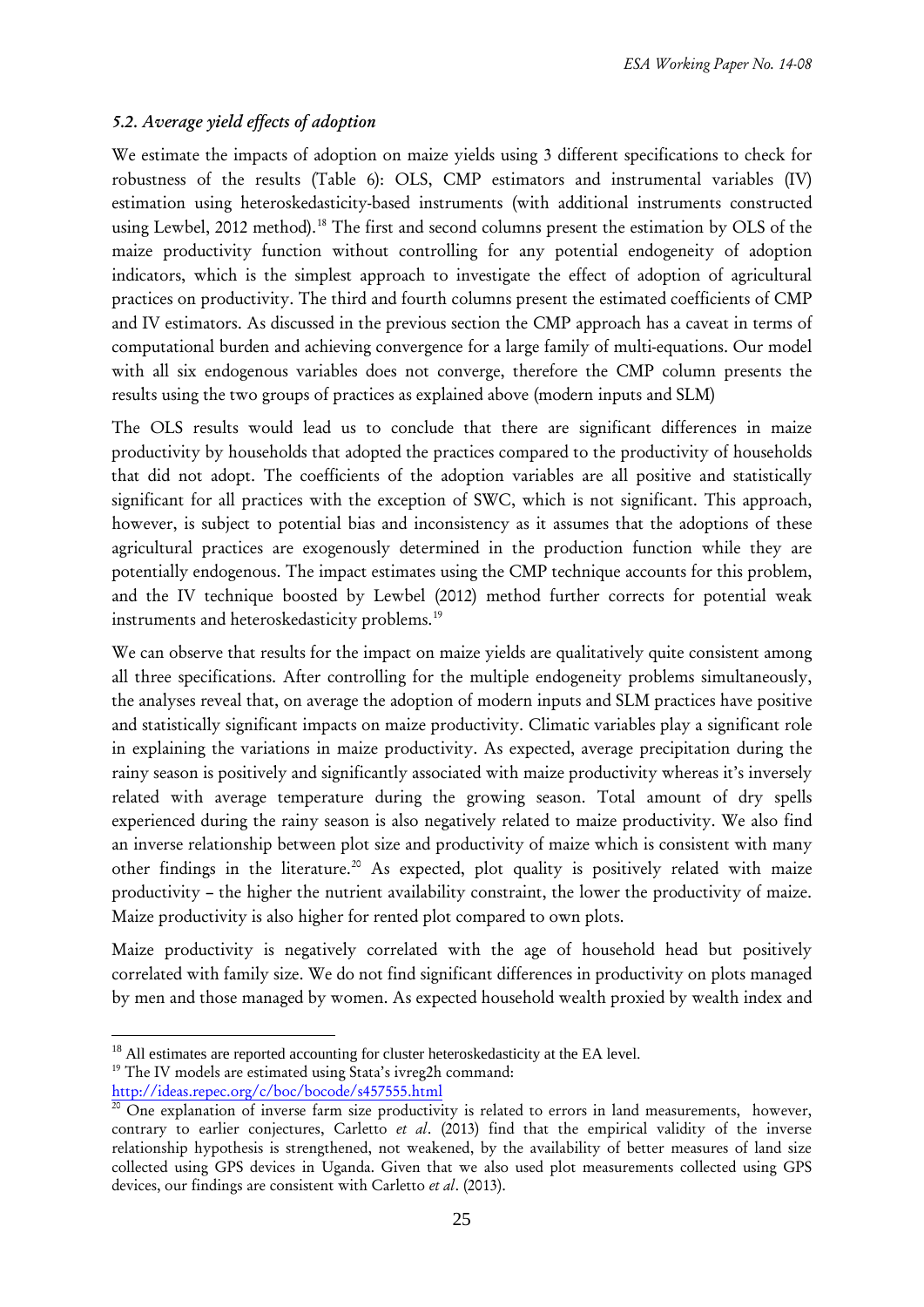agricultural implements index is positively correlated with maize productivity. Distance to district centres and road density variables have both their expected signs. We also find a positive contribution of safety net program such as MASAF on maize productivity which is robust across all specifications. We also find heterogeneous impact across the three regions. Farmers in the Northern and Central Provinces tend to suffer from lower maize productivity compared to farmers in the Southern Province.

# <span id="page-31-0"></span>*5.3 Differentiated impacts of adoption*

All of the estimators presented above assume that the impact of adoption of specific practice is constant, irrespective of who adopts it. The average impact of a given farm management practice based on this assumption is a concise and convenient way of evaluating impacts. Heckman *et al*. (1997) justify this approach if researchers and policy makers believe that (a) total output increases total welfare, and (b) detrimental effects of the technology on certain parts of the population are not important or are offset by either through an overarching social welfare function or from family members or social networks.

However, within the context of adoption of farm practices, a number of dimensions of heterogeneity may be relevant. Even if the mean effect is significant, whether adoption of a given practice has a significant beneficial or detrimental effect might vary across the subgroups of adopters. Production decisions may vary by the availability of household labour, gender of the household head, geographic location, and/or by access to key assets, such as land. There are a number of ways to present the heterogeneous impacts of adoption of a given practice. For example, one could divide the sample of households into different demographic groups (e.g., by gender or age cohort) and perform separate analysis on each group, and test to see if estimated impacts are different. Another way to present distributional impacts of technology adoption is by using a quintile regression approach, or interacting the adoption variable with different household socioeconomic characteristics. One could assess, for example, whether poorer or better-off households experienced larger gains from adopting a given technology. For this paper, we employed the first option in understanding the distributional impact of adoption by dividing households based on gender of the household head, median farm size and geographic regions.

Table 7 presents the distributional impacts of adoption by gender, region and land size. We find that the positive impact of adoption of modern input and SLM remains robust for both male and female headed households, but the impact of modern input is not significant for female headed households. Surprisingly for SLM inputs, the magnitude of the impact is higher for female headed households (i.e. 24% for SLM compared to 16% for modern inputs). Overall the positive impact of adoption of modern inputs is more pronounced in male headed households compared to female headed households whereas the opposite is the case for sustainable land management practices perhaps suggesting the gender differentiated role of adoption of SLM practices. Looking across the three provinces, the positive impact of modern input and SLM practices seems to be driven by the Southern province.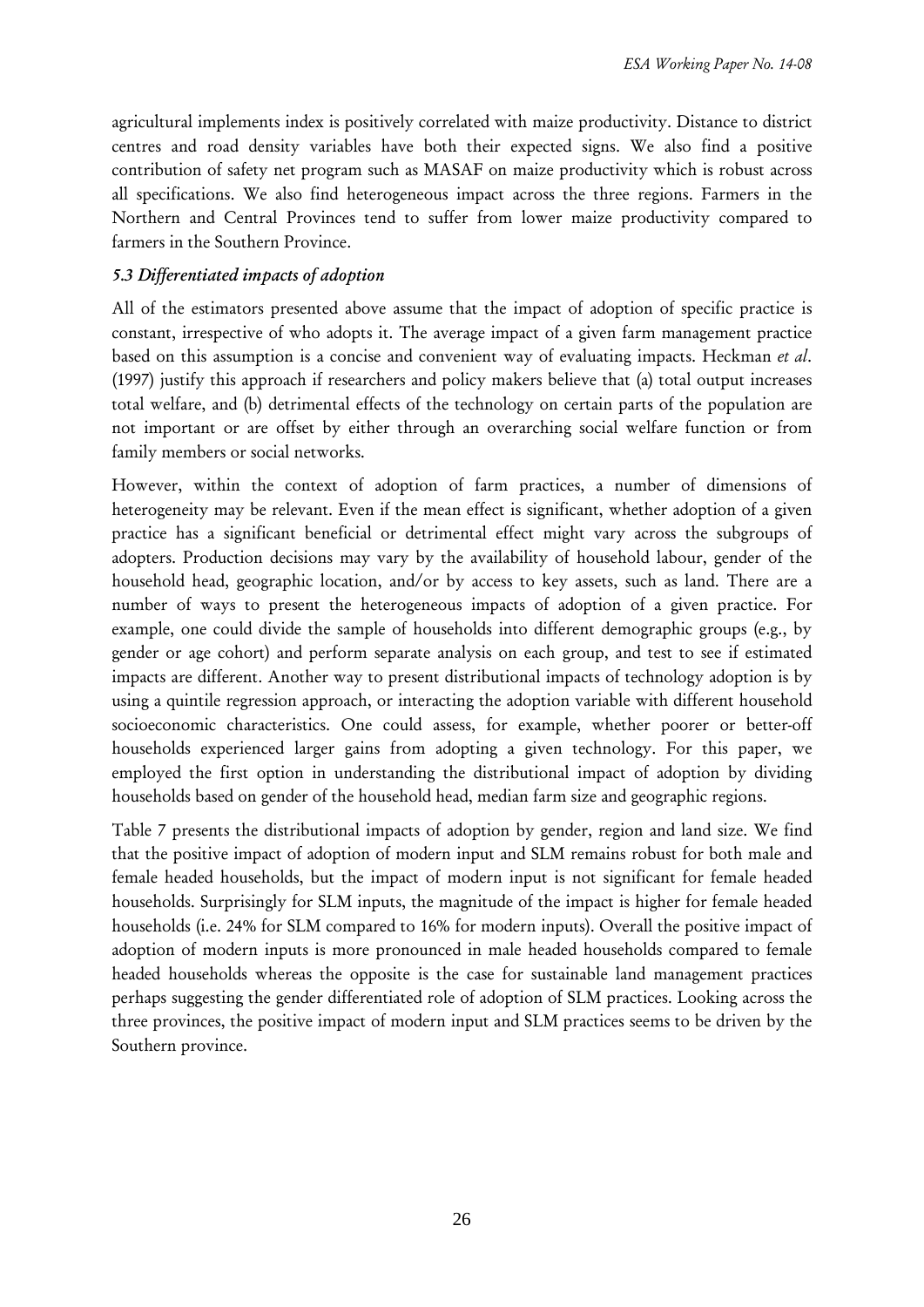| Table 6. Impact of adoption of adaptation practices on maize productivity (log kg/acre) |  |  |  |  |
|-----------------------------------------------------------------------------------------|--|--|--|--|
|                                                                                         |  |  |  |  |

|                                                 |             |         | <b>OLS</b>  |         | $\text{CMP}$ |         |             | IVreg2h |
|-------------------------------------------------|-------------|---------|-------------|---------|--------------|---------|-------------|---------|
|                                                 | (1)         |         | (2)         |         | (3)          |         |             | (4)     |
|                                                 | Coef        | p-value | coef        | p-value | Coef.        | p-value | coef        | p-value |
| Improved seed $(1 = yes)$                       | $0.334***$  | 0.000   |             |         |              |         |             |         |
| Inorganic fertilizer $(1 = yes)$                | $0.655***$  | 0.000   |             |         |              |         |             |         |
| Maize-legume intercropping $(1 = yes)$          | $0.623***$  | 0.000   |             |         |              |         |             |         |
| Trees $(1 = yes)$                               | $0.443***$  | 0.000   |             |         |              |         |             |         |
| SWC $(1 = yes)$                                 | $-0.003$    | 0.956   |             |         |              |         |             |         |
| Organic fertilizer $(1 = yes)$                  | $0.155***$  | 0.002   |             |         |              |         |             |         |
| Modern inputs $(1 = yes)$                       |             |         | $0.730***$  | 0.000   | $0.913***$   | 0.000   | $0.543***$  | 0.000   |
| $SLM$ (1 = yes)                                 |             |         | $0.374***$  | 0.000   | 2.314***     | 0.000   | $0.150*$    | 0.085   |
| Rainfall during the rainy season (mm)           | $0.160**$   | 0.015   | $0.173**$   | 0.012   | $0.194***$   | 0.000   | 0.020       | 0.453   |
| Average maximum temperature during rainy season | $-1.051***$ | 0.000   | $-1.086***$ | 0.000   | $-1.173***$  | 0.000   | $-0.760***$ | 0.000   |
| Total amount of dry spells during rainy season  | 0.097       | 0.255   | 0.120       | 0.178   | $-0.049$     | 0.165   | $-0.101***$ | 0.001   |
| log(land size (acre))                           | $-0.207**$  | 0.000   | $-0.139***$ | 0.000   | $-0.271***$  | 0.000   | $-0.089***$ | 0.000   |
| Land tenure $(1 = own, 0 = rented)$             | $-0.241***$ | 0.001   | $-0.227***$ | 0.002   | $-0.408***$  | 0.000   | $-0.187***$ | 0.001   |
| Slope of plot $(0 = flat, 1 = steep)$           | 0.031       | 0.656   | 0.020       | 0.778   | $-0.299***$  | 0.000   | $-0.014$    | 0.784   |
| Nutrient availability constraint (1-5 scale)    | $-0.154***$ | 0.002   | $-0.139***$ | 0.005   | $-0.135***$  | 0.000   | $-0.070***$ | 0.000   |
| Wealth Index                                    | $0.079***$  | 0.000   | $0.089***$  | 0.000   | $0.087***$   | 0.000   | $0.087***$  | 0.000   |
| Index of Agricultural implements access         | $0.037**$   | 0.024   | $0.039**$   | 0.026   | $-0.021$     | 0.196   | $0.045***$  | 0.000   |
| Average education per AE                        | 0.001       | 0.912   | 0.004       | 0.769   | 0.005        | 0.723   | 0.012       | 0.263   |
| Head can read/write Chichewa (1=yes)            | 0.077       | 0.103   | $0.092*$    | 0.059   | 0.059        | 0.188   | $0.104***$  | 0.009   |
| Age of head (years)                             | $-0.146**$  | 0.011   | $-0.115**$  | 0.047   | $-0.205***$  | 0.000   | $-0.111**$  | 0.018   |
| Gender of household head (1=male)               | 0.000       | 0.993   | $-0.032$    | 0.534   | $-0.027$     | 0.563   | $-0.039$    | 0.308   |
| Household size (AE per land)                    | $0.014***$  | 0.000   | $0.016***$  | 0.000   | $0.017***$   | 0.000   | $0.019***$  | 0.000   |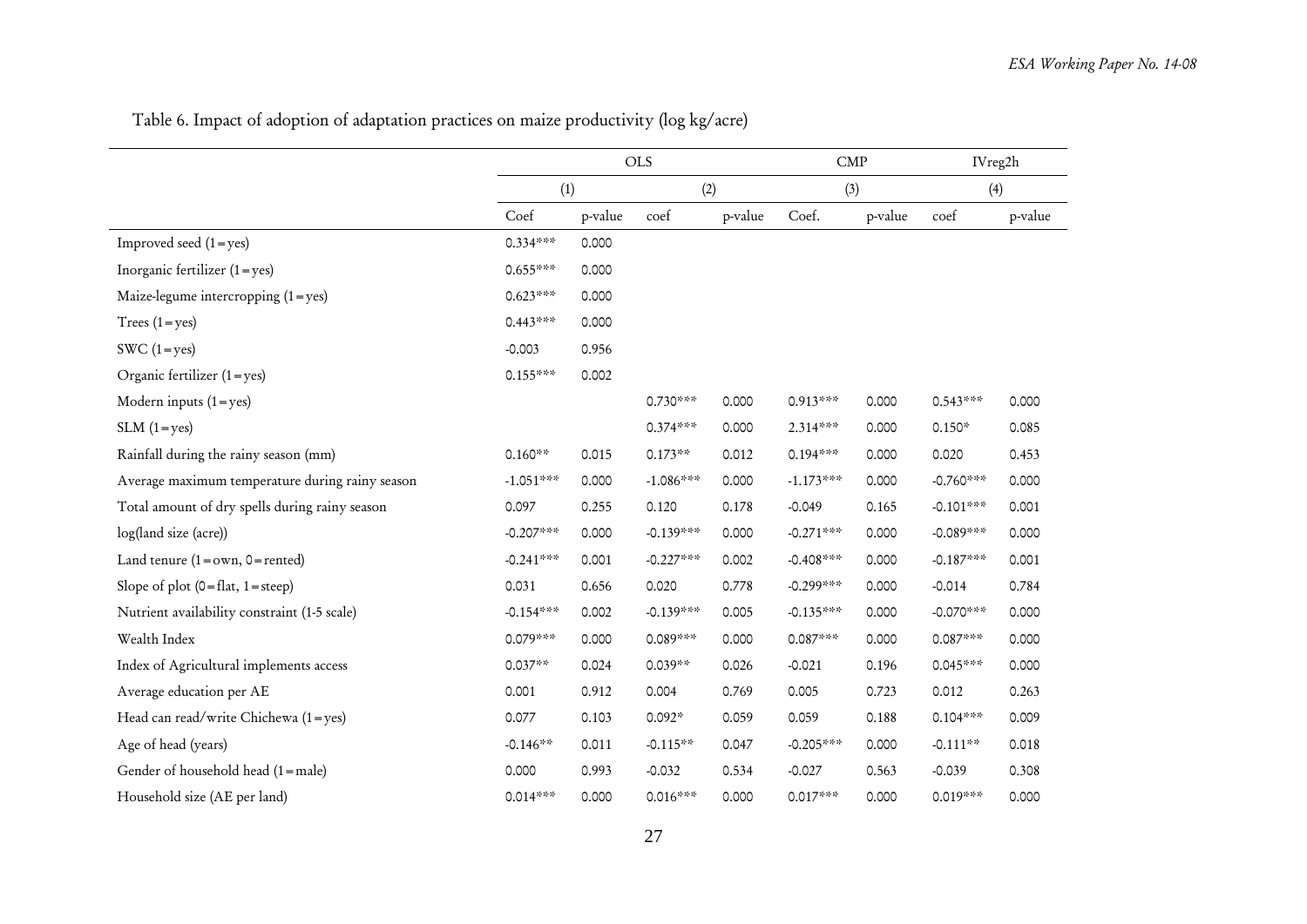| log (distance to district centre (km))                     | $-0.191***$  | 0.005 | $-0.207**$   | 0.003 | $-0.138***$      | 0.000 | $-0.238***$  | 0.000 |
|------------------------------------------------------------|--------------|-------|--------------|-------|------------------|-------|--------------|-------|
| log (road density in m in 10 km radius)                    | 0.017        | 0.425 | 0.015        | 0.486 | $0.016**$        | 0.031 | $0.013*$     | 0.088 |
| Number of village development committees in the community  | 0.007        | 0.310 | 0.007        | 0.411 | $-0.012*$        | 0.052 | $0.008**$    | 0.048 |
| Number of credit and saving organizations in the community | 0.005        | 0.423 | 0.010        | 0.127 | 0.011            | 0.212 | $0.016***$   | 0.000 |
| Number of micro-finance & donor agri. projects in district | $-0.056***$  | 0.004 | $-0.074***$  | 0.000 | $-0.030***$      | 0.001 | $-0.080**$   | 0.000 |
| log (MAFAP wage paid per hh in 08/09)                      | $0.665**$    | 0.012 | $0.681**$    | 0.011 | $0.747***$       | 0.000 | 0.077        | 0.352 |
| log(district household population)                         | $0.456***$   | 0.000 | $0.509***$   | 0.000 | $0.400***$       | 0.000 | $0.358***$   | 0.000 |
| northern province                                          | $-1.668***$  | 0.000 | $-1.743***$  | 0.000 | $-2.250***$      | 0.000 | $-1.107***$  | 0.000 |
| central province                                           | $-0.598***$  | 0.008 | $-0.698***$  | 0.003 | $-0.971***$      | 0.000 | $-0.496***$  | 0.000 |
| Constant                                                   | 24.982***    | 0.000 | 25.351***    | 0.000 | 26.744***        | 0.000 | 24.350***    | 0.000 |
| Number of observations                                     | 10,647       |       | 10,647       |       | 10,647           |       | 10,647       |       |
| LR chi2(107), Prob $>$ chi2                                |              |       |              |       | 4169.8(0.0<br>0) |       |              |       |
| Adjusted R2                                                | 0.306        |       | 0.283        |       |                  |       | 0.251        |       |
| Log-Likelihood                                             | $-20,713.55$ |       | $-20,890.03$ |       | $-31212.7$       |       | $-21,125.93$ |       |

Note: \*\*\* p < 0.01, \*\* p < 0.05, \* p < 0.1. Standard errors are clustered at EA level.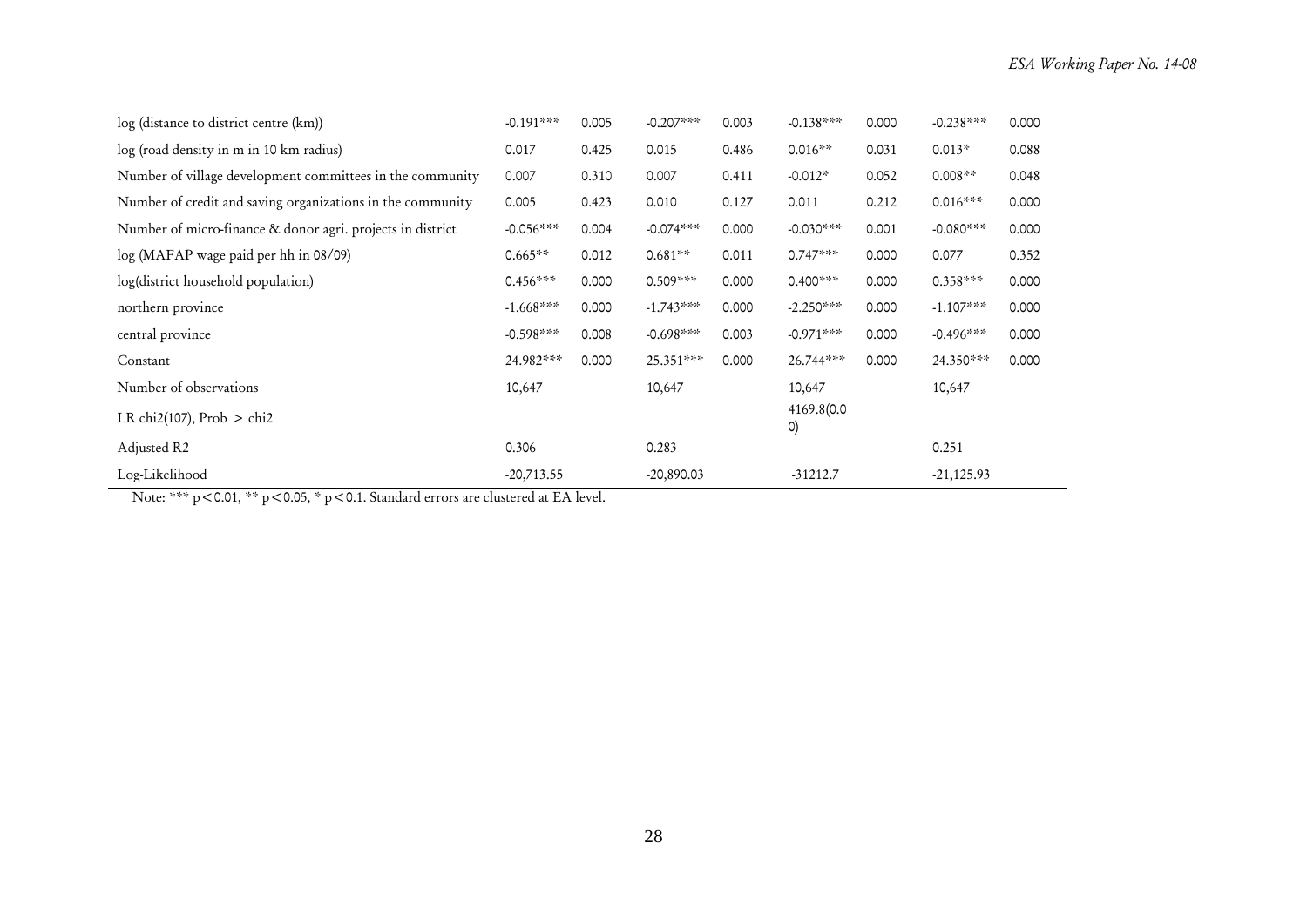|           |            | Modern input |          | Sustainable land management |  |
|-----------|------------|--------------|----------|-----------------------------|--|
|           | Coef.      | p-value      | Coef,    | p-value                     |  |
| Gender    |            |              |          |                             |  |
| Male      | $0.737***$ | 0.000        | $0.163*$ | 0.089                       |  |
| Female    | 0.191      | 0.201        | $0.236*$ | 0.091                       |  |
| Land size |            |              |          |                             |  |
| Small     | $0.367***$ | 0.002        | 0.064    | 0.671                       |  |
| Large     | $0.550***$ | 0.000        | 0.078    | 0.513                       |  |

Table 7. Heterogeneous impact of adoption on maize productivity by gender, region and land size – Ivreg2h estimator

Note:  $*** p < 0.01$ ,  $** p < 0.05$ ,  $* p < 0.1$ . The figures in the brackets are standard errors.

#### <span id="page-34-0"></span>6. Conclusions and policy implications

This study utilizes farm household level data collected in 2011 from a nationally representative sample of 7842 households (11208 plots). We employ a multivariate probit (MVP) technique to model simultaneous and interdependent farm practice selection decisions by farm households. The causal impact of selecting various practices is estimated by utilizing conditional recursive mixed process and instrumental variables estimators.

The analysis generates three important findings relevant for the emerging body of literature on CSA: 1) climate change related effects are an important determinant of the practices farmers select, but these effect are quite heterogeneous across agro-ecologies and thus the distribution of practices selected, 2) farm practice selection is an important means of adaptation that farmers are already practicing as demonstrated by positive yield effects across a range of practices, exposure and sensitivity to climate change and 3) both household and community level factors are important determinants of adaptive capacity, and there are substantial barriers to adaptation via farm practice selection.

The first finding is based on the analysis of various climate related effects over time and space for Malawi which indicated highly heterogeneous distribution of effects even within a relatively small country such as Malawi. These climate effects have important impacts on which practices are selected and ultimately on their yield benefits. Our results show that farmers in areas of higher mean rainfall and lower maximum temperatures tend to use more inorganic fertilizer, while those in areas of delayed onset of rainfall and higher maximum temperatures were more likely to have SLM practices. Climate risk clearly plays an important role in determining the practices selected. We find that greater climate variability as represented by the coefficient of variation of rainfall and temperature increases adoption of risk-reducing inputs such as SLM measures, but reduce the use of inputs (such as inorganic fertilizer) with riskier benefits under these conditions.

Our second major set of findings relates to the yield impacts of the practice selection across varying conditions. Results indicate that both modern inputs and the risk reducing SLM practices have a positive, statistically significant effect on maize yields. However, the effectiveness of practices varies by exposure to climatic risk with greater benefits from the SLM practices in areas of higher exposure and sensitivity; whereas improved seed and fertilizer perform better in areas of lower risk. Such results indicate the importance of farm practice selection as an adaptation strategy. The impact observed however tends to be heterogeneous across gender and land size. For instance the positive productivity impact of adoption of modern inputs is more pronounced in male headed households compared to female headed households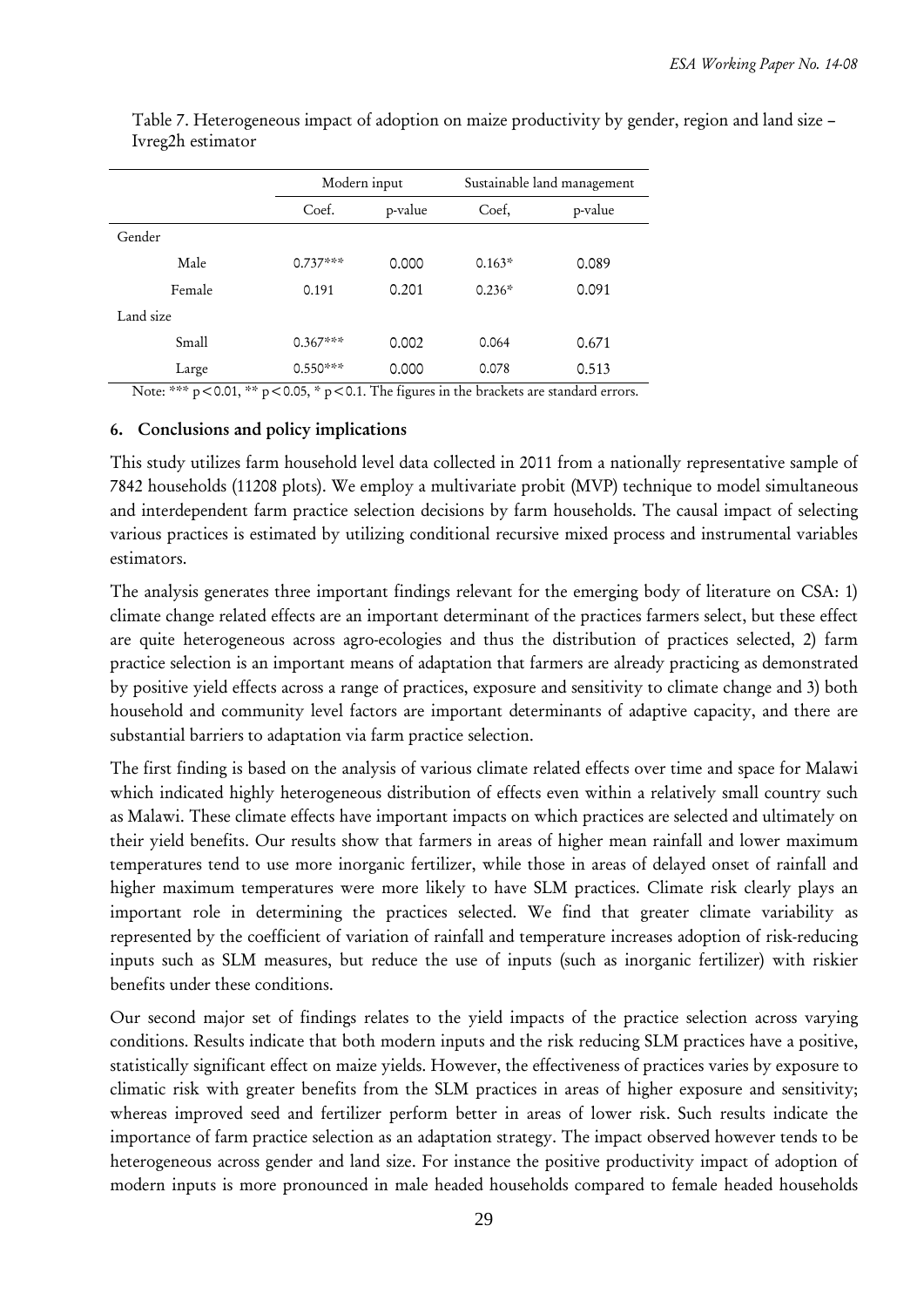whereas the opposite is the case for sustainable land management practices. This implies that a differentiated approach might be needed in promoting adoption of these practices to different segments of the rural population.

The analysis of climate impacts on yields further indicate that climate risk is a serious threat to production, as the average maximum temperature over the season is consistently and strongly related to lower maize yields. This indicates that if climate change occurs as predicted, there will be a need to identify viable heat tolerant maize varieties or shift to new crops.

The third major area of findings from this paper relate to the nature of adaptive capacity. Variables associated with household and community level adaptive capacity, such as access to rural institutions, social capital and household characteristics are also found to be key in determining which practices are selected – although which institutions are important for adaptive capacity depends on the practice. At household level, wealth, gender and education are key determinants of practice selection. Wealth and education are important predictors of fertilizer and improved seed use. At community level we find that institutional barriers to adaptive capacity vary by the type of practice – e.g. extension advice has positive impacts on seeds and fertilizer use, but negative effects on intercrops and organic fertilizer.

Our findings on substitutes/complements may also have implications for understanding household level adaptive capacity as we find that barriers to one input that is highly complementary to another (e.g. fertilizer seeds) implies need to address barriers to both. Besides justifying the use of MVP in comparison to the restrictive single equation approach, these results support the notion of interdependency between adoption decision of different farm management practices which may be attributed to complimentarity or substitutability between the practices.

It is important to point out that we have not yet estimated the impact of adoption of these practices on reducing yield variability in the face of variable climate conditions. Increasing yields is just one of the reasons to adopt these technologies but reducing downside loss can be the other reason. Therefore the results should be interpreted with the caveat in mind. Future research will try to assess the role of adoption of SLM practices on yield variability under variable climate regime by making use of panel data when possible. Finally we also can't estimate the impact of adoption of various combinations of these practices on outcome variables in this paper. However this knowledge is relevant to the debate on whether farmers should adopt technologies piecemeal or in a package and for designing effective extension policies by identifying a combination of technologies that deliver the highest payoff. Therefore, we recommend further research to also look at modeling impact analysis in a multiple technology choice framework to capture useful economic information contained in interdependent and simultaneous adoption decisions.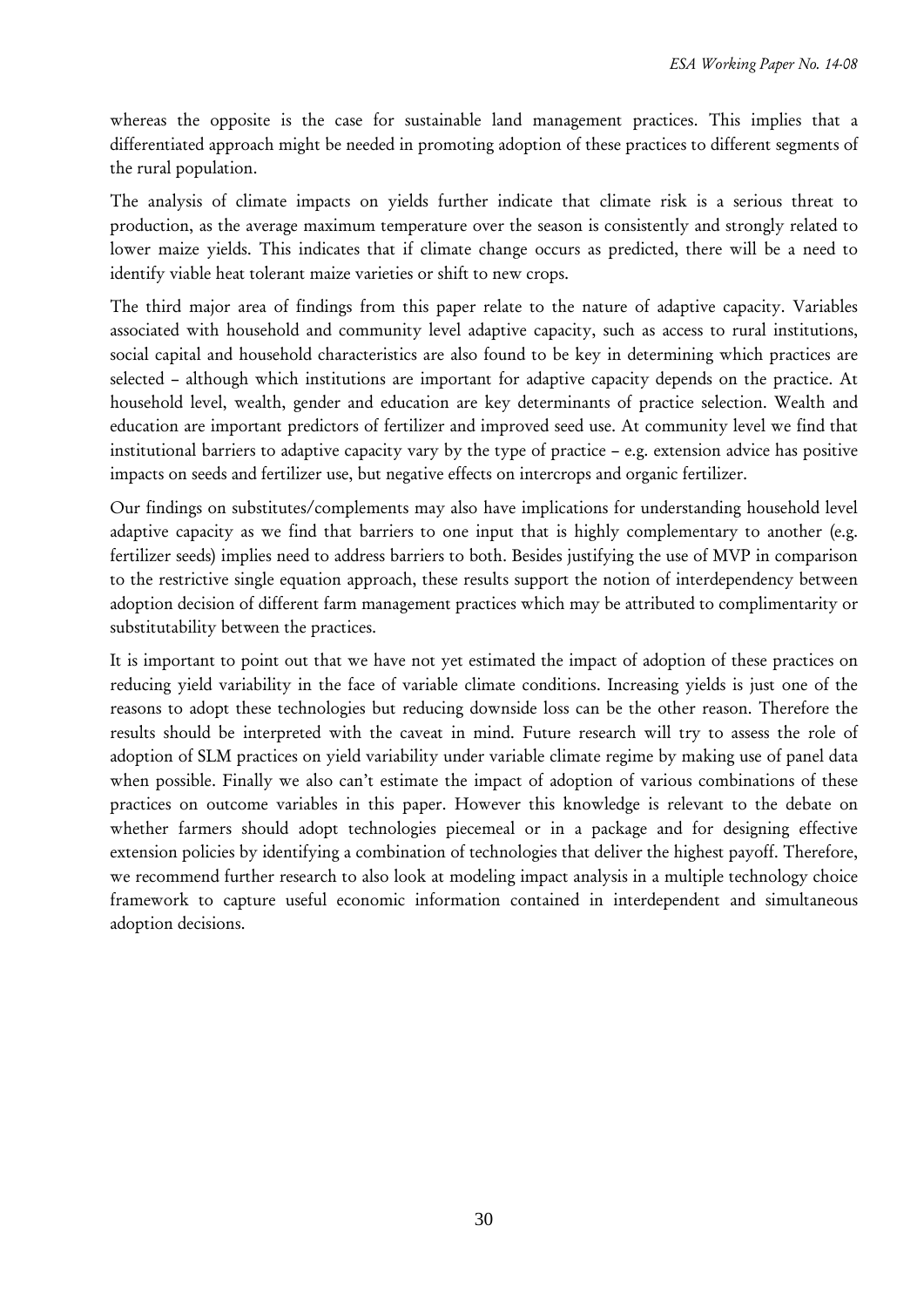#### <span id="page-36-0"></span>References

Adger, W.N. (2006). Vulnerability. *Global Environmental Change* 16 (3): 268–281.

Ajayi, O.C., Akinnifesi, F.K., Sileshi, G. and Kanjipite, W. (2009). Labour inputs and financial profitability of conventional and agroforestry-based soil fertility management practices in Zambia. *Agrekon*, 48(3): 276–293.

Amare, M., Asfaw S. and Shiferaw, B. (2012). Welfare impacts of maize-pigeonpea intensification in Tanzania. *Agricultural Economics,* 43 (1): 1–17.

Arslan, A., McCarthy, N., Lipper, L., Asfaw, S. and Cattaneo, A. (2013). Adoption and intensity of

adoption of conservation farming practices in Zambia. *Agriculture, Ecosystems and Environment,* In Press, Available online 1 October 2013.

- Asfaw, S., Lipper, L., Dalton, T., and Audi, P. (2012a). Market participation, on-farm crop diversity and household welfare: micro-evidence from Kenya. *Journal of Environment and Development*, 17(04): 1– 23
- Asfaw, S., Kassie, M., Simtowe, F., and Lipper, L. (2012b). Poverty reduction effects of agricultural technology adoption: A micro-evidence from Rural Tanzania. *Journal of Development Studies*, 47(8): 1–18.
- Asfaw, S., Shiferaw, B., Simtowe, F., and Lipper, L. (2012c). Impact of modern agricultural technologies on smallholder welfare: Evidence from Tanzania and Ethiopia. *Food Policy*, 37: 283–295.
- Benin, S., Thurlow, J., Diao, X., McCool, C. and Simtowe, F. (2008). *Agricultural growth and investment options for poverty reduction in Malawi.* Discussion Paper 794, International Food Policy Research Institute, Washington, D.C.
- Blanco, H. and Lal, R. (2008)*. Principles of soil conservation and management*. New York: Springer.
- Boko, M., Niang, I., Nyong, A., Vogel, C., Githeko A. *et al.* (2007) Africa. In: M. Parry, O. Canziani, J. Palutikof, P. van der Linden, and C. Hanson (eds). *Climate change 2007: Impacts, adaptation and vulnerability.* Contribution of Working Group II to the Fourth Assessment Report, UN Intergovernmental Panel on Climate Change.
- Bradshaw, B., Dolan, A. and Smit, B. (2004). Farm-level adaptation to climatic variability and change: crop diversification in the Canadian prairies. *Climatic Change,* 67(1): 119–141.
- Branca, G., McCarthy, N., Lipper, L. and Jolejole, M. (2011). *Climate-smart agriculture: A synthesis of empirical evidence of food security and mitigation benefits of from improved cropland management.* Rome, FAO.
- Brooks, N., Adger, W.N. and Kelly, M. (2005). The determinants of vulnerability and adaptive capacity at the national level and the implications for adaptation. In: W.N. Adger, N. Arnell and E.L. Tompkins (eds.) *Global Environmental Change Part A* 15(2): 151–162.
- Carletto, C., Savastano, S. and Zezza, A. (2013). Fact or artefact: the impact of measurement errors on the farm size – productivity relationship. *Journal of Development Economics*, 103: 254–261
- Carter, M.R. and Barrett, C.B. (2006). The economics of poverty traps and persistent poverty: An assetbased approach. *Journal of Development Studies*, 42: 178–199.
- Chavas, J.P. and Holt, C. (1996). Economic behavior under uncertainty: A joint analysis of risk preferences and technology. *Review of Economics and Statistics*, 78: 329–335.
- Chinsinga, B. (2012). *The political economy of agricultural policy processes in Malawi: A case study of the fertilizer subsidy programme*. Future Agricultures Consortium Working Paper 39 (available at http://r4d.dfid.gov.uk/PDF/Outputs/Futureagriculture/FAC\_Working\_Paper\_039.pdf).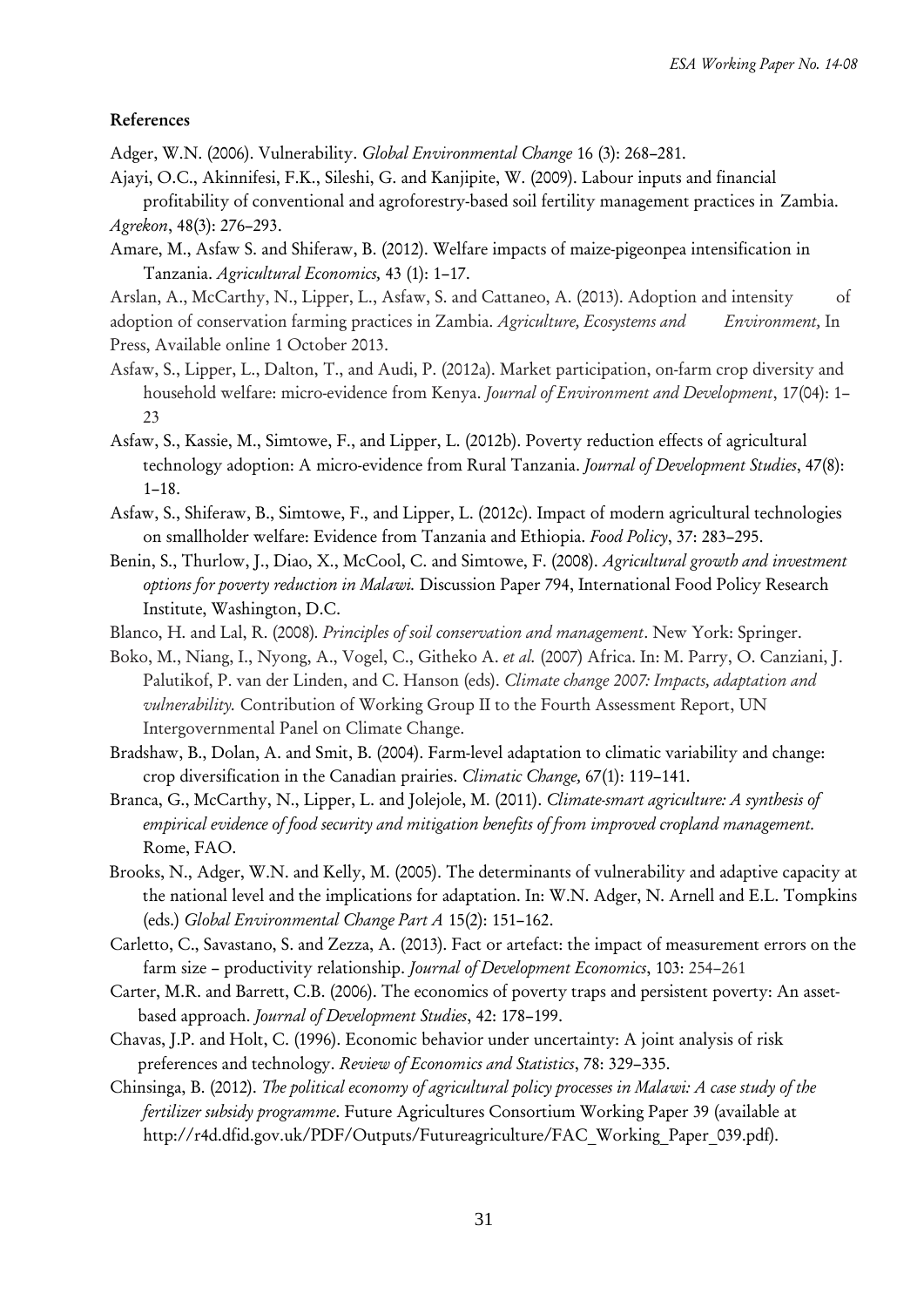- Chirwa, P. and Quinion, A. (2005). Impact of soil fertility replenishment agroforestry technology adoption on the livelihoods and food security of smallholder farmers in central and southern Malawi. In: P. Sharma and V Abrol (eds). *Crop Production Technologies.* Rijeka, Croatia, InTech.
- de Janvry, A., Dustan, A. and Sadoulet, E. (2010). Recent advances in impact analysis methods for ex-post impact assessments of agricultural technology: options for the CGIAR. Paper prepared for the workshop ''Increasing the rigor of ex-post impact assessment of agricultural research: a discussion on estimating treatment effects'', the CGIAR Standing Panel on Impact Assessment, SPIA, Berkeley.
- Denning, G., Kabambe, P., Sanchez, P., Malik, A., Flor, R., Harawa, R., Nkhoma, P., Zamba, C., Banda, C., Magombo, C., Keating, M., Wangila, J. and Sachs, J. (2009). Input subsidies to improve smallholder maize productivity in Malawi: Toward an African green revolution. *PLoS Biology,* 7(1): 2–10.
- Delgado, J.A., Groffman, P.M., Nearing, M.A., Goddard, T., Reicosky, D., Lal, R., Kitchen, N.R., Rice, C.W., Towery, D. and Salon, P. (2011). Conservation practices to mitigate and adapt to climate change. *Journal of Soil and Water Conservation*, 66: 118–129.
- Deressa, T.T. and Hassan, R.H. (2010). Economic impact of climate change on crop production in Ethiopia: Evidence from cross-section measures. *Journal of African Economies,* 18(4): 529–554.
- Di Falco, S., Veronesi, M. and Yesuf, M. (2011). Does adaptation to climate change provide food security? A micro perspective from Ethiopia. *American Journal of Agricultural Economics*, 93(3): 829–846.
- Dorfman, J.H. (1996). Modelling multiple adoption decisions in a joint framework. *American Journal of Agricultural Economics*, 78: 547–557.
- Dorward, A., Chirwa, E., Boughton D., Crawford, E., Jayne, T., Slater, R., Kelly, V. and Tsoka, M. (2008). *Towards smart subsidies in agriculture? Lessons from recent experience in Malawi.* Natural Resource Perspectives 116. London, UK, Overseas Development Institute.
- Eckhardt, N.A., Cominelli, E., Galbiati, M. and Tonelli, C. (2009). The future of science: food and water for life. *The Plant Cell* 21: 368–372.
- Engle, L.N. (2011). Adaptive capacity and its assessment. *Global Environmental Change,* 21, 647–65.
- Fafchamps, M. (1999). *Rural poverty, risk and development.* Economic and Social Development Paper No. 144. Rome, FAO.
- Fafchamps, M. (1992). Solidarity Networks in Pre-Industrial Societies: Rational Peasants with a Moral Economy. *Economic Development and Cultural Change*, 41(1): 147–174.
- Folke, C. (2006). Resilience: The emergence of a perspective for social–ecological systems analyses. *Global Environmental Change* 16: 253–267.
- Füssel, H.-M.. (2010). *Review and quantitative analysis of indices of climate change exposure, adaptive capacity, sensitivity, and impacts*. Washington, DC, World Bank
- Füssel, H.-M. (2007). Vulnerability: a generally applicable conceptual framework for climate change research. *Global Environmental Change,* 17: 155–167.
- FAO. (2011). *Save and grow: A policymaker's guide to the sustainable intensification of smallholder crop production.* Rome.
- FAO. (2013). *Climate smart agriculture sourcebook*. Rome.
- FAOSTAT (2012). FAOSTAT database, production: crops. Rome, FAO (accessed online 27<sup>th</sup> April 2012 at [http://faostat.fao.org/site/567/default.aspx. Accessed 27 April 2012](http://faostat.fao.org/site/567/default.aspx.%20Accessed%2027%20April%202012)).
- Foster, A.D. and M.R. Rosenzweig (2003). Agricultural productivity growth, rural economic diversity, and economic reforms: India, 1970–2000. Photocopy.
- Franzel, S. and Scherr, S.J. (2002). Introduction. In: S. Franzel and S.J. Scherr (eds). *Trees on the farm: Assessing the adoption potential of agroforestry practices in Africa*. Wallingford, UK, CABI.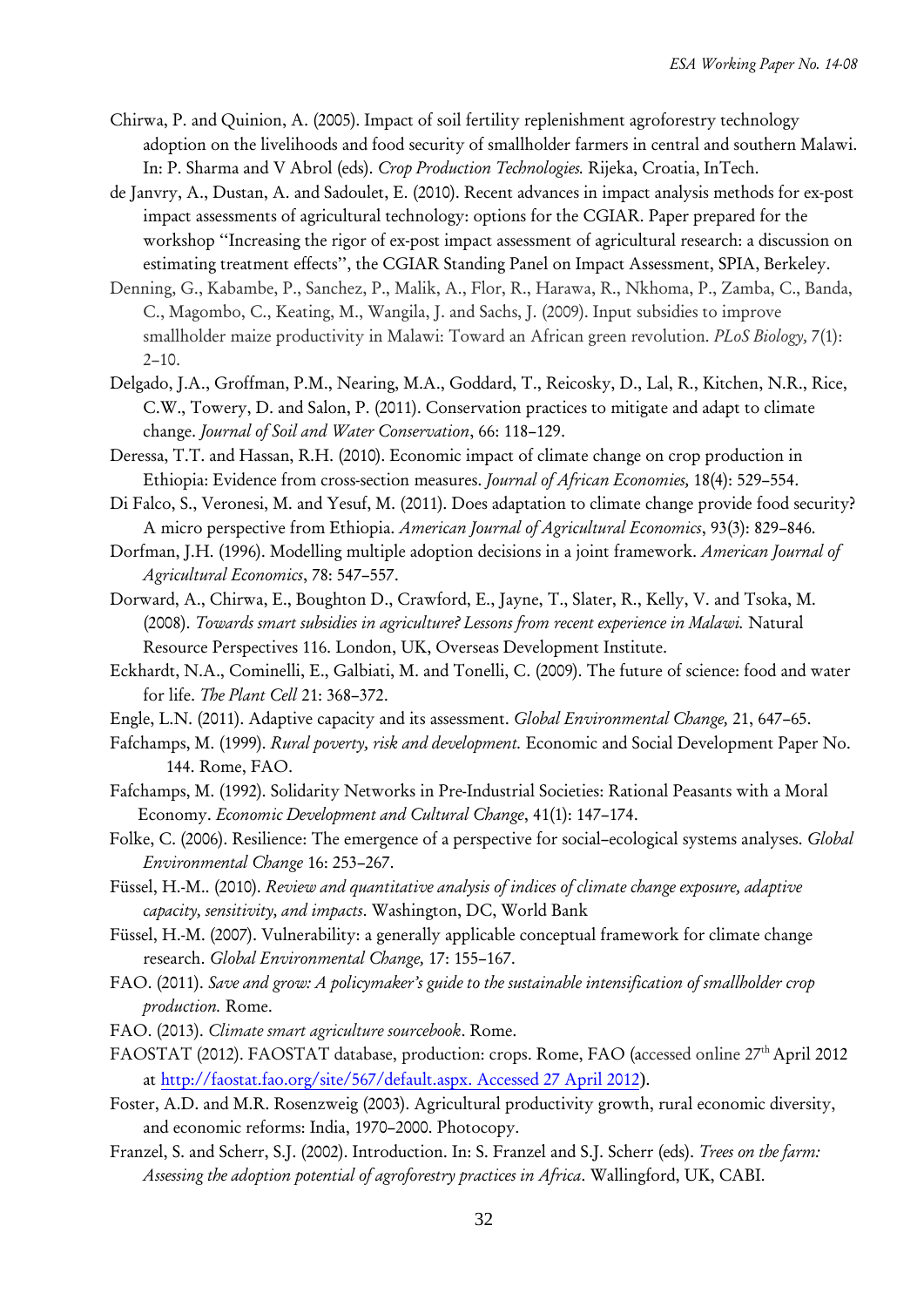- Gallopín, G.C. (2006). Linkages between vulnerability, resilience, and adaptive capacity. *Global Environmental Change* 16(3): 293–303.
- Garrity, D., Akinnifesi, F., Ajayi, O.,Weldesemayat, S., Mowo, J., Kalinganire, A., Larwanou, M. and Bayala, J. (2010). Evergreen agriculture: a robust approach to sustainable food security in Africa. *Food Security,* 2:197–214.
- Government of Malawi (GoM) (2006). *Malawi growth and development strategy 2006–2011*. Lilongwe, Malawi, Ministry of Economic Planning and Development.
- Government of Malawi (GoM) (2008). *Agricultural development programme (ADP).* Lilongwe, Malawi, Ministry of Economic Planning and Development.
- Heltberg, R. and Tarp, F. (2002). Agricultural Supply Response and Poverty in Mozambique. *Food Policy*, 27: 103–124.
- Holden, S. and Lunduka, A. (2012). Do fertilizer subsidies crowd out organic manures? The case of Malawi. *Agricultural Economics*, 43(3): 303–314.
- Howden, S.M., Soussana, J., Tubiello, F.N., Chhetri, N., Dunlop, M. and Meinke, H. (2007). Adapting agriculture to climate change. *Proceedings of the National Academy of Sciences of the United States of America (PNAS)*, 104: 19691–19696.
- IHS (2012). Household socio-economic characteristics report. Lilongwe, Malawi, National Statistical office.
- Janssen, M.A., Schoon, M.L., Ke, W. and Börner, K. (2006). Scholarly networks on resilience, vulnerability and adaptation within the human dimensions of global environmental change. *Global Environmental Change* 16(3): 240–252.
- Just, R. and Candler, W. ( 1985). Production functions and rationality of mixed cropping. *European Review of Agricultural Economics*, 12: 207–231.
- Kassie, M., Pender, J., Yesuf, M., Kohlin, G., Bluffstone, R.A. and Mulugeta, E. (2008). Estimating returns to soil conservation adoption in the northern Ethiopian highlands. *Agricultural Economics*, 38: 213–232.
- Kassie, M., Zikhali, P., Pender, J. and Kohlin, G. (2010). The economics of sustainable land management practices in the Ethiopian highlands. *Journal of Agricultural Economics*, 61: 605–627.
- Kassie, M., Jaleta, M., Shiferaw, B., Mmbando, F. and Mekuria, M. (2013). Adoption of interrelated sustainable agricultural practices in smallholder systems: Evidence from rural Tanzania. *Technological Forecasting & Social Change*, 80: 525–540
- Kijima, Y., Otsuka, K. and Sserunkuuma, D. (2008). Assessing the impact of NERICA on income and poverty in central and western Uganda. *Agricultural Economics*, 38(3): 327–337.
- Knowler, D. and Bradshaw, B. (2007). Farmers' adoption of conservation agriculture: A review and synthesis of recent research. *Food Policy,* 32(1): 25–48.
- Kurukulasuriya, P. and Rosenthal, S. (2003). *Climate change and agriculture: A review of impacts and adaptations*. Climate Change Series, 91. Published jointly with the Agriculture and Rural Development Department.
- Makoka, D. (2008). The impact of drought in household vulnerability: A case study of rural Malawi. A Paper Presented at the 2008 United Nations University Summer Academy on Environmental Change, Migration and Social Vulnerability'.
- McCarthy, N., Lipper, L. and Branca, G. (2011). *Climate-smart agriculture: smallholder adoption and implications for climate change adaptation and mitigation*. FAO Working Paper, Mitigation of Climate Change in Agriculture (MICCA) Series 4, Rome, FAO.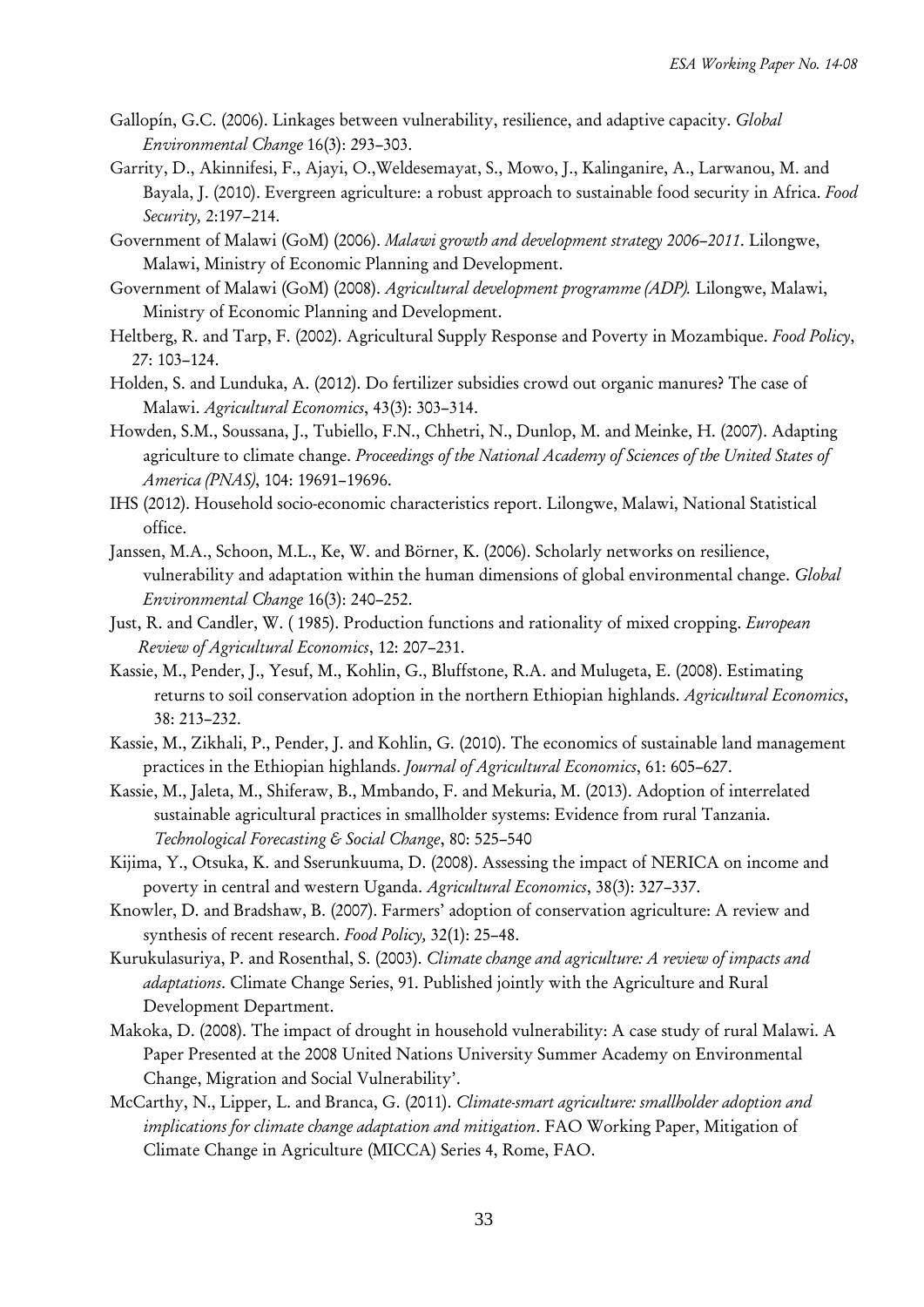- McCarthy, N. (2010). Understanding agricultural households' adaptation to climate change and implications for mitigation: Land management and investment options. LSMS-ISA Sourcebook. Washington, DC, World Bank.
- Mendola, M. (2007). Agricultural technology adoption and poverty reduction: a propensity-score matching analysis for rural Bangladesh. *Food Policy*, 32(3): 372–393.
- Mercer, D.E. (2004). Adoption of agroforestry innovations in the tropics: A review. *Agroforestry Systems*, 61(1–2): 311–328.
- Morton, J.F. (2007). The impact of climate change on smallholder and subsistence agriculture. *Proceedings of the National Academy of Sciences of the United States of America (PNAS)*, 104: 19680–19685.
- Newell, A., Pandya, K., Symons, J. (1997). Farm size and the intensity of land use in Gujarat. *Oxford Economic Paper,* 49: 307–315.
- Panda, A., Sharma, U., Ninan, K.N. and Patt, A. (2013). Adaptive capacity contributing to improved agricultural productivity at the household level: empirical findings highlighting the importance of crop insurance. *Global Environmental Change,* 23: 782 – 790.
- Patt, A.G., Tadross, M., Nussbaumer, P., Asante, K., Metzger, M., Rafael, J., Auijon, A., Brundrit, G. (2010). Estimating least-developed countries' vulnerability to climate-related extreme events over the next 50 years. *Proceedings of the National Academy of Sciences.* Doi: 10.1073/pnas.0910253107.
- Pender, J. and Gebremedhin, B. (2007). Determinants of agricultural and land management practices and impacts on crop production and household income in the highlands of Tigray, Ethiopia. *Journal of African Economies*, 17: 395–450.
- Phiri, I.M.G. and Saka, A.R.(2008). The Impact of changing environmental conditions on vulnerable communities in the Shire Valley, Southern Malawi. In: C. Lee and T. Schaaf eds). *The future of drylands*. Paris, Springer and United Nations Educational, Scientific and Cultural Organization (UNESCO) Publishing.
- Pope, R.D. and Kramer, R.A. (1979). Production uncertainty and factor demands for the competitive firm. *Southern Economic Journal*, 46(2): 489–501.
- Reardon, T., Kelly, V., Crawford, E., Jayne, T., Savadogo, K., Clay, D. (1996). *Determinants of farm productivity in Africa: a synthesis of four case studies*. MSU International Development Paper No. 22. East Lansing, MI, USA, Michigan State University.
- Reidsma, P. and Ewert, F. (2008). Regional farm diversity can reduce vulnerability of food production to climate change. *Ecology and Society,* 13(1): 38.
- Roodman, D. (2011). Fitting fully observed recursive mixed-process models with cmp. *Stata Journal*, 11: 159–206.
- Rosenzweig, M. and K. Wolpin (2000). Natural "natural experiments" in economics. *Journal of Economic Literature*, 38 (4): 827–874.
- Rosenzweig, M.R. and Binswanger, H.P. (1993). Wealth, weather risk and the composition and profitability of agricultural investments. *Economic Journal*, 103(416): 56–78.
- Sadoulet, E. and de Janvry, A. ( 1995). Behavior and welfare under risk. In: *Quantitative development policy analysis*. Chapter 5. Baltimore, MD, USA, Johns Hopkins University Press.
- Seo, S., Mendelsohn, R., Dinar, A., Hassan, R. and Kurukulasuriya, P. (2009). A Ricardian analysis of the distribution of climate change impacts on agriculture across agro-ecological zones in Africa. *Environmental and Resource Economics,* 43: 313–332.
- Smit, B., and Wandel, J. (2006). Adaptation, adaptive capacity and vulnerability. *Global Environmental Change,* 16 (3): 282–292.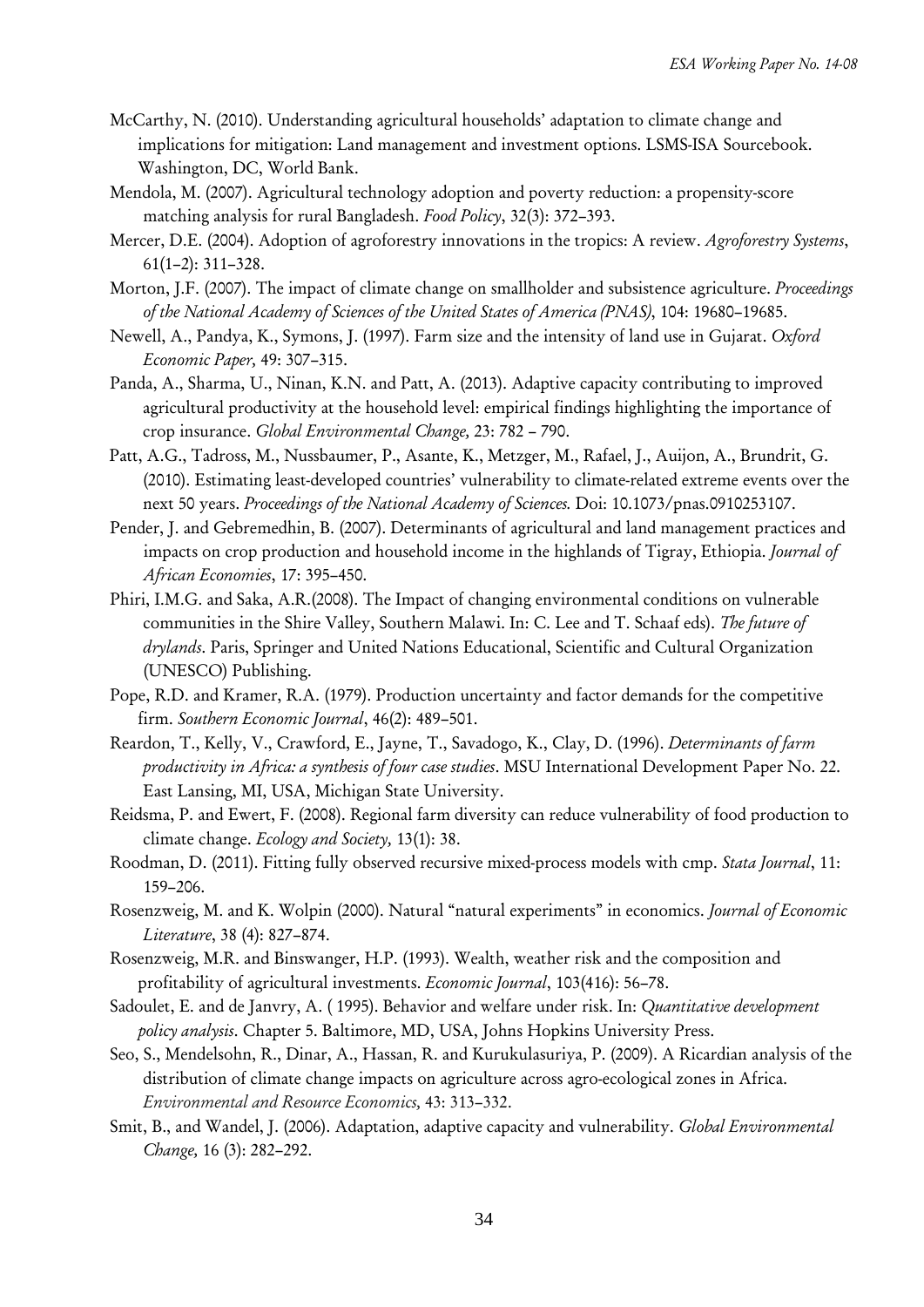- Suri, T. (2011). Selection and comparative advantage in technology adoption. *Economtrica*, 79(10): 159– 209.
- Sylwester, K. (2004). Simple model of resource degradation and agricultural productivity in a subsistence economy. *Review of Development Economics*, 8: 128–40.
- Teklewold, H., Kassie, M. and Shiferaw, B. (2013). Adoption of multiple sustainable agricultural practices in rural Ethiopia. *Journal of Agricultural Economics*, 64(3): 597–623.
- Tenge, A. J., De Graaff, J. and Hella, J.P. (2004). Social and economic factors affecting adoption of soil and water conservation in West Usambara highlands, Tanzania. *Land Degradation and Development*, 15: 99–114.
- Tilman, K, Cassman, P, Matson, R and Polasky, S (2002). Agricultural sustainability and intensive production practices. *Nature,* 418: 671–677.
- Tadross, M., Suarez, P., Lotsch, A., Hachigonta, S., Mdoka, M., Unganai, L., Lucio, F., Kamdonyo, D. and Muchinda, M. (2009). Growing-season rainfall and scenarios of future change in southeast Africa: implications for cultivating maize. *Climate Research*, 40: 147–161.
- Verchot, L.V., Van Noordwijk, M., Kandji, S., Tomich, T., Ong, C., Albrecht, A., Mackensen, J., Bantilan, C., Anupama, K.V. and Palm, C. (2007). Climate change: linking adaptation and mitigation through agroforestry. *Mitigation and Adaptation Strategies for Global Change*, 12: 901–918.
- Walker, B.H, Holling, C.S., Carpenter, S.R. and Kinzig, A. (2004). Resilience, adaptability and transformability in social–ecological systems. *Ecology and Society,* 9(2): 5.
- Wang, J., Mendelsohn, R. Dinar, A. and Huang, J. (2009). How do China's farmers adapt to climate change? Paper presented at the International Association of Agricultural Economics Conference, August 2009, Beijing.
- Wollni, M., Lee, D.R. and Janice, L.T. (2010). Conservation agriculture, organic marketing, and collective action in the Honduran hillsides. *Agricultural Economics*, 41: 373–384.
- World Bank (2010). *Social dimensions of climate change: equity and vulnerability in a warming world*. Washington DC.